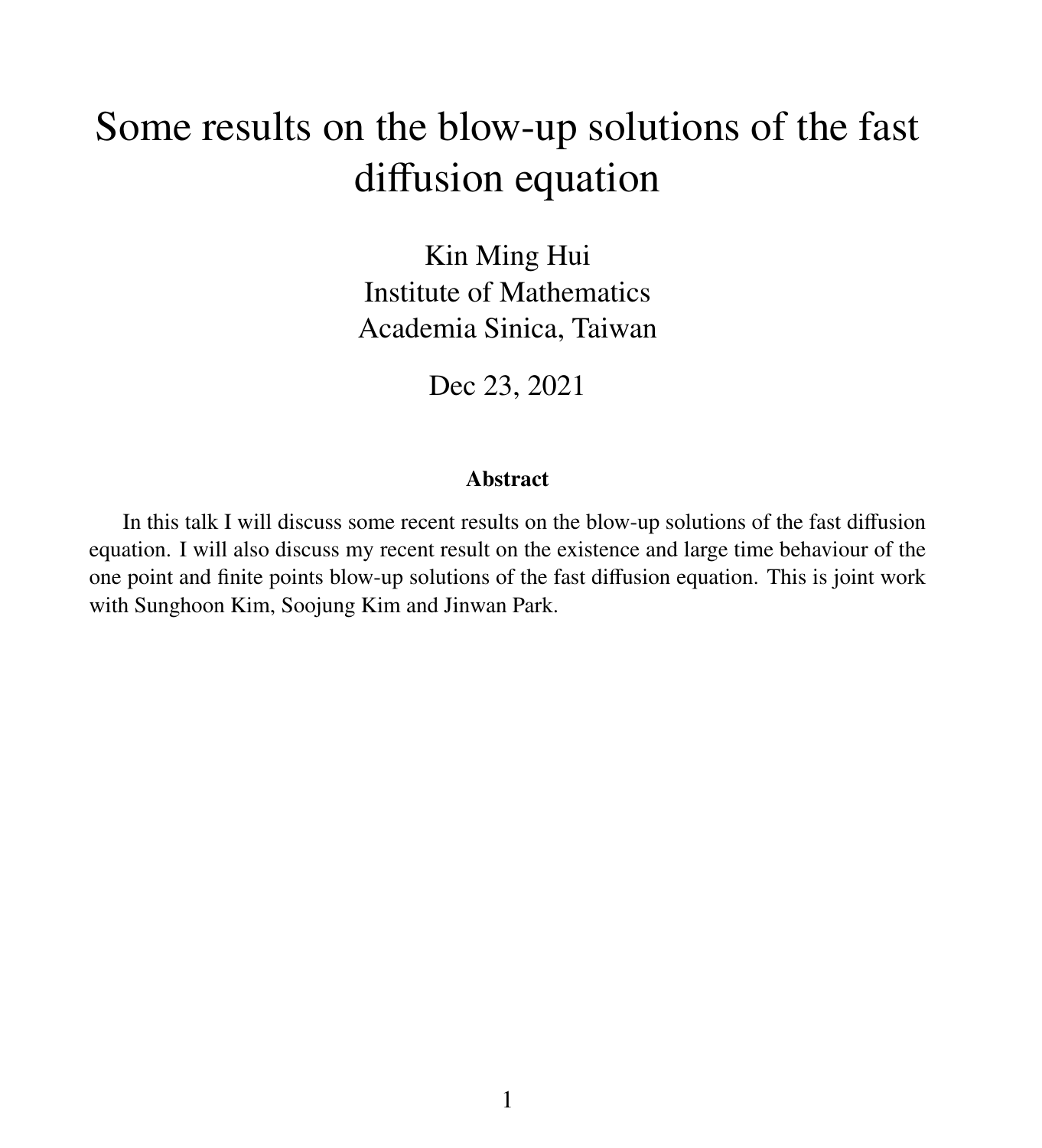The equation

$$
u_t = \Delta u^m \tag{FDE}
$$

arises in many physical models and has many geometric applications.

- For  $m > 1$ , (FDE) is called the porous medium equation which arises in the flow of gases through porous media or oil passing through sand etc.
- Recently Huang, Pan and Wang (Arch. Rat. Mech. Anal. 2011), T. Luo and H. Zeng (Comm. Pure Applied Math. 2015) have shown that (FDE) is also the large time asymptotic limit solution of the compressible Euler equation with damping.
- F. Golse and F. Salvarani (Nonlinearity, 2007), B. Choi and K. Lee (arxiv: 1510.08997v1) have shown that (FDE) also appears as the nonlinear diffusion limit for the generalized Carleman models.
- For  $m = 1$ , (FDE) is the heat equation.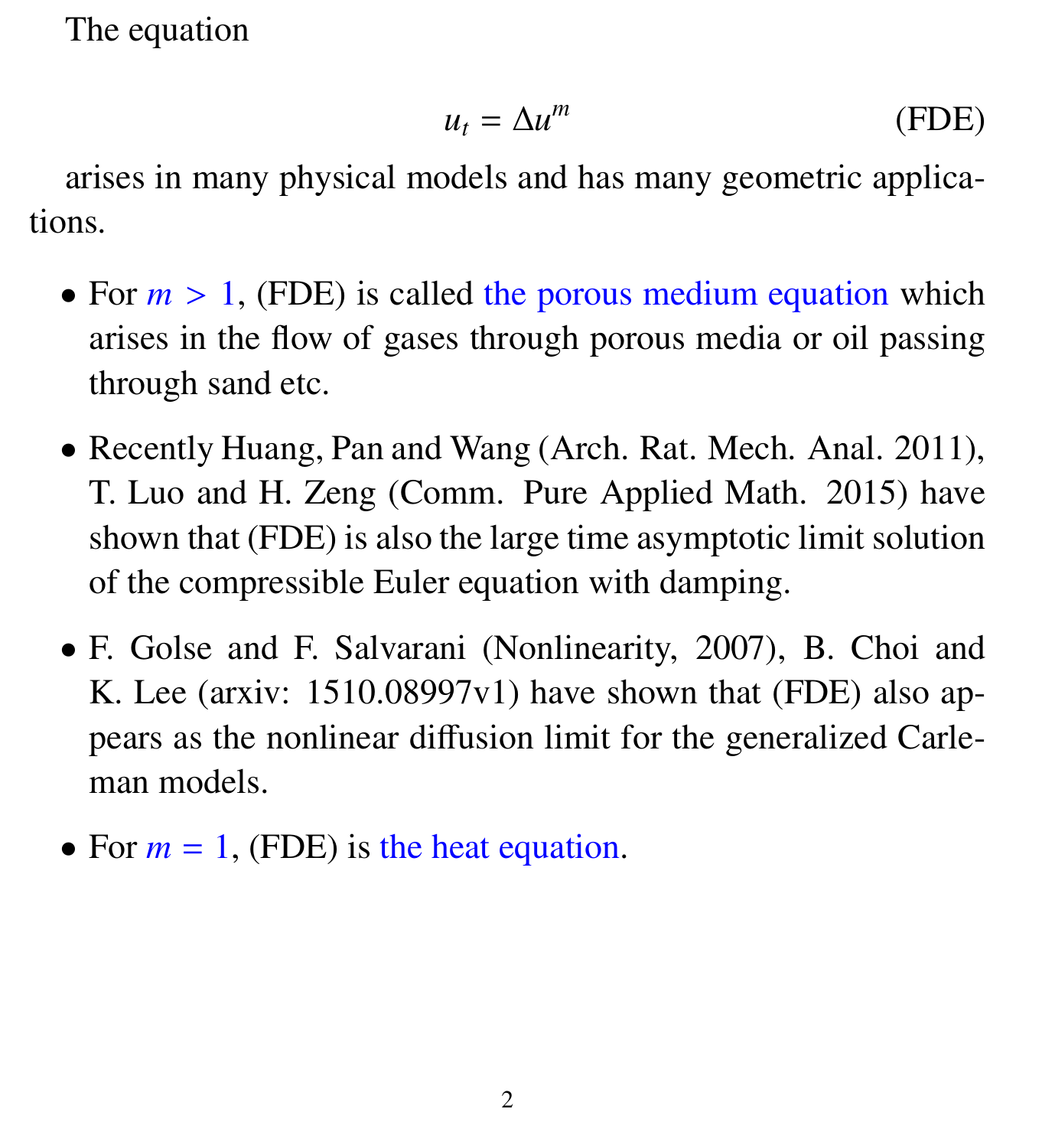• For  $0 < m < 1$ , (FDE) is called the fast diffusion equation. When  $m = \frac{n-2}{n+2}$  $\frac{n-2}{n+2}$  and  $n \ge 3$ , the equation (FDE) arises in the study of the Yamabe flow

$$
\frac{\partial g}{\partial t} = -Rg \tag{YF}
$$

 $\frac{\partial t}{\partial n}$  on  $\mathbb{R}^n$  where *R* is the scalar curvature of the metric *g*(*x*, *t*) at time *t*. In fact if  $g = u^{\frac{4}{n+2}} dx^2$  is a metric on  $\mathbb{R}^n$ ,  $n \ge 3$ , which evolves by the Yamabe flow, then the scalar curvature is given by

$$
R = -\frac{4(n-1)}{(n-2)}u^{-1}\Delta u^{\frac{n-2}{n+2}}\tag{1}
$$

By (YF) and (1), *u* satisfies

$$
u_t = \frac{n-1}{m} \Delta u^m
$$

with  $m = \frac{n-2}{n+2}$  which is equivalent to (FDE) after a rescaling.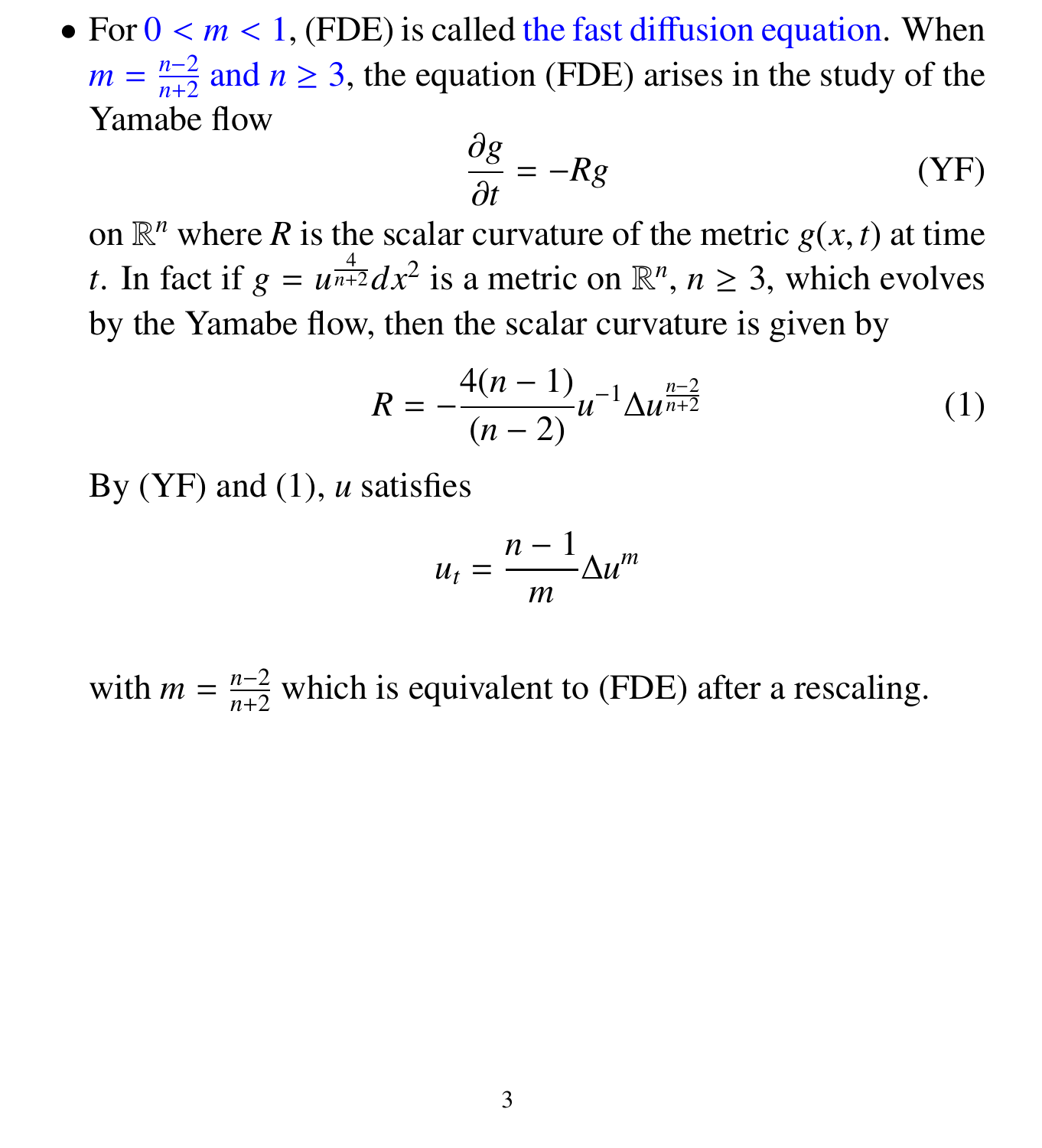• Since

$$
\Delta u^m = m \operatorname{div} \left( u^{m-1} \nabla u \right)
$$

and

$$
u^{m-1} \to \begin{cases} \infty & \text{as } u \to \infty \\ 0 & \text{as } u \to 0 \end{cases} \quad \text{when } m > 1
$$
\n
$$
u^{m-1} \to \begin{cases} 0 & \text{as } u \to \infty \\ \infty & \text{as } u \to 0 \end{cases} \quad \text{when } 0 < m < 1,
$$

the equation

$$
u_t = \Delta u^m \tag{FDE}
$$

is not uniformly parabolic for  $m > 0$  and  $m \neq 1$ . Hence standard theory of parabolic partial differential equation cannot be applied directly to study this equation. This makes the study of (FDE) a hard problem.

• Recently there are a lot of interest on the study of singular solutions of the Yamabe flow and the fast diffusion equation

$$
u_t = \Delta u^m \tag{FDE}
$$

for the case  $0 < m < \frac{n-2}{n}$  $\frac{-2}{n}$ .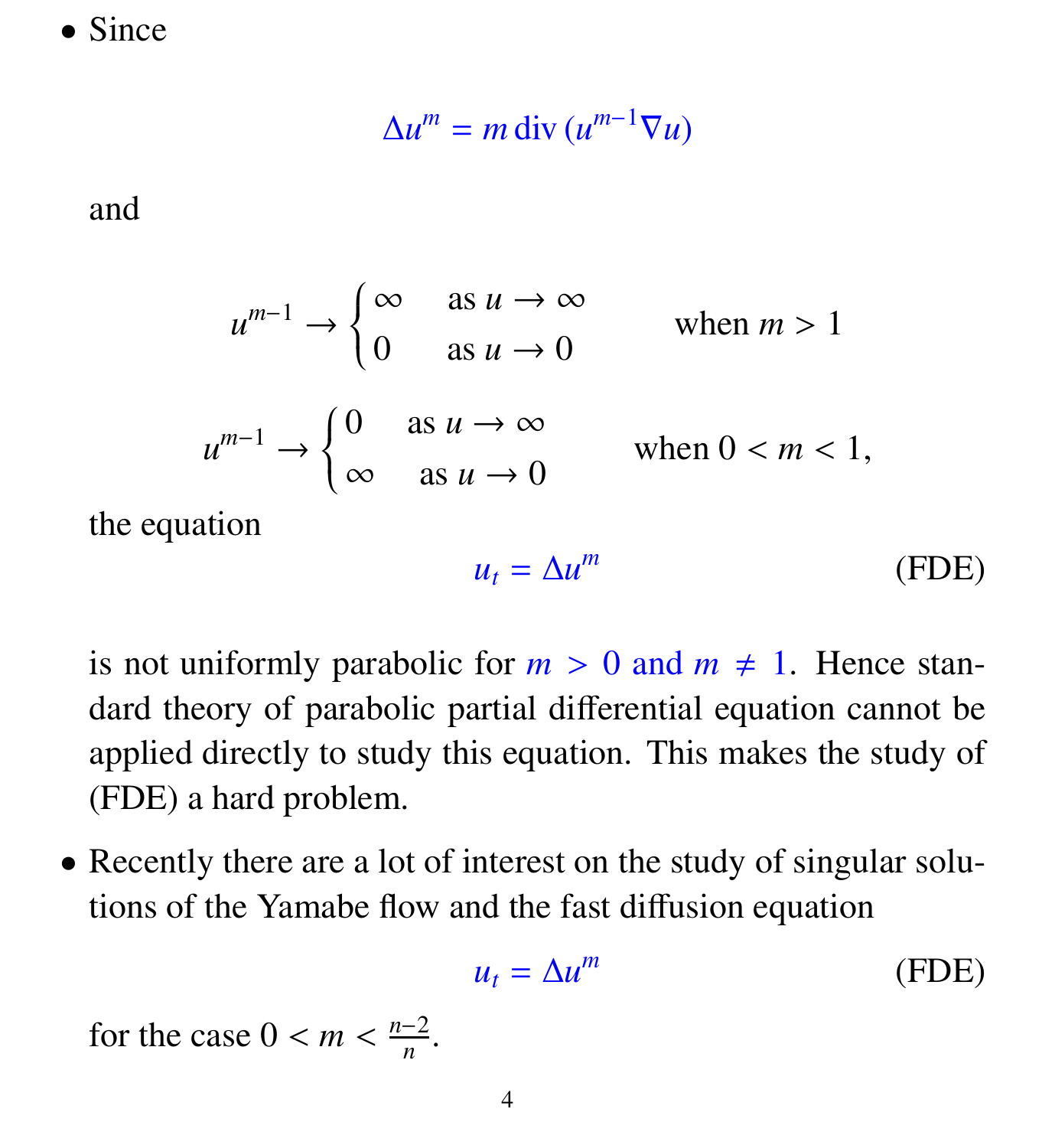• J.L. Vazquez and M. Winkler (SIAM J. Math. Anal. 2011) studied the one point singularity solutions of the fast diffusion equation (FDE) in bounded domains in  $\mathbb{R}^n$ .

Let  $n \ge 3$ ,  $0 < m < \frac{n-2}{n}$ <br>and  $\frac{1}{n}$   $\frac{1}{n}$   $\frac{1}{n}$   $\frac{1}{n}$  $\frac{-2}{n}$ ,  $0 \in \Omega \subset \mathbb{R}^n$  be a bounded domain with  $\partial\Omega \in C^3$ ,  $\psi \in C^1(\overline{\Omega})$  be a given function that is positive on  $\partial\Omega$ .<br>Let us be a function on  $\Omega$  that satisfies Let  $u_0$  be a function on  $\Omega$  that satisfies

$$
c_1|x|^{-\gamma_1} \le u_0(x) \le c_2|x|^{-\gamma_2} \quad \forall x \in \Omega \setminus \{0\}
$$

for some constants  $c_1 > 0$ ,  $c_2 > 0$ ,  $\gamma_2 \ge \gamma_1 > 0$ . J.L. Vazquez and M. Winkler proved that the following boundary value problem,

$$
\begin{cases}\n u_t = \Delta u^m & \text{in } (\Omega \setminus \{0\}) \times (0, \infty) \\
 u(x, t) = \psi(x) & \text{on } \partial\Omega \times (0, \infty) \\
 u(x, 0) = u_0(x) & \text{in } \Omega\n\end{cases}
$$
\n(BP)

has a solution which has the following properties:

- If  $\gamma_2 < \frac{2}{1-}$  $\frac{2}{1-m}$ , then immediate regularization occur and there exists a solution *u* of (BP) which can be extended to a smooth function on  $\Omega \times (0, \infty)$ .
- If  $\frac{2}{1-m}$  $< \gamma_1 \leq \gamma_2 < \frac{n-2}{m}$ <br>That is for all T  $\frac{-2}{m}$ , then *u* exhibits an infinite time blowdown. That is for all  $T > 0$  there exists a constant  $C(T) > 0$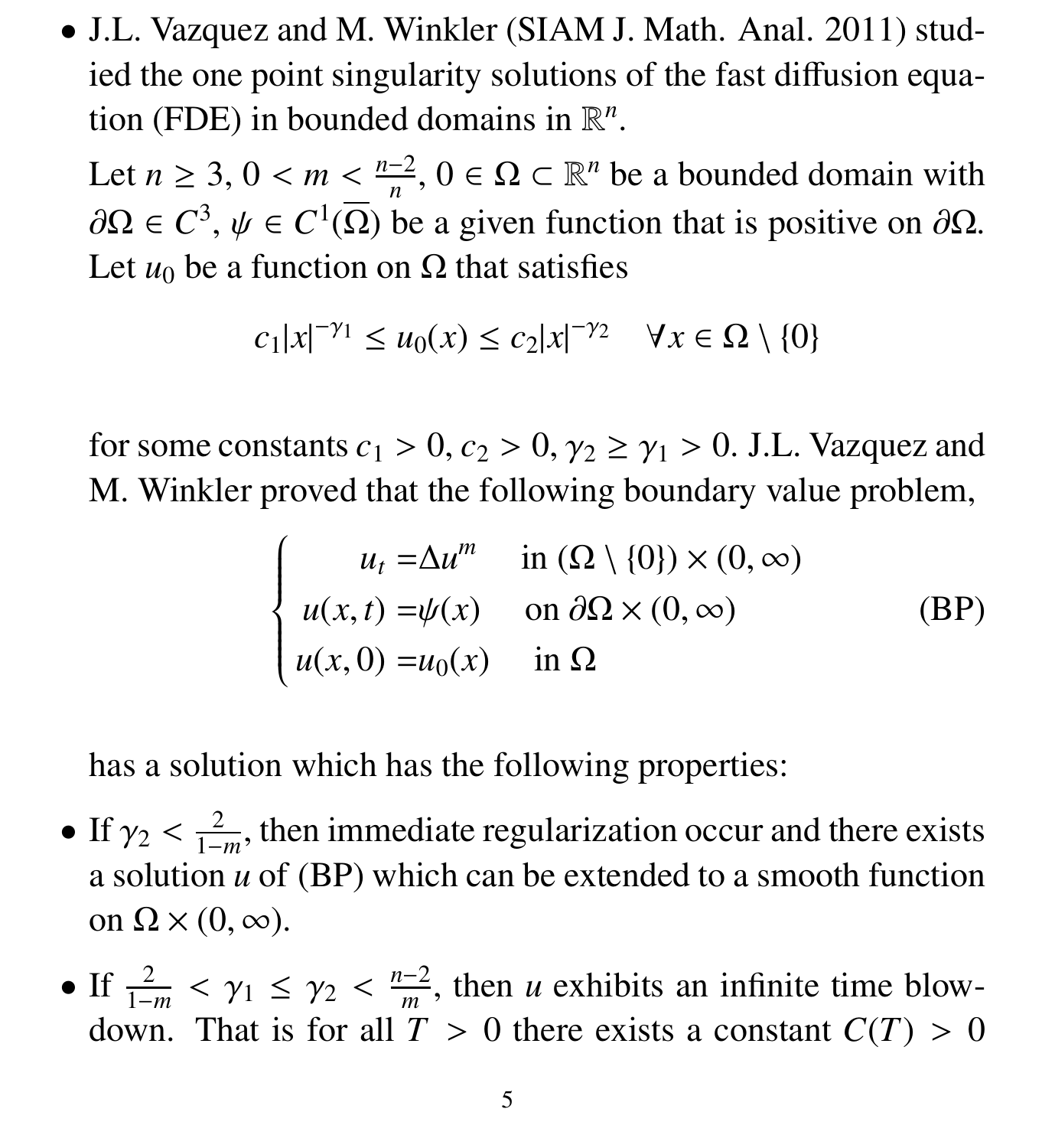such that

$$
c(T)|x|^{-\gamma_1} \le u(x,t) \le c_2|x|^{-\gamma_2} \quad \forall x \in \Omega, 0 < t < T.
$$

and there exists a constant  $c_3 > 0$  such that for any  $r > 0$ ,

$$
\limsup_{t\to\infty}||u(\cdot,t)||_{L^{\infty}(\Omega\setminus B_r(0))}\leq c_3.
$$

- If  $\frac{n-2}{m}$  $< \gamma_1 \leq \gamma_2$ , *u* blows up in infinite time in the sense that  $u(x, t) \rightarrow \infty$  locally uniformly in  $\Omega \setminus \{0\}$  as  $t \rightarrow \infty$ .
- A natural question to ask is whether similar results still hold for solutions of the fast diffusion equation (FDE) with a finite number of singularities. We answer this question in the affirmative.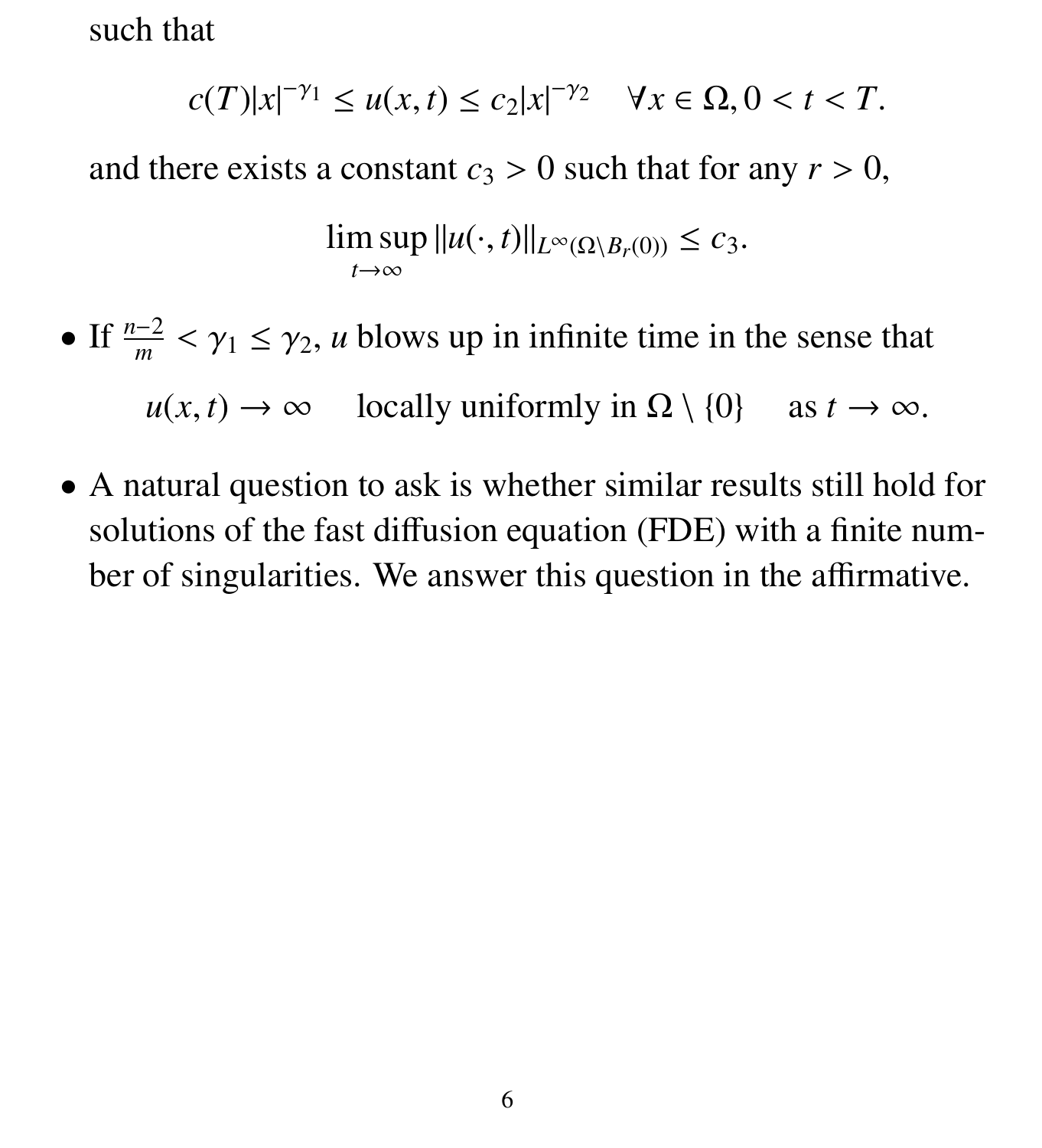• Let  $n \ge 3$ ,  $\Omega \subset \mathbb{R}^n$  be a smooth bounded domain,  $a_1, a_2, \dots, a_{i_0} \in \Omega$ Ω,

$$
\widehat{\Omega} = \Omega \setminus \{a_1, a_2, \ldots, a_{i_0}\} \quad \text{and} \quad \widehat{\mathbb{R}^n} = \mathbb{R}^n \setminus \{a_1, a_2, \ldots, a_{i_0}\}.
$$

Let

$$
\delta_0 = \delta_0(\Omega) = \frac{1}{3} \min_{1 \le i, j \le i_0} \left( \textbf{dist}(a_i, \Omega), |a_i - a_j| \right)
$$

or

$$
\delta_0 = \delta_0(\mathbb{R}^n) = \frac{1}{3} \min_{1 \le i, j \le i_0} |a_i - a_j|.
$$

• We found the blow-up rate of such solutions near the blow-up points

$$
a_1, a_2, \ldots, a_{i_0},
$$

When  $0 < m \leq \frac{n-2}{n}$  $\frac{1}{n}$ , existence of singular solutions of (FDE) in  $\Omega \times (0, T)$  which blows up at  $\{a_1, a_2, \ldots, a_{i_0}\} \times (0, T)$  was proved by K.M. Hui and S. Kim (Discrete and Contin. Dynamical Systems-Series A, 2015) when the initial value  $u_0$  satisfies

$$
u_0(x) \approx |x - a_i|^{-\gamma_i}
$$
 for  $x \approx a_i$   $\forall i = 1, 2, ..., i_0$ 

for some constants  $\gamma_i > \max\left(\frac{n}{2n}\right)$ 2*m* , *n*−2 *m*  $\int$  for any *i* = 1, 2, ..., *i*<sub>0</sub>.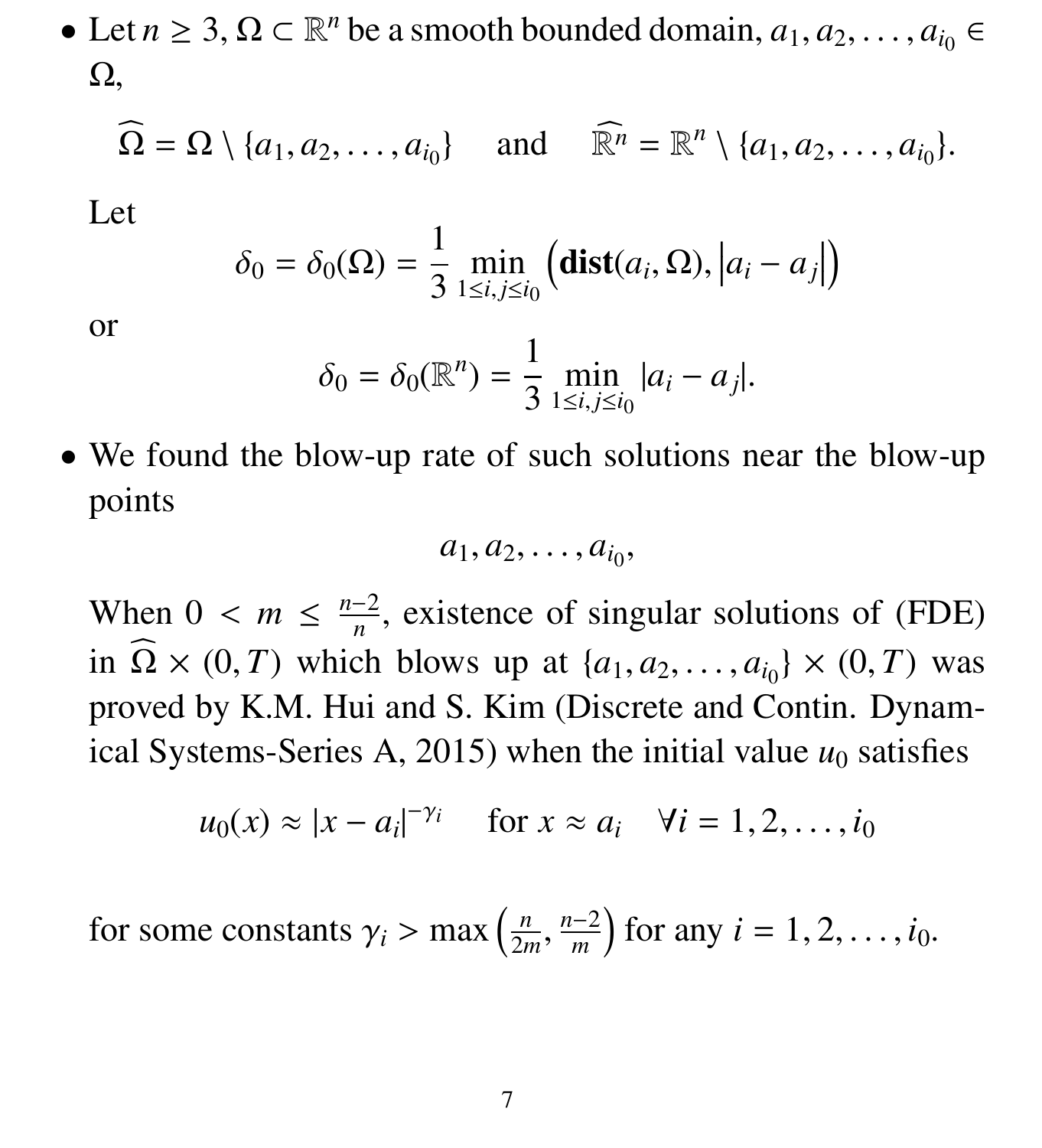• Later K.M. Hui and Sunghoon Kim (Calc. Var. PDE 2018, 57: 112) proved the existence of solution *u* of (FDE) in  $\Omega \times (0, \infty)$ and  $\mathbb{R}^n \times (0, \infty)$  which satisfies

$$
u(x, t) \to \infty
$$
 as  $x \to a_i$   $\forall t > 0, i = 1, \cdots, i_0,$ 

when  $0 < m < \frac{n-2}{n}$  $\frac{-2}{n}$ ,  $n \geq 3$ , and the initial value satisfies

$$
0 \le u_0 \in L^p_{loc}(\Omega) \quad (u_0 \in L^p_{loc}(\widehat{\mathbb{R}^n}) \text{ respectively})
$$

for some constant  $p > \frac{n(1-m)}{2}$  $\frac{-m}{2}$  such that

$$
u_0(x) \ge \frac{\lambda_i}{|x-a_i|^{\gamma_i}} \qquad \forall 0 < |x-a_i| < \delta_1, \ i=1,\cdots,i_0
$$

holds for some constants  $0 < \delta_1 < \delta_0$ ,  $\lambda_1$ ,  $\dots$ ,  $\lambda_{i_0} \in \mathbb{R}^+$  and

$$
\gamma_i > \frac{2}{1-m} \quad \forall i = 1, \cdots, i_0.
$$

We also obtain the asymptotic large time behaviour of such singular solutions.

• K.M. Hui (Proc. the Royal Society of Edin. Section A: Math., 2020) also proved the uniqueness of such singular solutions.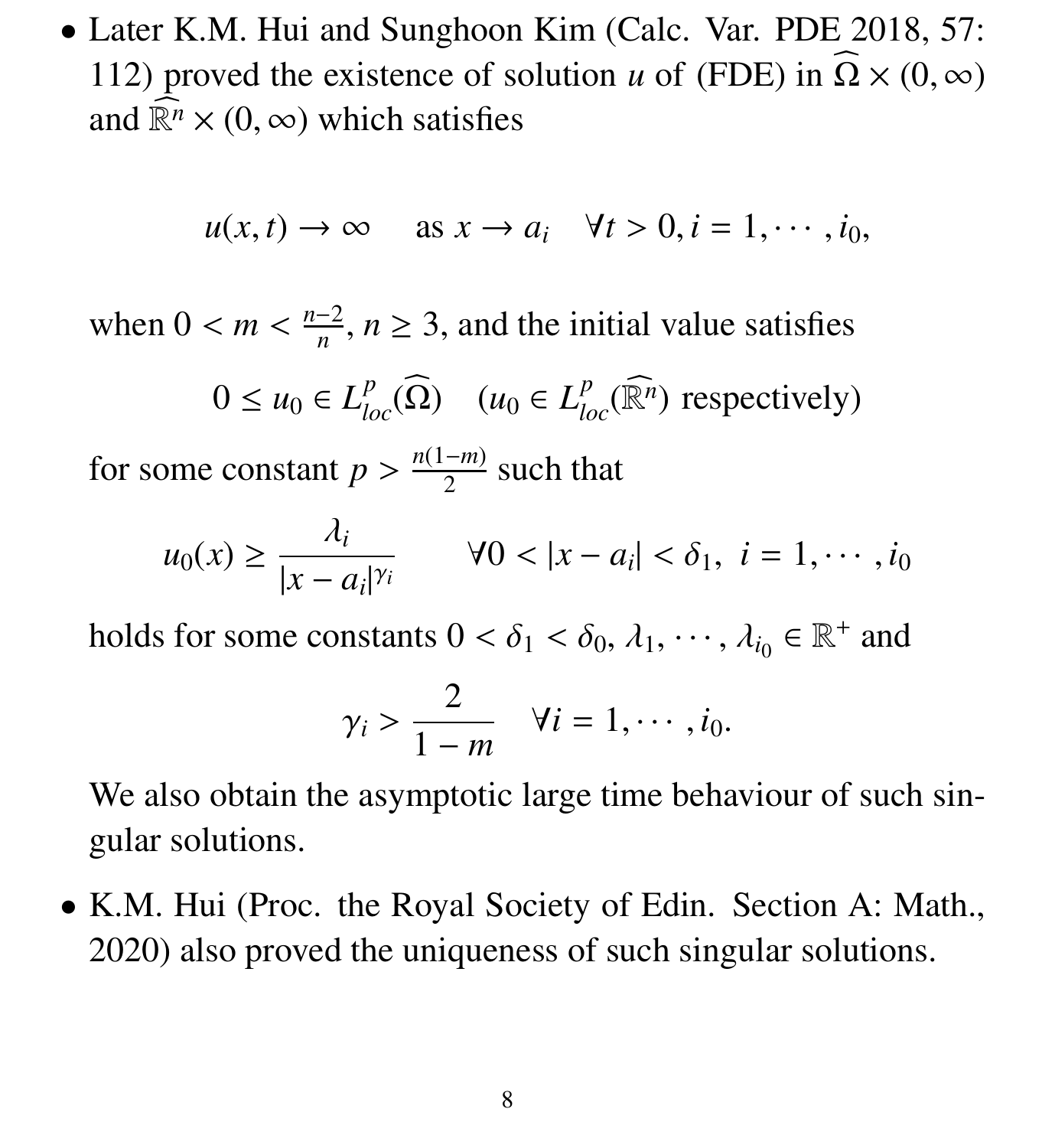- K.M. Hui and Sunghoon Kim find that the asymptotic large time behaviour of such solutions depends on the blow-up rate of the initial value  $u_0$  at the singular points  $a_1, a_2, \ldots, a_{i_0}$ , and the lower bound of  $u_0$ bound of  $u_0$ .
- If the initial value satisfies

$$
u_0 \ge \mu_0
$$
 on  $\widehat{\Omega}$  ( $\widehat{\mathbb{R}^n}$  respectively)

for some constant  $\mu_0 > 0$ ,

$$
u_0(x) \ge \frac{\lambda_i}{|x-a_i|^{\gamma_i}} \qquad \forall 0 < |x-a_i| < \delta_1, \ i=1,\cdots,i_0
$$

for some constants  $0 < \delta_1 < \delta_0$ ,  $\lambda_1$ ,  $\dots$ ,  $\lambda_{i_0} \in \mathbb{R}^+$ , and

$$
\gamma_1 > \frac{n-2}{m}
$$
,  $\gamma_i > \frac{2}{1-m}$   $\forall i = 2, \ldots, i_0$ ,

then the singular solution converges locally uniformly on every compact subset of  $\widehat{\Omega}$  (or  $\widehat{\mathbb{R}^n}$  respectively) to infinity as  $t \to \infty$ .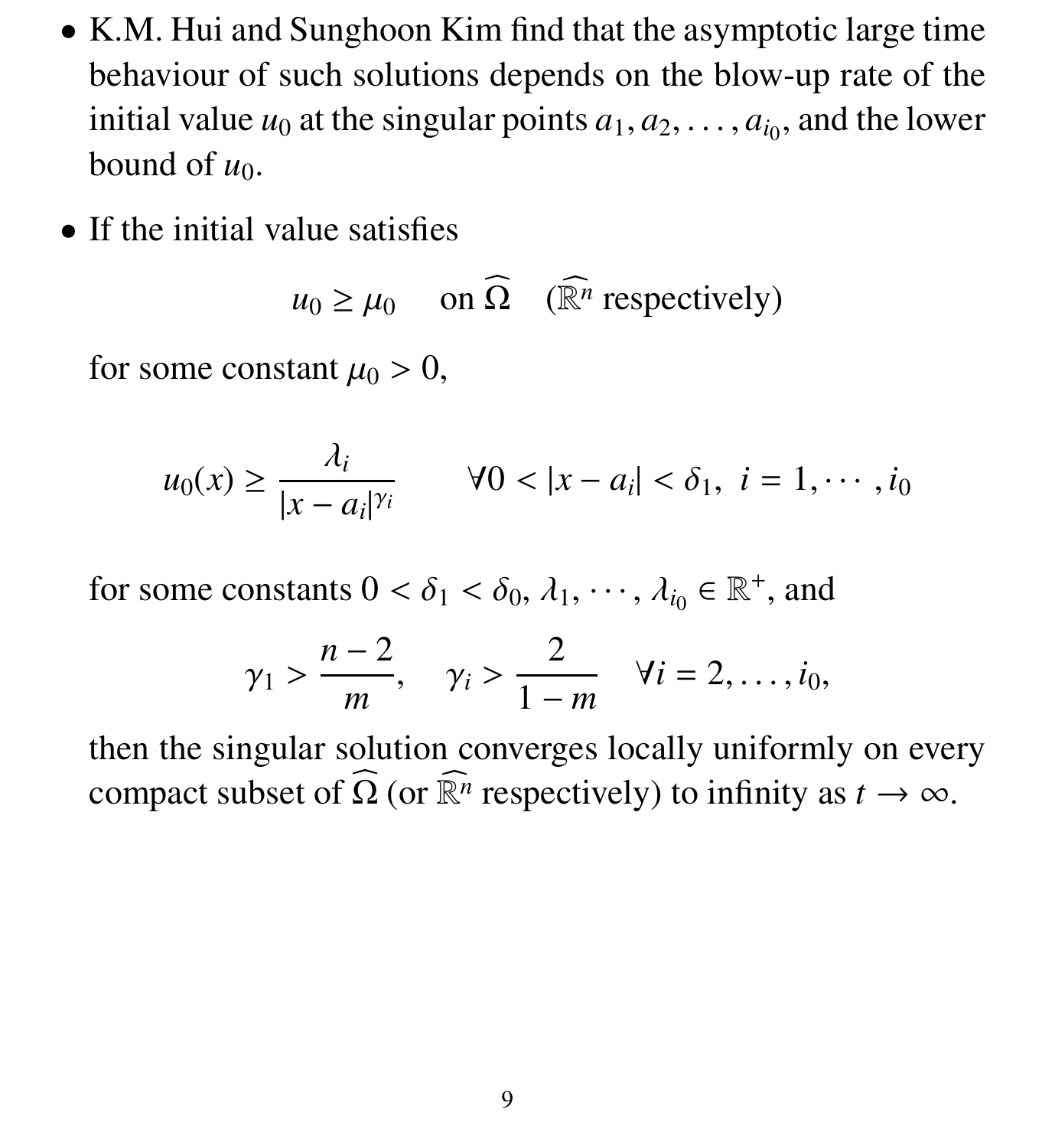• When  $u_0 \ge \mu_0$  on  $\widehat{\Omega}$  ( $\widehat{\mathbb{R}}^n$ , respectively) for some constant  $\mu_0 > 0$ satisfies satisfy

$$
\frac{\lambda_i}{|x-a_i|^{\gamma_i}} \leq u_0(x) \leq \frac{\lambda_i'}{|x-a_i|^{\gamma_i'}} \quad \forall 0 < |x-a_i| < \delta_1, \ i=1,\cdots,i_0,
$$

for some constants  $0 < \delta_1 < \delta_0$ ,  $\lambda_1$ ,  $\cdots$ ,  $\lambda_{i_0}$ ,  $\lambda'_1$ 1  $, \cdots, \lambda'_{i}$  $i_0 \in \mathbb{R}^+,$ and

$$
\frac{2}{1-m} < \gamma_i \leq \gamma'_i < \frac{n-2}{m} \quad \forall i = 1, 2, \ldots, i_0,
$$

we prove that *u* converges converges in  $C^2(K)$  for any compact subset *K* of  $\overline{\Omega} \setminus \{a_1, a_2, \ldots, a_{i_0}\}$  (or  $\widehat{\mathbb{R}^n}$  respectively) to a harmonic function as  $t \to \infty$ function as  $t \to \infty$ .

• More precisely we prove the following existence, uniqueness and convergence results.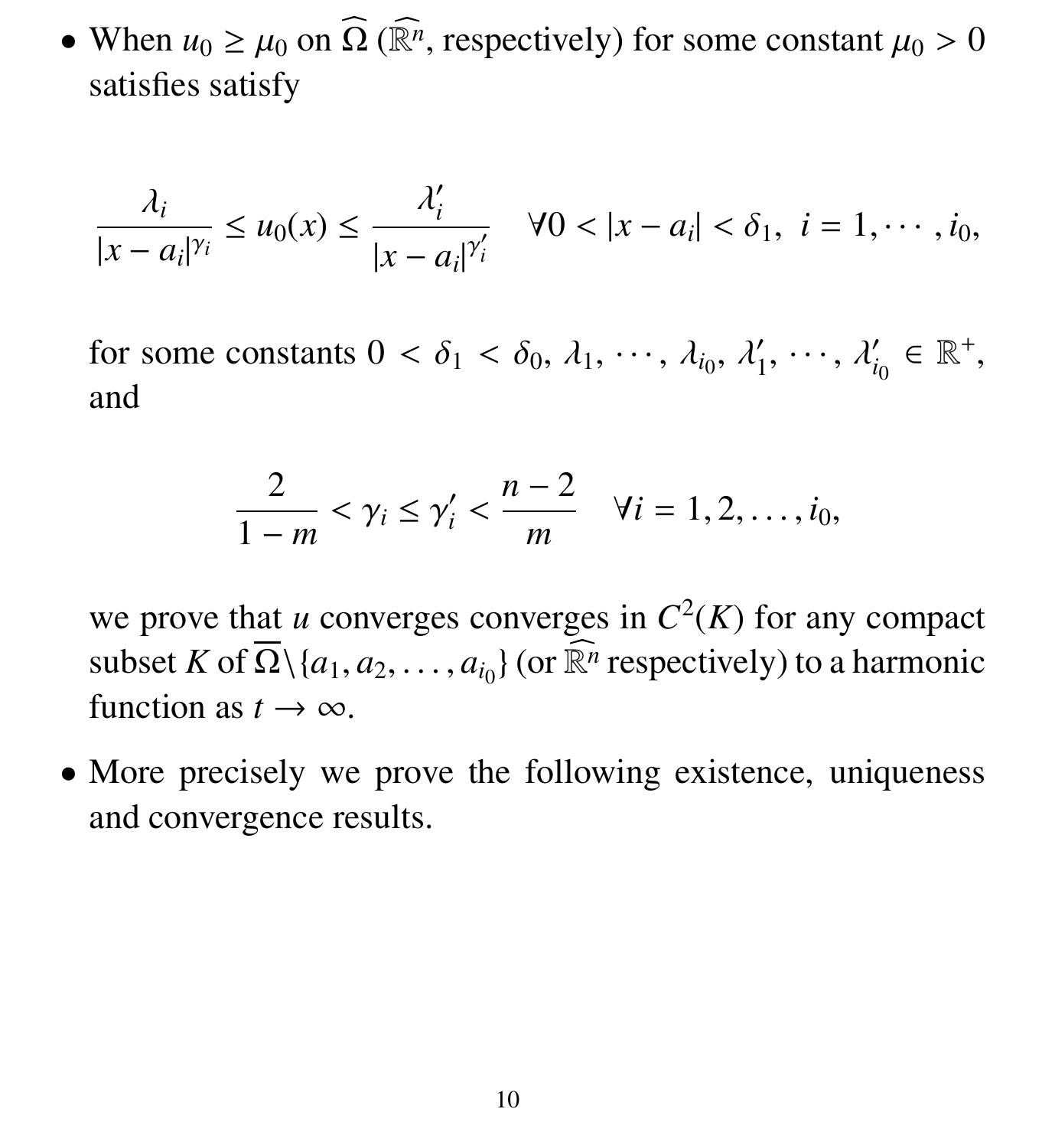**Theorem 1.** *Let n* ≥ 3, 0 < *m* <  $\frac{n-2}{n}$ <br>*I*<sup>∞</sup>(30 × [0 co)) and 0 ≤ *n* =  $I^p$  (0 *n ,*  $0 < \delta_1 < \delta_0$ ,  $0 \le f \in$  $L^{\infty}(\partial\Omega \times [0, \infty))$  *and*  $0 \le u_0 \in L^p_{loc}(\overline{\Omega} \setminus \{a_1, \cdots, a_{i_0}\})$  *for some*<br>constant  $n > \frac{n(1-m)}{p}$  be such that  $constant p > \frac{n(1-m)}{2}$  $\frac{-m}{2}$  be such that

$$
u_0(x) \geq \frac{\lambda_i}{|x-a_i|^{\gamma_i}} \qquad \forall 0 < |x-a_i| < \delta_1, \ i=1,\cdots,i_0.
$$

*holds for some constants*  $\lambda_1, \dots, \lambda_{i_0} \in \mathbb{R}^+$  *and*  $\gamma_1, \dots, \gamma_{i_0} \in$   $(2 \infty)$  Then there exists a solution  $\mu$  of  $\left(\frac{2}{1}\right)$ 1−*m* , ∞ *. Then there exists a solution u of*

$$
\begin{cases}\n u_t = \Delta u^m & \text{in } \Omega \times (0, \infty) \\
 u = f & \text{on } \partial \Omega \times (0, \infty) \\
 u(a_i, t) = \infty & \forall t > 0, i = 1, \cdots, i_0 \\
 u(x, 0) = u_0(x) & \text{in } \Omega\n\end{cases}
$$
\n(DP)

*such that for any*  $T > 0$  *and*  $\delta_2 \in (0, \delta_1)$  *there exists a constant*  $C_1 > 0$  *such that* 

$$
u(x,t) \ge \frac{C_1}{|x - a_i|^{\gamma_i}} \quad \forall 0 < |x - a_i| < \delta_2, 0 < t < T.
$$

*Moreover if there exists a constant*  $T_0 \geq 0$  *such that* 

 $f(x, t)$  *is monotone decreasing in t on*  $\partial\Omega \times (T_0, \infty)$ , *then u satisfies*

$$
u_t \le \frac{u}{(1-m)(t-T_0)} \quad \text{in } \Omega \times (T_0, \infty). \tag{AB}
$$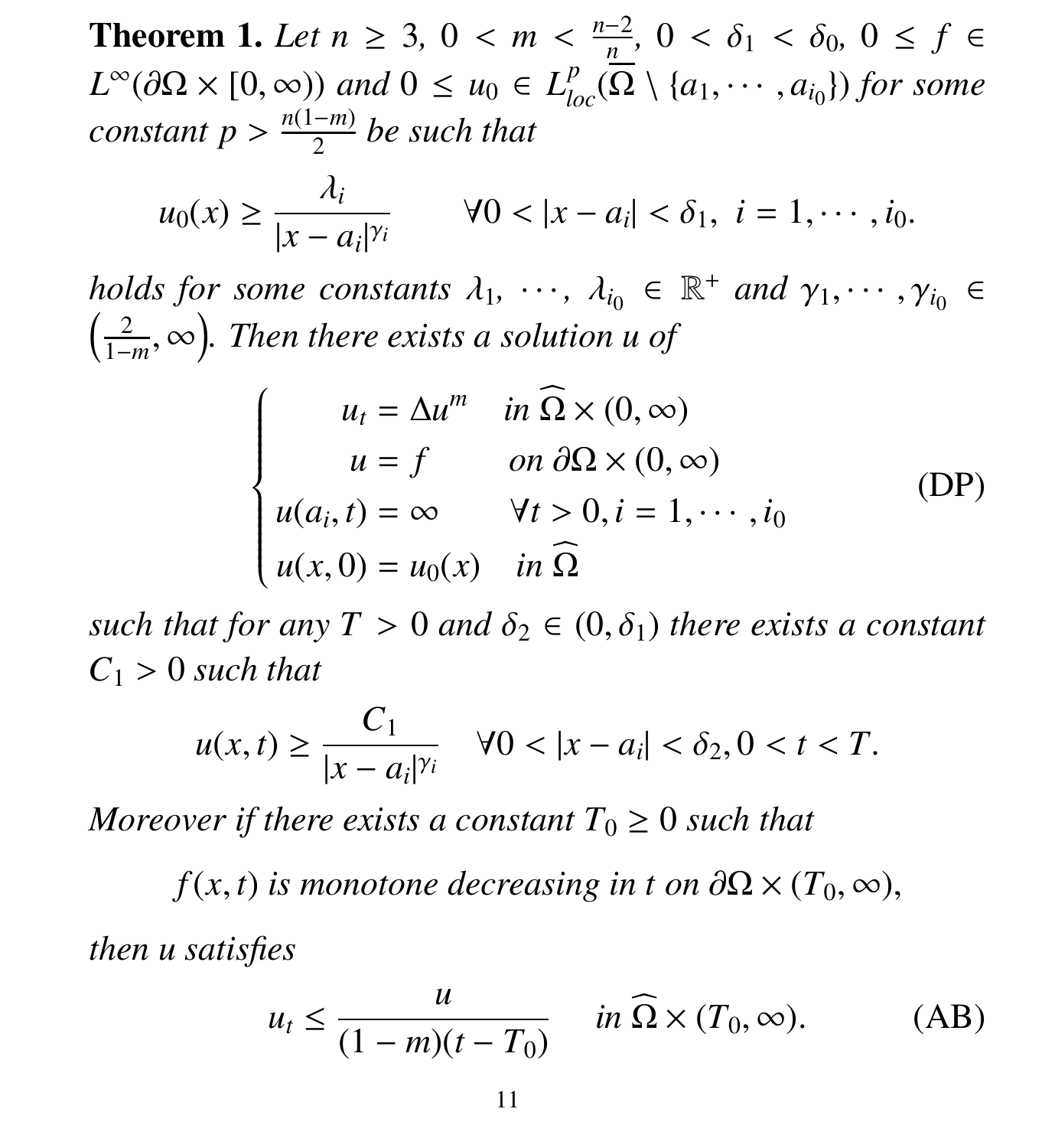**Theorem 2.** Let  $n \geq 3$ ,  $0 < m < \frac{n-2}{n}$ <br> *I*<sup>p</sup>  $(\widehat{\mathbb{R}^n})$  for agree agreement  $n > \frac{n(1-n)}{n}$ *n ,*  $0 < \delta_1 < \delta_0$  *and*  $0 \le u_0 \in$  $L_{loc}^p\left(\widehat{\mathbb{R}^n}\right)$  for some constant  $p > \frac{n(1-m)}{2}$ 2 *such that*

$$
u_0(x) \ge \frac{\lambda_i}{|x - a_i|^{\gamma_i}}
$$
  $\forall 0 < |x - a_i| < \delta_1, i = 1, \cdots, i_0.$ 

*holds for some constants*  $\lambda_1, \dots, \lambda_{i_0} \in \mathbb{R}^+$  *and*  $\gamma_1, \dots, \gamma_{i_0} \in$   $(2 \infty)$  Then there exists a solution  $\mu$  of  $\left(\frac{2}{1}\right)$ 1−*m* , ∞ *. Then there exists a solution u of*

$$
\begin{cases}\n u_t = \Delta u^m & \text{in } \widehat{\mathbb{R}^n} \times (0, \infty) \\
 u(a_i, t) = \infty & \forall i = 1, \cdots, i_0, \ t > 0 \\
 u(x, 0) = u_0(x) & \text{in } \widehat{\mathbb{R}^n}\n\end{cases}
$$
\n(CP)

*such that for any T* > 0 *and*  $\delta_2 \in (0, \delta_1)$  *there exists a constant*  $C_1 > 0$  *such that* (1) *and* 

$$
u_t \le \frac{u}{(1-m)t} \quad in \ \widehat{\mathbb{R}^n} \times (0,\infty)
$$

*hold.*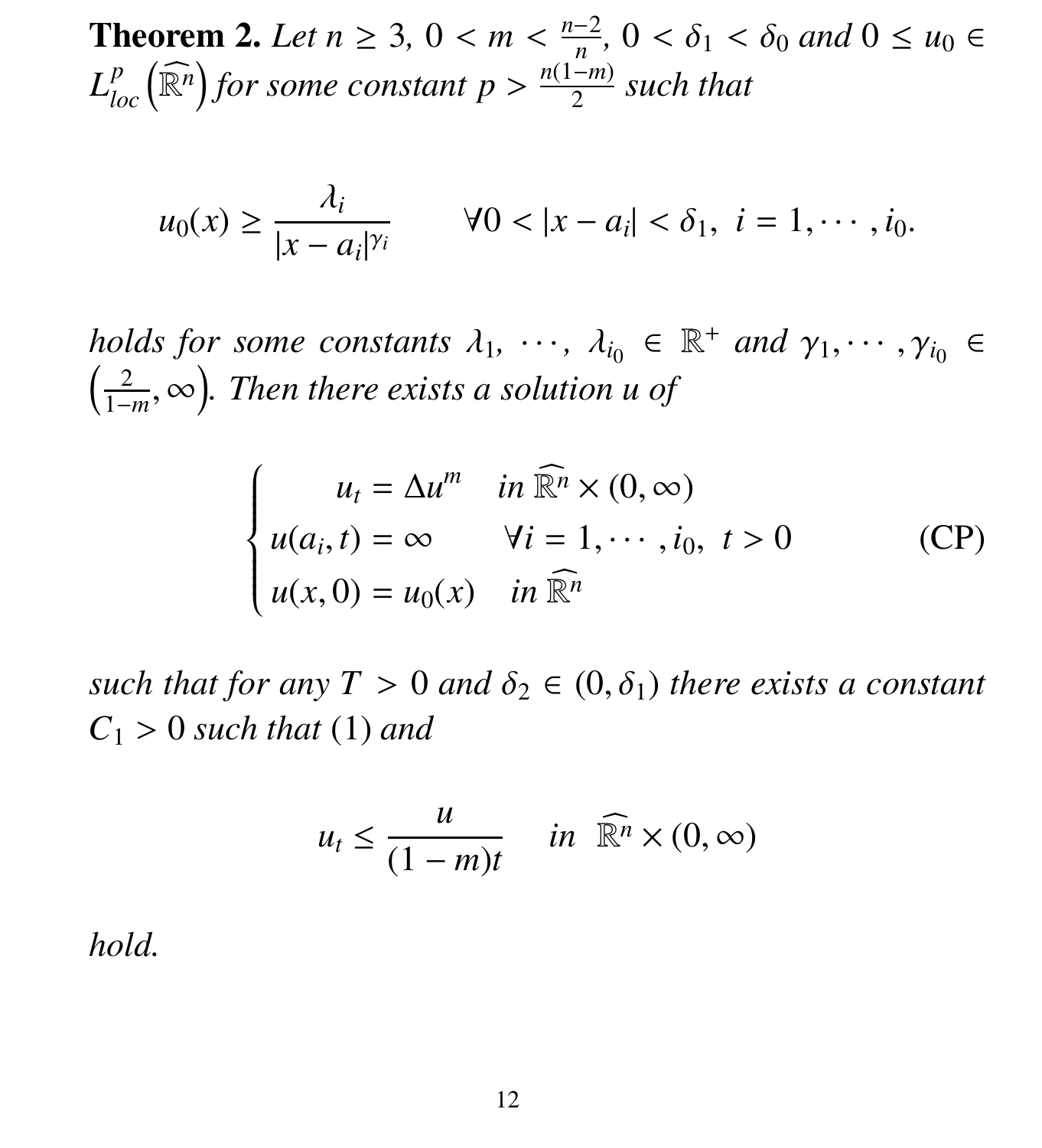**Theorem 3.** *Let*  $n \ge 3$ ,  $0 < m < \frac{n-2}{n}$ <br>min(1.  $\delta_0$ ),  $\mu_0 > 0$ ,  $f_0$ ,  $f_0 \in C^3(\partial \Omega) \times (0)$ *n , p* >  $\frac{n(1-m)}{2}$ <br>(∞)  $\cap I^{\infty}(G)$ 2  $, 0 < \delta_1 <$ <br>  $\Omega \times (0, \infty)$  $\min(1, \delta_0), \mu_0 > 0, f_1, f_2 \in C^3(\partial\Omega \times (0, \infty)) \cap L^{\infty}(\partial\Omega \times (0, \infty))$ <br>he such that *be such that*

$$
f_2 \ge f_1 \ge \mu_0 \quad on \ \partial\Omega \times (0, \infty)
$$

#### *and*

$$
\mu_0 \leq u_{0,1} \leq u_{0,2} \in L^p_{loc}(\overline{\Omega} \setminus \{a_1, \cdots, a_{i_0}\})
$$

*be such that*

$$
\frac{\lambda_i}{|x - a_i|^{\gamma_i}} \le u_{0,1}(x) \le u_{0,2} \le \frac{\lambda'_i}{|x - a_i|^{\gamma'_i}}
$$

*holds for any*  $0 < |x - a_i| < \delta_1$ ,  $i = 1, \dots, i_0$  *and some constants*  $\lambda_1, \cdots, \lambda_{i_0}, \lambda'_1$ 1  $, \cdots, \lambda'_i$  $a'_{i_0} \in \mathbb{R}^+$  and

$$
\gamma'_i \geq \gamma_i > \frac{2}{1-m}
$$
  $\forall i = 1, 2, ..., i_0.$ 

*Suppose*  $u_1$ *,*  $u_2$ *, are the solutions of* (DP) *with*  $u_0 = u_{0,1}$ *,*  $u_{0,2}$ *,*  $f = f_1, f_2$ , respectively which satisfy

$$
u_j(x,t) \ge \mu_0 \quad \forall x \in \Omega, t > 0, j = 1, 2 \tag{2}
$$

*such that for any constants*  $T > 0$  *and*  $\delta_2 \in (0, \delta_1)$  *there exist constants*  $C_1 = C_1(T) > 0$ ,  $C_2 = C_2(T) > 0$ , such that

$$
\frac{C_1}{|x - a_i|^{\gamma_i}} \le u_j(x, t) \le \frac{C_2}{|x - a_i|^{\gamma'_i}}
$$
 (3)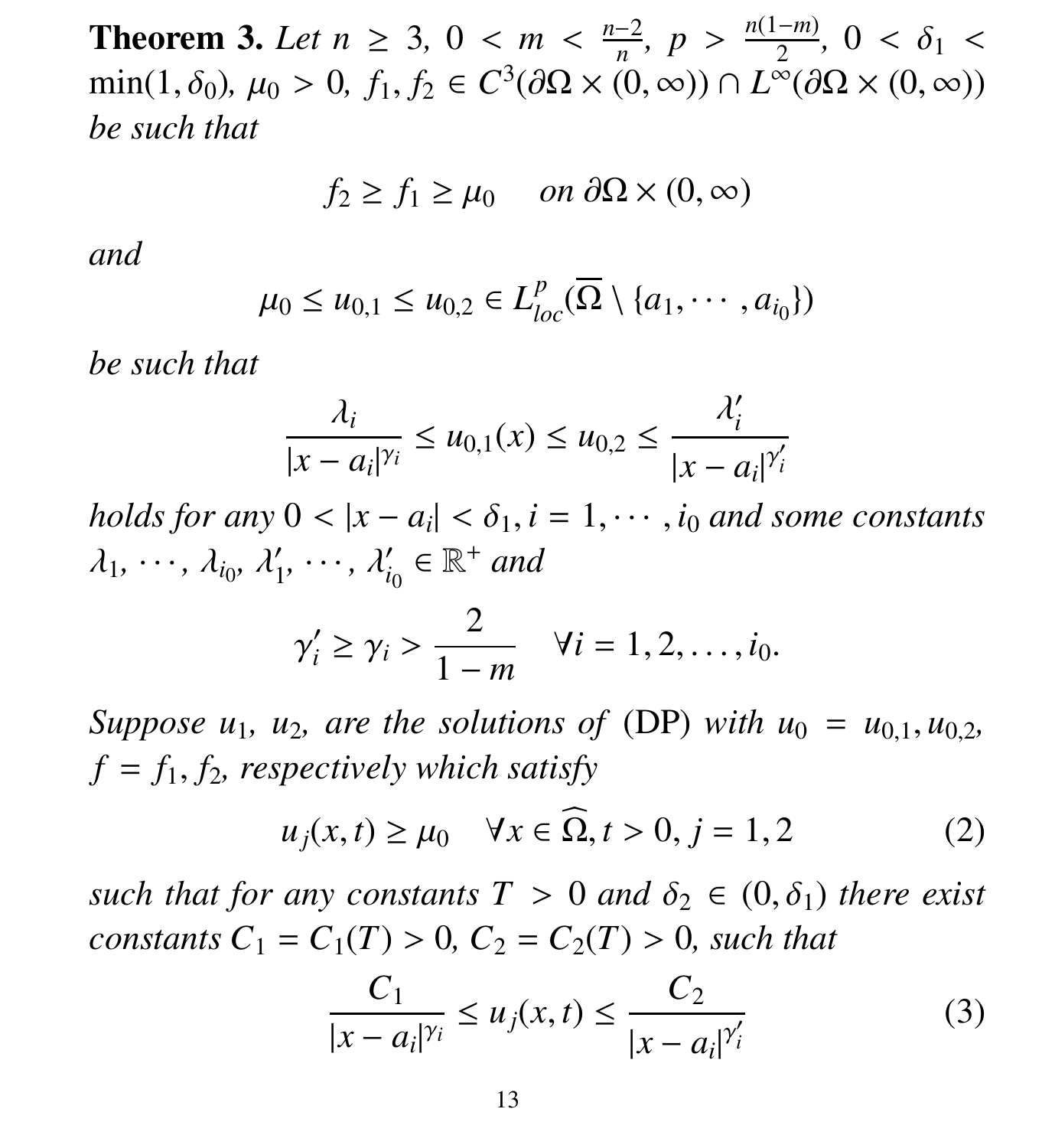$holds for any \ 0 < |x - a_i| < \delta_2, 0 < t < T, i = 1, 2, \ldots, i_0, j = 1, 2.$ *Suppose u*1*, u*2*, also satisfy*

$$
||u_i(\cdot, t) - u_{0,i}||_{L^1(\Omega_\delta)} \to 0 \quad \text{as } t \to 0 \quad \forall 0 < \delta < \delta_0, i = 1, 2. \tag{4}
$$

*Then*

$$
u_1(x,t) \le u_2(x,t) \quad \forall x \in \Omega, t > 0. \tag{5}
$$

**Theorem 4.** *Let n* ≥ 3, 0 < *m* <  $\frac{n-2}{n}$ <br>min(1.δs) *us* > 0 *n ,*  $p > \frac{n(1-m)}{2}$ 2 *,*  $0 < \delta_1 <$  $\min(1, \delta_0)$ ,  $\mu_0 > 0$ ,

$$
\mu_0 \le f_1 \le f_2 \in L^{\infty}(\partial \Omega \times (0, \infty)),
$$

$$
\mu_0 \leq u_{0,1} \leq u_{0,2} \in L^p_{loc}(\overline{\Omega} \setminus \{a_1,\cdots,a_{i_0}\}),
$$

*and*

$$
\frac{\lambda_i}{|x - a_i|^{\gamma_i}} \le u_{0,1}(x) \le u_{0,2} \le \frac{\lambda'_i}{|x - a_i|^{\gamma'_i}}
$$

*holds for any*  $0 < |x - a_i| < \delta_1$ ,  $i = 1, \dots, i_0$  *and some constants*  $\lambda_1, \cdots, \lambda_{i_0}, \lambda'_1$ 1  $, \cdots, \lambda'_{i}$  $a'_{i_0} \in \mathbb{R}^+$  and

$$
\frac{2}{1-m} < \gamma_i \le \gamma_i' < \frac{n-2}{m} \quad \forall i = 1, 2, \dots, i_0. \tag{6}
$$

*Suppose*  $u_1$ *,*  $u_2$ *, are the solutions of* (DP) *with*  $u_0 = u_{0,1}$ *,*  $u_{0,2}$ *,*  $f =$ *f*<sub>1</sub>*, f*<sub>2</sub>*, respectively which satisfy* (2)*,* (3) *and* (4)*. Then*  $u_1(x, t) \le$  $u_2(x, t)$  *for any*  $x \in \Omega, t > 0$ .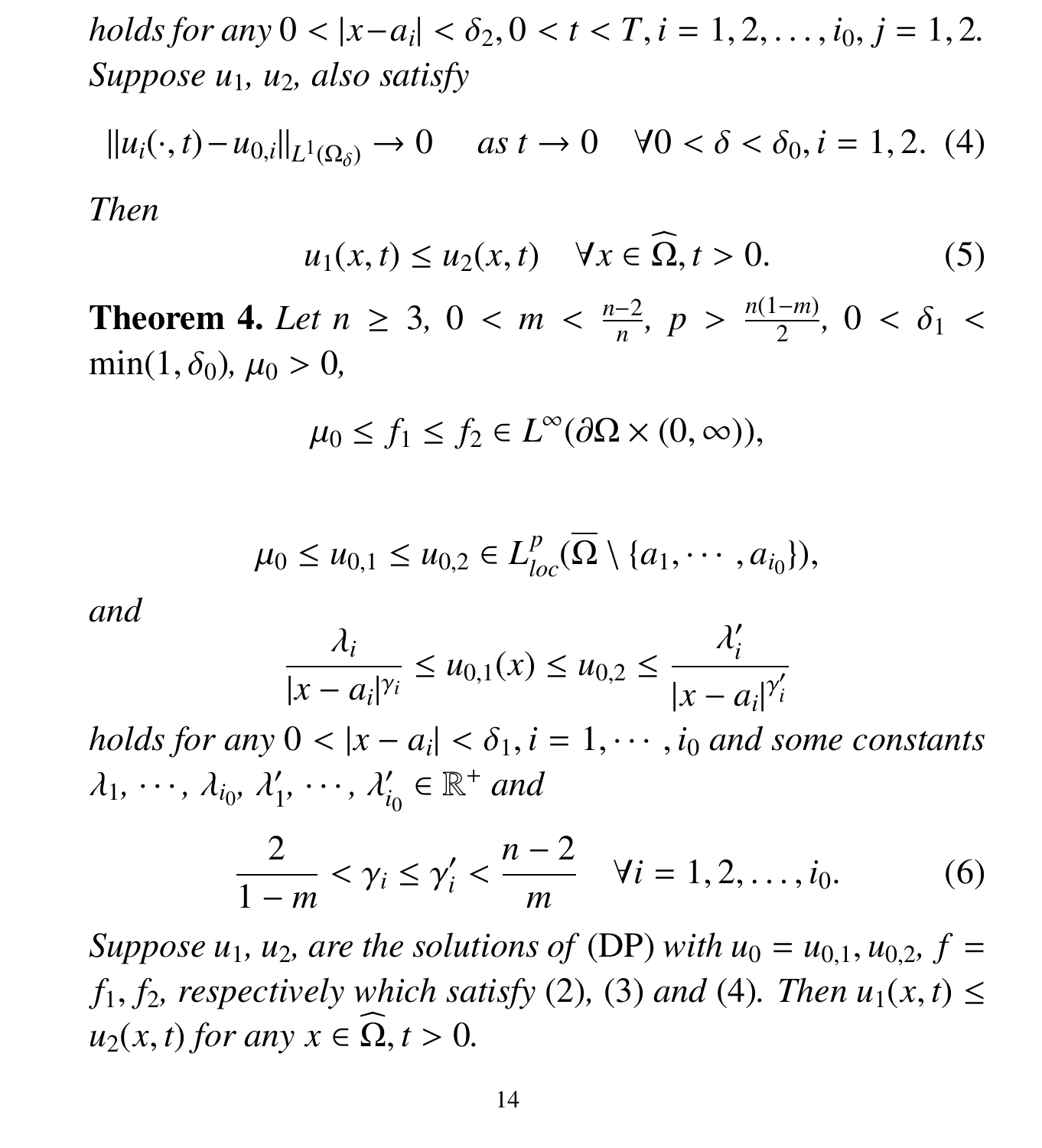**Theorem 5.** *Let*  $n \ge 3$ ,  $0 < m < \frac{n-2}{n}$ <br>min(1.5),  $\mu > 0$ ,  $B > B$ , and  $\mu > \mu$ . *n , p* >  $\frac{n(1-m)}{2}$ 2  $, 0 < \delta_1 <$ <br> $\ell$  ( $\widehat{p_n}$ ) such  $\min(1, \delta_0)$ ,  $\mu_0 > 0$ ,  $R_1 > R_0$  *and*  $\mu_0 \le u_{0,1} \le u_{0,2} \in L^p_{loc}(\widehat{\mathbb{R}^n})$  *such* that *that*

$$
\int_{\mathbb{R}^n \setminus B_{R_1}} |u_{0,j} - \mu_0| \, dx < \infty \quad \forall j = 1, 2. \tag{7}
$$

*Let*

$$
\frac{\lambda_i}{|x-a_i|^{\gamma_i}} \le u_{0,1}(x) \le u_{0,2} \le \frac{\lambda'_i}{|x-a_i|^{\gamma'_i}}
$$

*hold for some constants*  $\lambda_1, \dots, \lambda_{i_0}, \lambda'_1$ 1  $, \cdots, \lambda'_i$  $a'_{i_0} \in \mathbb{R}^+$  and

$$
\frac{2}{1-m} < \gamma_i \leq \gamma'_i < n \quad \forall i = 1, 2, \ldots, i_0.
$$

*Suppose*  $u_1$ *,*  $u_2$ *, are the solutions of* (CP) *with*  $u_0 = u_{0,1}$ *,*  $u_{0,2}$ *respectively which satisfy*

$$
u_j(x,t) \ge \mu_0 \quad \forall x \in \widehat{\mathbb{R}^n}, t > 0, j = 1, 2
$$

*and*

$$
\int_{\overline{\mathbb{R}^n}} |u_j(x, t) - \mu_0| \, dx \le \int_{\overline{\mathbb{R}^n}} |u_{0,j} - \mu_0| \, dx \quad \forall t > 0, j = 1, 2 \quad (8)
$$

*such that*

$$
\frac{C_1}{|x-a_i|^{\gamma_i}} \le u_j(x,t) \le \frac{C_2}{|x-a_i|^{\gamma}}
$$

 $\text{holds for any } 0 < |x - a_i| < \delta_2, 0 < t < T, i = 1, 2, \ldots, i_0, j = 1, 2.$ <br> *Then Then*

$$
u_1(x,t) \le u_2(x,t) \quad \forall x \in \widehat{\mathbb{R}^n}, t > 0. \tag{9}
$$

 $\overline{\phantom{0}}$ *i*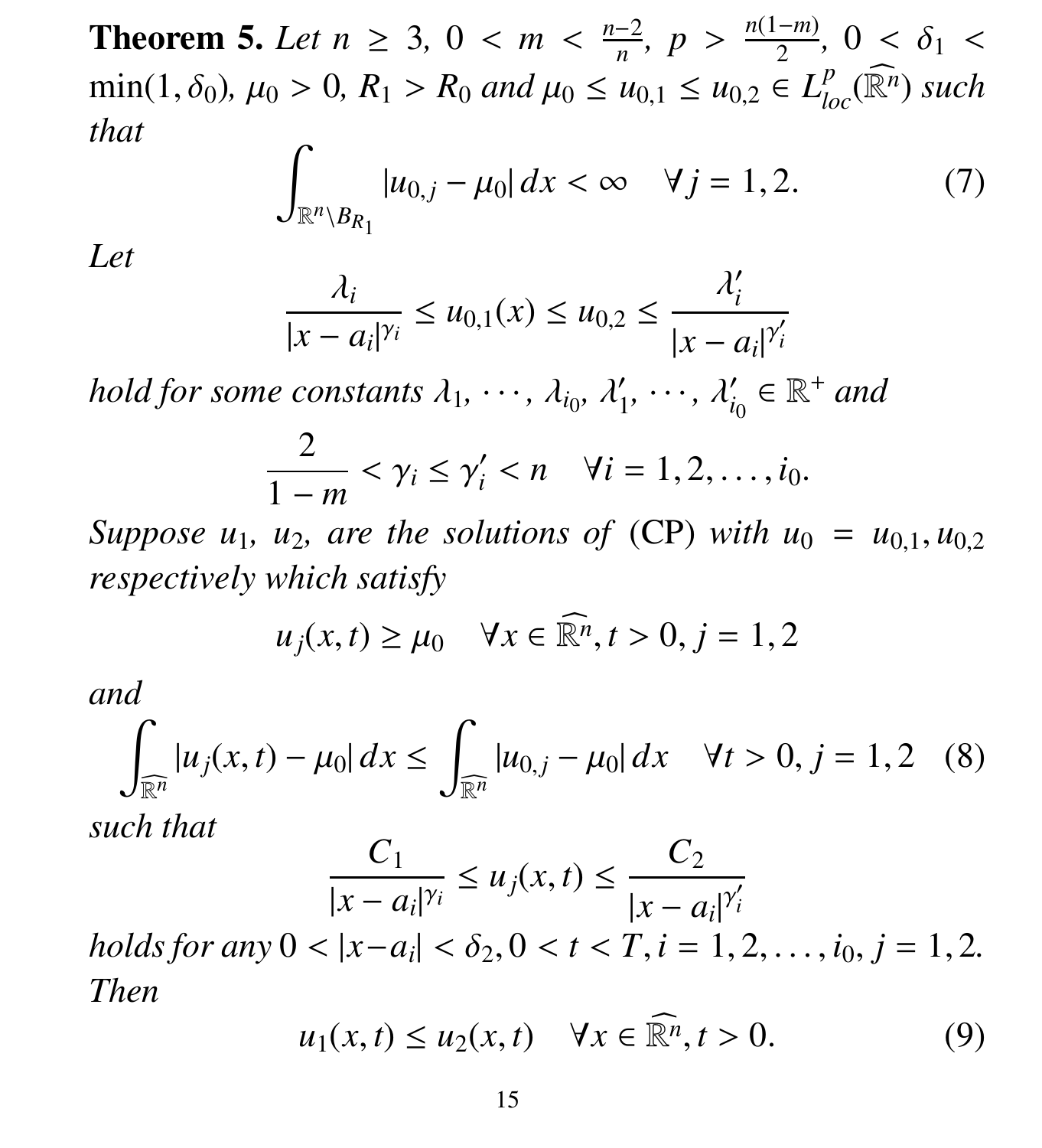**Theorem 6.** *Suppose that*  $n \geq 3$ ,  $0 < m < \frac{n-2}{n}$ *n and*  $\mu_0 > 0$ *. Let*<br>*atast x* >  $n(1-m)$  $\mu_0 \leq \mu_0 \in L^p_{loc}(\overline{\Omega} \setminus \{a_1, \cdots, a_{i_0}\})$  for some constant  $p > \frac{n(1-m)}{2}$ 2 *satisfy*

$$
\frac{\lambda_i}{|x-a_i|^{\gamma_i}} \leq u_0(x) \leq \frac{\lambda_i'}{|x-a_i|^{\gamma_i'}} \quad \forall 0 < |x-a_i| < \delta_1, \ i=1,\cdots,i_0,
$$

*for some constants*  $0 < \delta_1 < \min(\delta_0, 1)$ ,  $\lambda_1, \dots, \lambda_{i_0}, \lambda'_1$ <br>  $\lambda' \in \mathbb{R}^+$  and 1 *,* · · · *,*  $\overline{\phantom{0}}$  $a'_{i_0} \in \mathbb{R}^+$  and

$$
\frac{2}{1-m} < \gamma_i \leq \gamma'_i < n \quad \forall i = 1, 2, \ldots, i_0.
$$

 $and let f ∈ C<sup>∞</sup>( $\partial\Omega$  × (0, ∞)) *satisfy*$ 

$$
f \ge \mu_0 \quad on \ \partial\Omega \times (0, \infty)
$$

*and*

 $f(x, t) \rightarrow \mu_0$  *uniformly on*  $\partial \Omega$  *as*  $t \rightarrow \infty$ . *Let u be the solution of* (DP) *given by Theorem 1. Then*  $u(x, t) \to \mu_0$  *in*  $C^2(K)$  *as*  $t \to \infty$ 

*for any compact subset K of*  $\overline{\Omega} \setminus \Big\{a_1, \cdots, a_{i_0}\Big\}$ .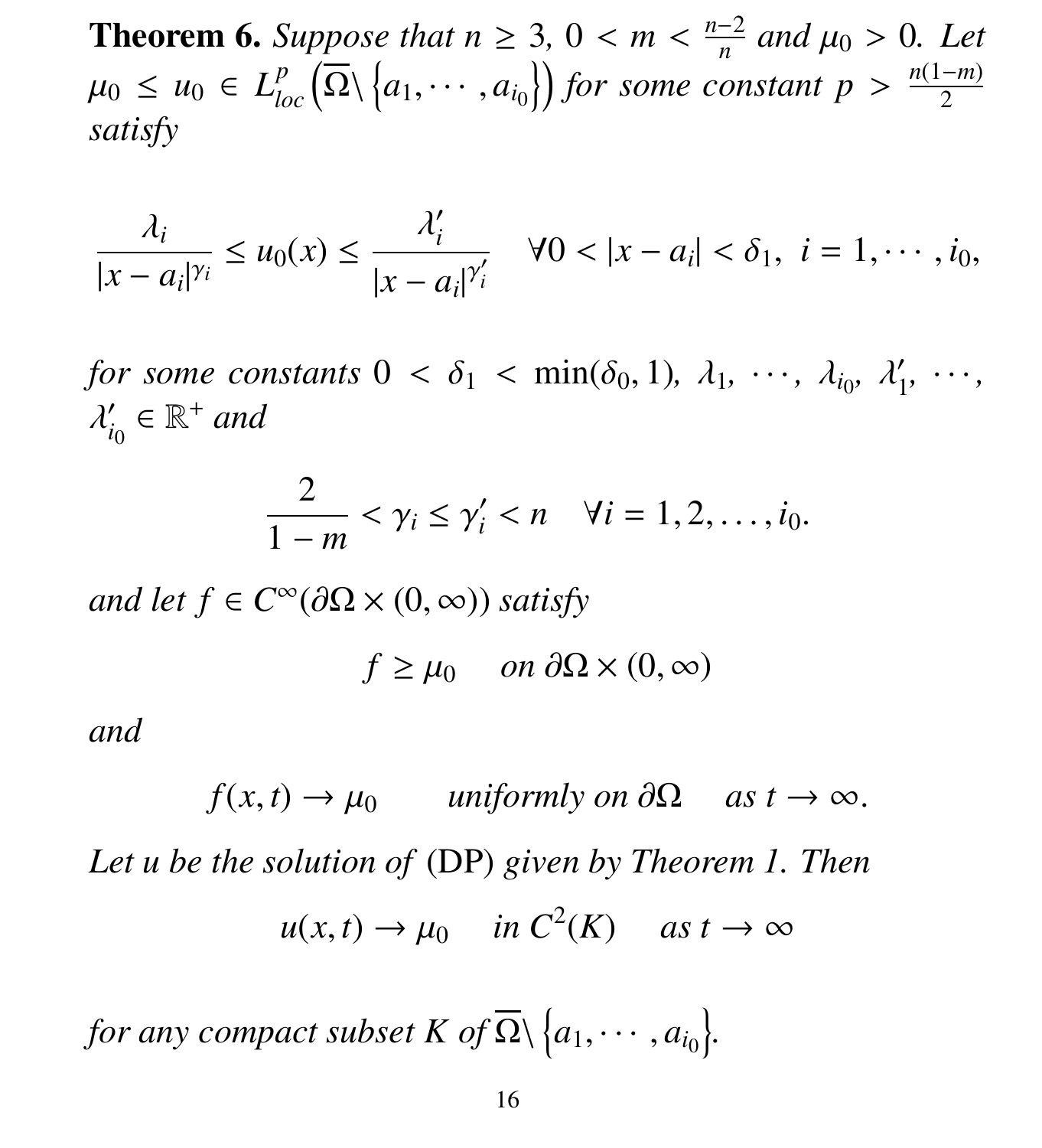**Theorem 7.** *Suppose that*  $n \geq 3$ ,  $0 < m < \frac{n-2}{n+2}$ <br>*L t i*  $\leq$  *i s i l s i l s i l for some s n*+2 *and*  $\mu_1 \ge \mu_0 > 0$ . *Let*  $\mu_0 \leq u_0 \in L_{loc}^p(\overline{\Omega} \setminus \{a_1, \dots, a_{i_0}\})$  *for some constant*  $p > \frac{n(1-m)}{2}$ 2 *satisfy*

$$
\frac{\lambda_i}{|x-a_i|^{\gamma_i}} \leq u_0(x) \leq \frac{\lambda_i'}{|x-a_i|^{\gamma_i'}} \quad \forall 0 < |x-a_i| < \delta_1, \ i=1,\cdots,i_0,
$$

*for some constants*  $0 < \delta_1 < \min(1, \delta_0)$ ,  $\lambda_1, \dots, \lambda_{i_0}$  and

$$
\frac{2}{1-m}<\gamma_i\leq \gamma'_i<\frac{n}{m+1}\quad\forall i=1,2,\ldots,i_0.
$$

 $and f \in C^{\infty}(\partial\Omega \times (0,\infty)), f_t \in L^1(\partial\Omega \times (0,\infty)),$  satisfies  $f \geq \mu_0$  *on*  $\partial \Omega \times (0, \infty)$ 

*and*

$$
f(x,t) \to \mu_1
$$
 as  $t \to \infty$ .

*Let u be the solution of* (DP) *given by Theorem 1. Then*  $u(x, t) \to \mu_1$  *in*  $C^2(K)$  *as*  $t \to \infty$ .

*for any compact subset K of*  $\overline{\Omega} \setminus \Big\{a_1, \cdots, a_{i_0}\Big\}$ .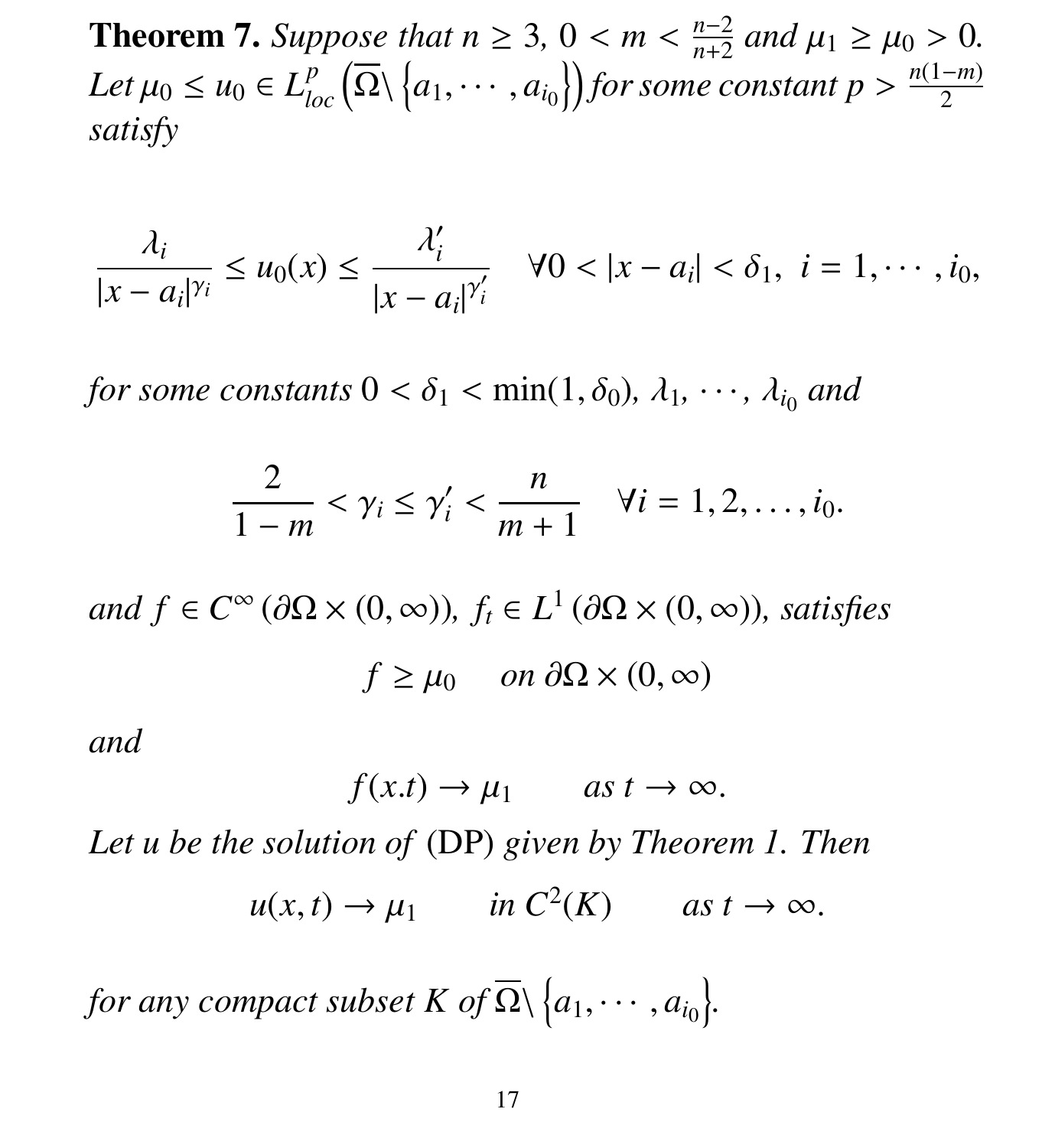**Theorem 8.** *Suppose that*  $n \geq 3$ ,  $0 < m < \frac{n-2}{n}$ *n and*  $\mu_0 > 0$ *. Let*<br>*atast x* >  $n(1-m)$  $\mu_0 \leq \mu_0 \in L^p_{loc}(\overline{\Omega} \setminus \{a_1, \cdots, a_{i_0}\})$  for some constant  $p > \frac{n(1-m)}{2}$ 2 *satisfy*

$$
\frac{\lambda_i}{|x-a_i|^{\gamma_i}} \leq u_0(x) \leq \frac{\lambda'_i}{|x-a_i|^{\gamma'_i}} \quad \forall 0 < |x-a_i| < \delta_1, \ i=1,\cdots,i_0,
$$

*for some constants satisfying*

$$
\frac{2}{1-m} < \gamma_i \leq \gamma'_i < \frac{n-2}{m} \quad \forall i = 1, 2, \ldots, i_0,
$$

*and*  $0 < \delta_1 < \delta_0$ ,  $\lambda_1$ ,  $\cdots$ ,  $\lambda_{i_0}$ ,  $\lambda'_1$ 1 ,  $\cdots$ ,  $\lambda'_{i}$  $C_{i_0} \in \mathbb{R}^+$  *and*  $f \in$  $C^3$  ( $\partial\Omega \times (0, \infty)$ ) *satisfies* 

$$
f \ge \mu_0 \quad on \ \partial\Omega \times (0, \infty)
$$

*and*

 $f(x,t) \to g(x)$  *uniformly in*  $C^3(\partial\Omega)$  *as*  $t \to \infty$ .

*for some function g*  $\in C^3(\partial\Omega)$ , *g*  $\geq \mu_0$  *on*  $\partial\Omega$ *. Let u be the*<br>solution of (DP) given by Theorem 1. Let  $\phi$  be the solution of *solution of* (DP) *given by Theorem 1. Let* φ *be the solution of*

$$
\begin{cases}\n\Delta \phi = 0 & \text{in } \Omega \\
\phi = g^m & \text{on } \partial \Omega.\n\end{cases}
$$
\n(HE)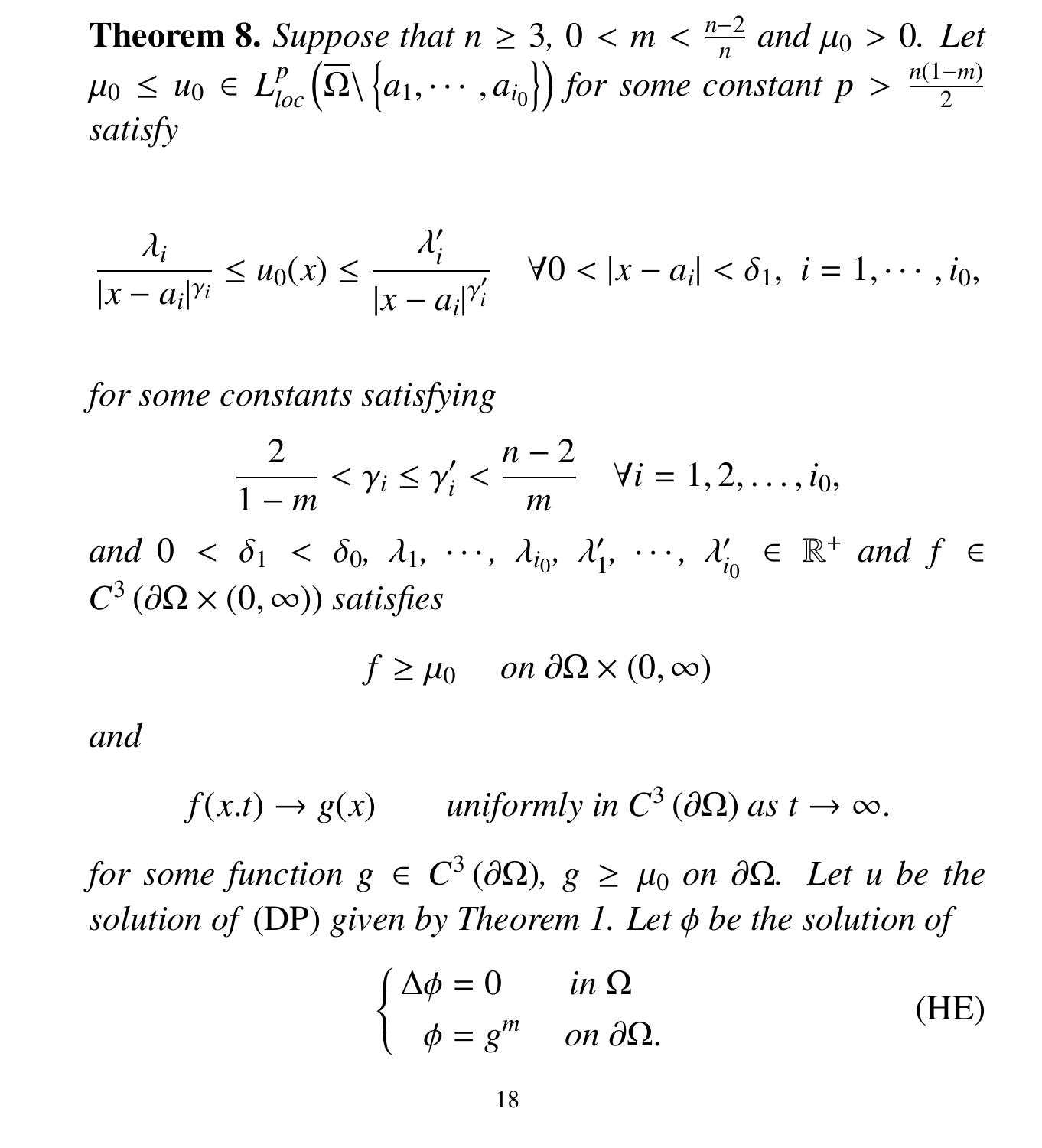*Then u converges in*  $C^2(K)$  *to*  $\phi^{\frac{1}{m}}$  *as*  $t \to \infty$  *for any compact* subset  $K$  of  $\overline{O}$   $\setminus$  *a<sub>t</sub> x a*<sub>*x*</sub> *l*  $\mathit{subset } K \ of \overline{\Omega} \setminus \Big\{a_1, \cdots, a_{i_0}\Big\}.$ 

**Theorem 9.** Suppose that  $n \geq 3$ ,  $0 < m < \frac{n-2}{n}$ <br>*n*  $\leq m \leq L^p$  ( $\widehat{m_n}$ ) for some senstant  $n > \frac{n(1-n)}{n}$ *n and*  $\mu_0 > 0$ *. Let*  $\mu_0$  ≤  $\mu_0$  ∈  $L^p_{loc}(\widehat{\mathbb{R}^n})$  for some constant  $p > \frac{n(1-m)}{2}$ 2 *satisfy*

λ*i*  $|x - a_i|^{\gamma_i}$ |  $\leq u_0(x) \leq \frac{1}{\sqrt{2\pi}}$  $\overline{\phantom{0}}$ *i*  $|x - a_i|^{\gamma}$  $\overline{\phantom{0}}$  $\frac{1}{i}$   $\forall 0 < |x - a_i| < \delta_1, i = 1, \cdots, i_0,$ 

*for some constants satisfying*

$$
\frac{2}{1-m} < \gamma_i \leq \gamma'_i < n \quad \forall i = 1, 2, \ldots, i_0.
$$

 $0 < \delta_1 < \delta_0, \lambda_1, \dots, \lambda_{i_0}, \lambda'_1$ <br>constants  $P_i > P_i$  and  $C_i >$ 1  $\lambda'_i$ <br>  $\lambda'_i$  $C_{i_0} \in \mathbb{R}^+$ *. Suppose there exist constants*  $R_1 > R_0$  *and*  $C_1 > 0$  *such that* 

$$
u_0(x) \le C_1 \qquad \forall |x| \ge R_1.
$$

*and*

$$
\int_{\mathbb{R}^n \setminus B_{R_1}} |u_0 - \mu_0| \, dx < \infty
$$

*hold. Let u be the solution of* (CP) *given by Theorem 2. Then*

$$
u(x,t) \to \mu_0 \quad \text{in } C^2(K) \quad \text{as } t \to \infty
$$

*holds for any compact subset K of*  $\widehat{\mathbb{R}^n}$ .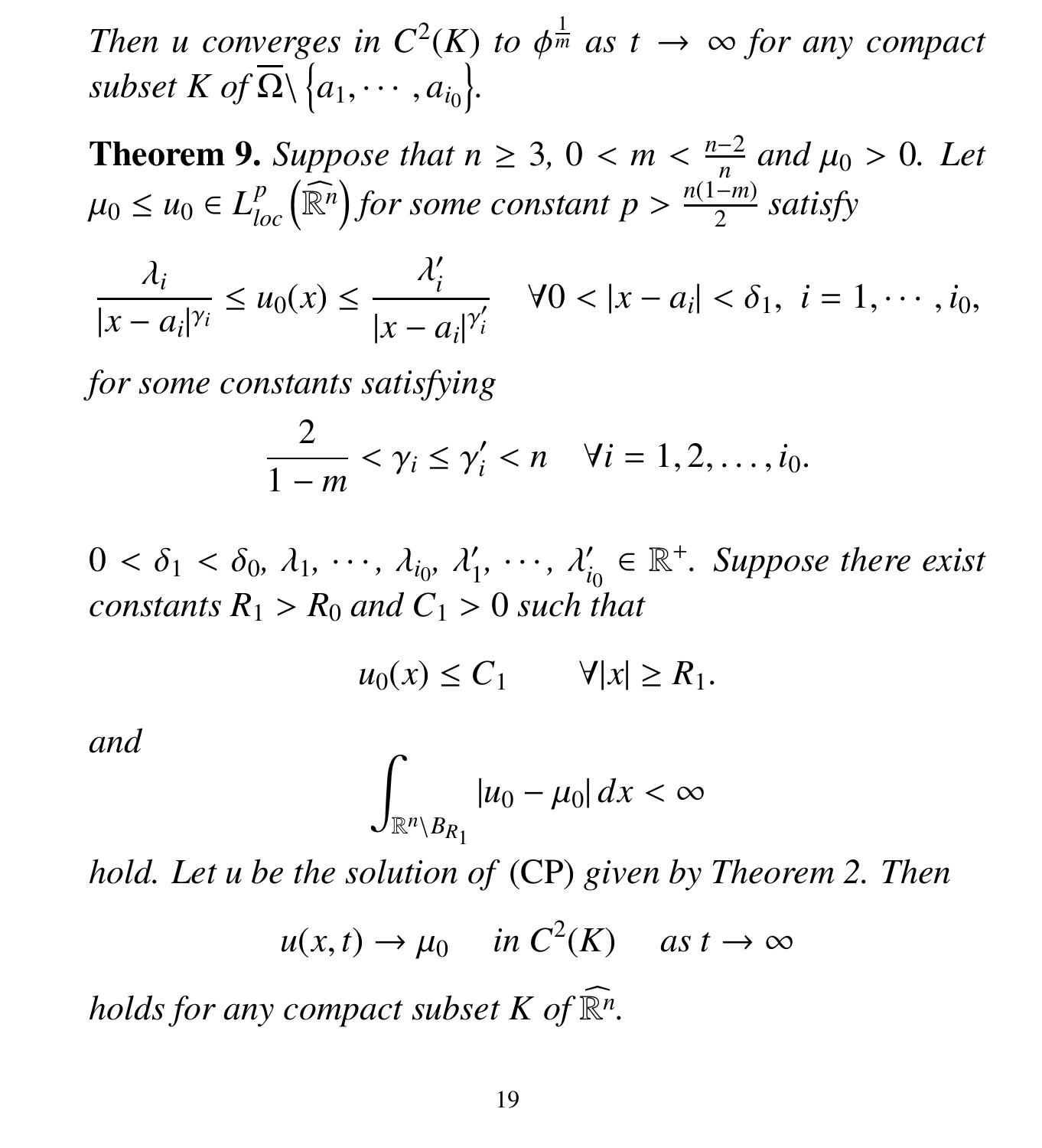**Theorem 10.** *Suppose that*  $n \geq 3$ ,  $0 < m < \frac{n-2}{n}$ <br>*n*  $\leq m \leq L^p$  ( $\widehat{p_n}$ ) for some assets that  $n > \frac{n(1-m)}{n}$ *n and*  $\mu_0 > 0$ *. Let*  $\mu_0$  ≤  $\mu_0$  ∈  $L^p_{loc}(\widehat{\mathbb{R}^n})$  for some constant  $p > \frac{n(1-m)}{2}$ 2 *satisfy*

$$
\frac{\lambda_i}{|x-a_i|^{\gamma_i}} \leq u_0(x) \leq \frac{\lambda_i'}{|x-a_i|^{\gamma_i'}} \quad \forall 0 < |x-a_i| < \delta_1, \ i=1,\cdots,i_0,
$$

*for some constants satisfying*

$$
\frac{2}{1-m}<\gamma_i\leq \gamma_i'<\frac{n-2}{m}\quad \forall i=1,2,\ldots,i_0,
$$

*and*  $0 < \delta_1 < \delta_0$ ,  $\lambda_1$ ,  $\cdots$ ,  $\lambda_{i_0}$ ,  $\lambda'_1$ 1  $, \cdots, \lambda'_i$  $C_{i_0} \in \mathbb{R}^+$ *. Suppose*  $u_0$ *satisfies*

 $u_0$  ( $r\sigma$ )  $\rightarrow \mu_0$  *uniformly in*  $S^{n-1}$  *as*  $|x| = r \rightarrow \infty$ *.* 

*Let u be the solution of* (CP) *given by Theorem 2. Then*

$$
u(x,t) \to \mu_0 \quad \text{in } C^2(K) \quad \text{as } t \to \infty
$$

*holds for any compact subset K of*  $\widehat{\mathbb{R}^n}$ .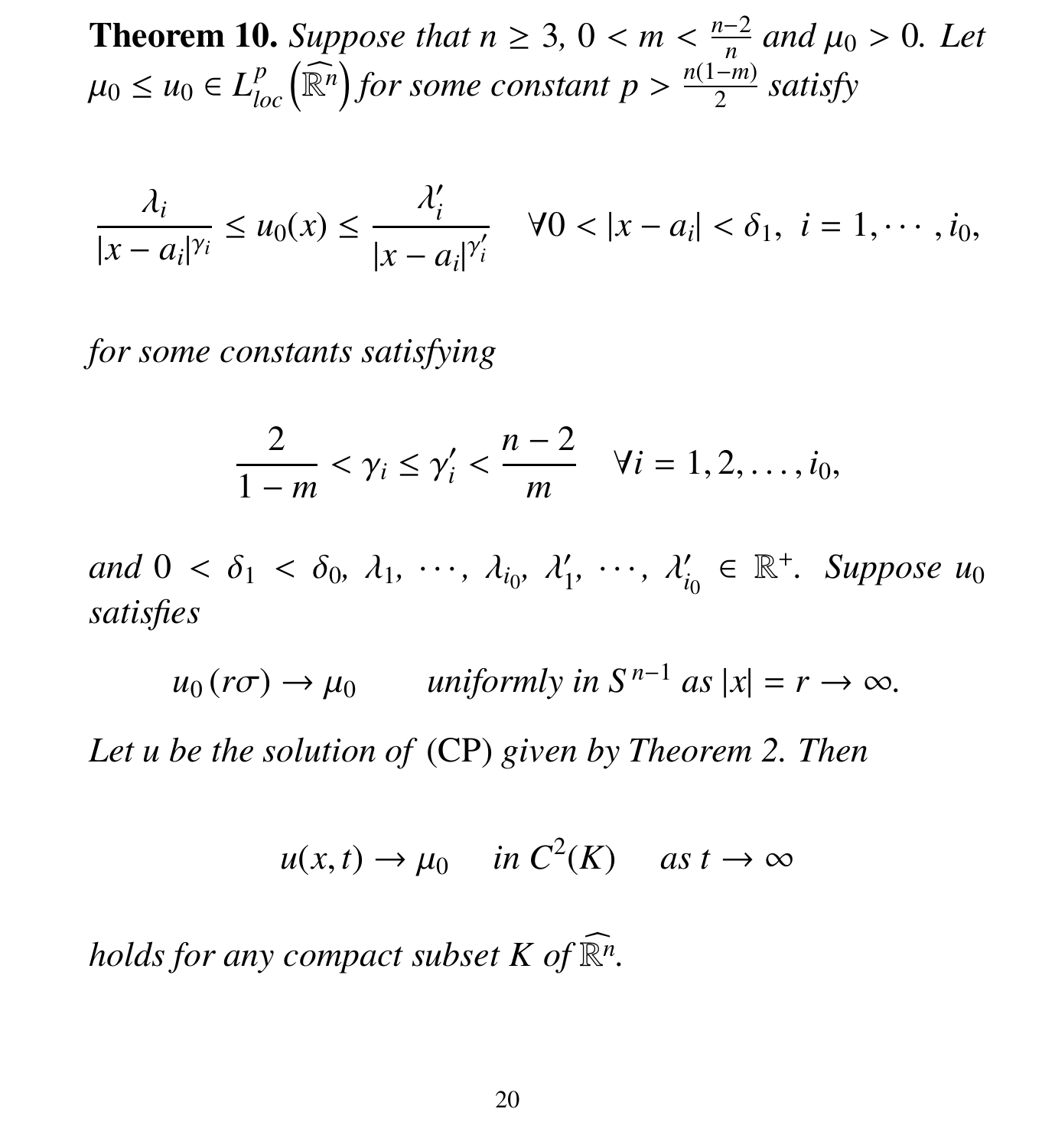**Theorem 11.** *Suppose that*  $n \geq 3$ ,  $0 < m < \frac{n-2}{n}$ *n and*  $\mu_0 > 0$ *. Let*  $\mu_0$  ≤  $\mu_0$  ∈  $L^p_{loc}(\widehat{\Omega})$  for some constant  $p > \frac{n(1-m)}{2}$ 2 *satisfy*

$$
u_0(x) \ge \frac{\lambda_i}{|x - a_i|^{\gamma_i}}
$$
  $\forall 0 < |x - a_i| < \delta_1, i = 1, \cdots, i_0.$ 

*for some constants satisfying*

$$
\gamma_1 > \frac{n-2}{m}
$$
,  $\gamma_i > \frac{2}{1-m}$   $\forall i = 2, \ldots, i_0$ ,

*and*  $0 < \delta_1 < \delta_0$ ,  $\lambda_1$ ,  $\dots$ ,  $\lambda_{i_0} \in \mathbb{R}^+$  *and let*  $f \in C^\infty(\partial\Omega \times (0, \infty))$ *satisfy*

$$
f \ge \mu_0
$$
 on  $\partial\Omega \times (0, \infty)$ .

*Let u be the solution of* (DP) *given by Theorem 1. Then*

$$
u(x,t) \to \infty \quad on \ K \quad as \ t \to \infty
$$

*for any compact subset K of*  $\Omega$ *.*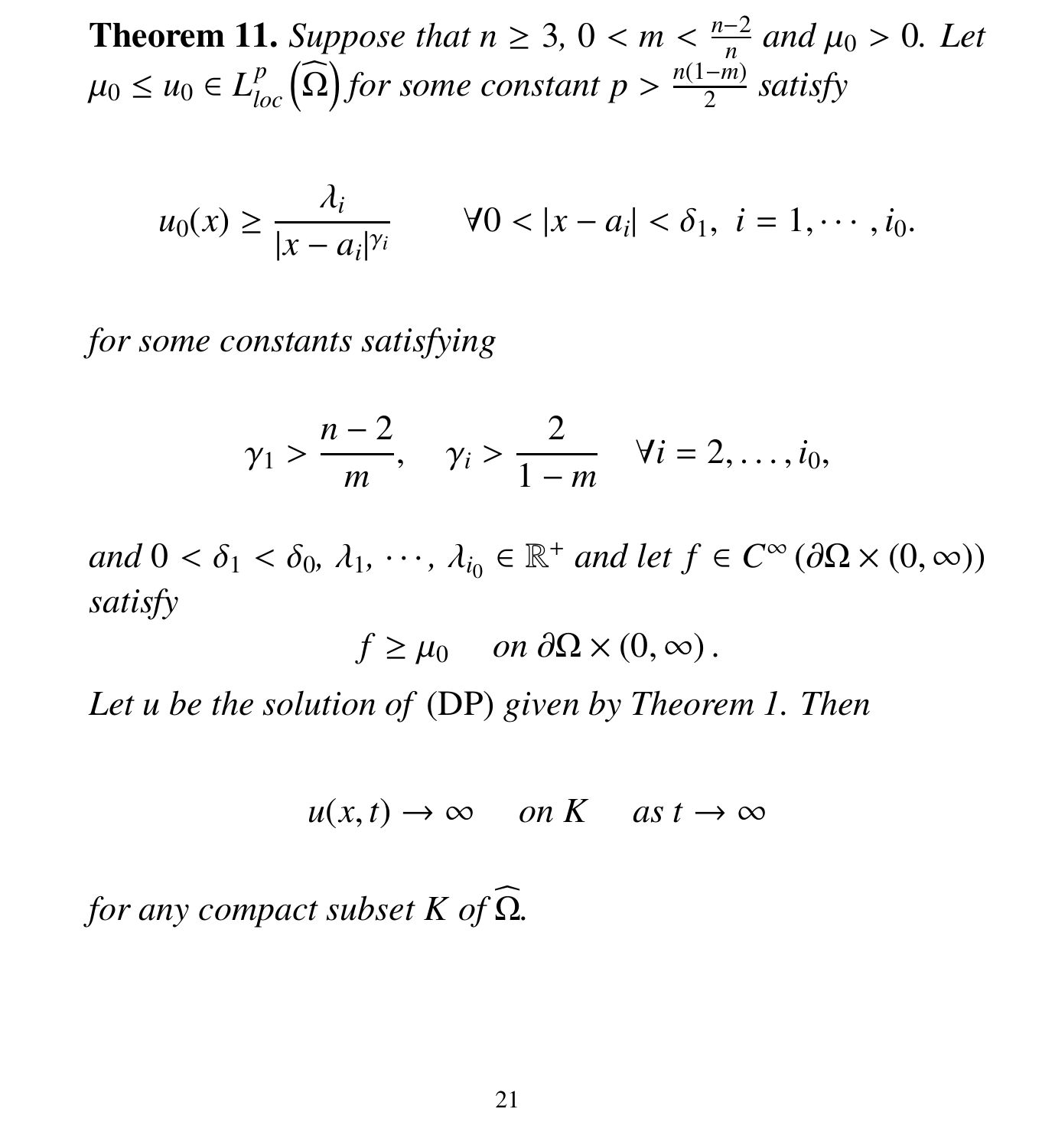**Theorem 12.** *Suppose that*  $n \geq 3$ ,  $0 < m < \frac{n-2}{n}$ <br>*n*  $\leq m \leq L^p$  ( $\widehat{p_n}$ ) for some assets that  $n > \frac{n(1-m)}{n}$ *n and*  $\mu_0 > 0$ *. Let*  $\mu_0$  ≤  $\mu_0$  ∈  $L^p_{loc}(\widehat{\mathbb{R}^n})$  for some constant  $p > \frac{n(1-m)}{2}$ 2 *satisfy*

$$
u_0(x) \ge \frac{\lambda_i}{|x - a_i|^{\gamma_i}}
$$
  $\forall 0 < |x - a_i| < \delta_1, i = 1, \cdots, i_0.$ 

*for some constants satisfying*

$$
\gamma_1 > \frac{n-2}{m}
$$
,  $\gamma_i > \frac{2}{1-m}$   $\forall i = 2, \ldots, i_0$ ,

*and*  $0 < \delta_1 < \delta_0$ ,  $\lambda_1$ ,  $\cdots$ ,  $\lambda_{i_0} \in \mathbb{R}^+$ . Let *u* be the solution of (CP) *aiven by Theorem 2. Then given by Theorem 2. Then*

 $u(x, t) \to \infty$  *on K* as  $t \to \infty$ 

*holds for any compact subset K of*  $\widehat{\mathbb{R}^n}$ .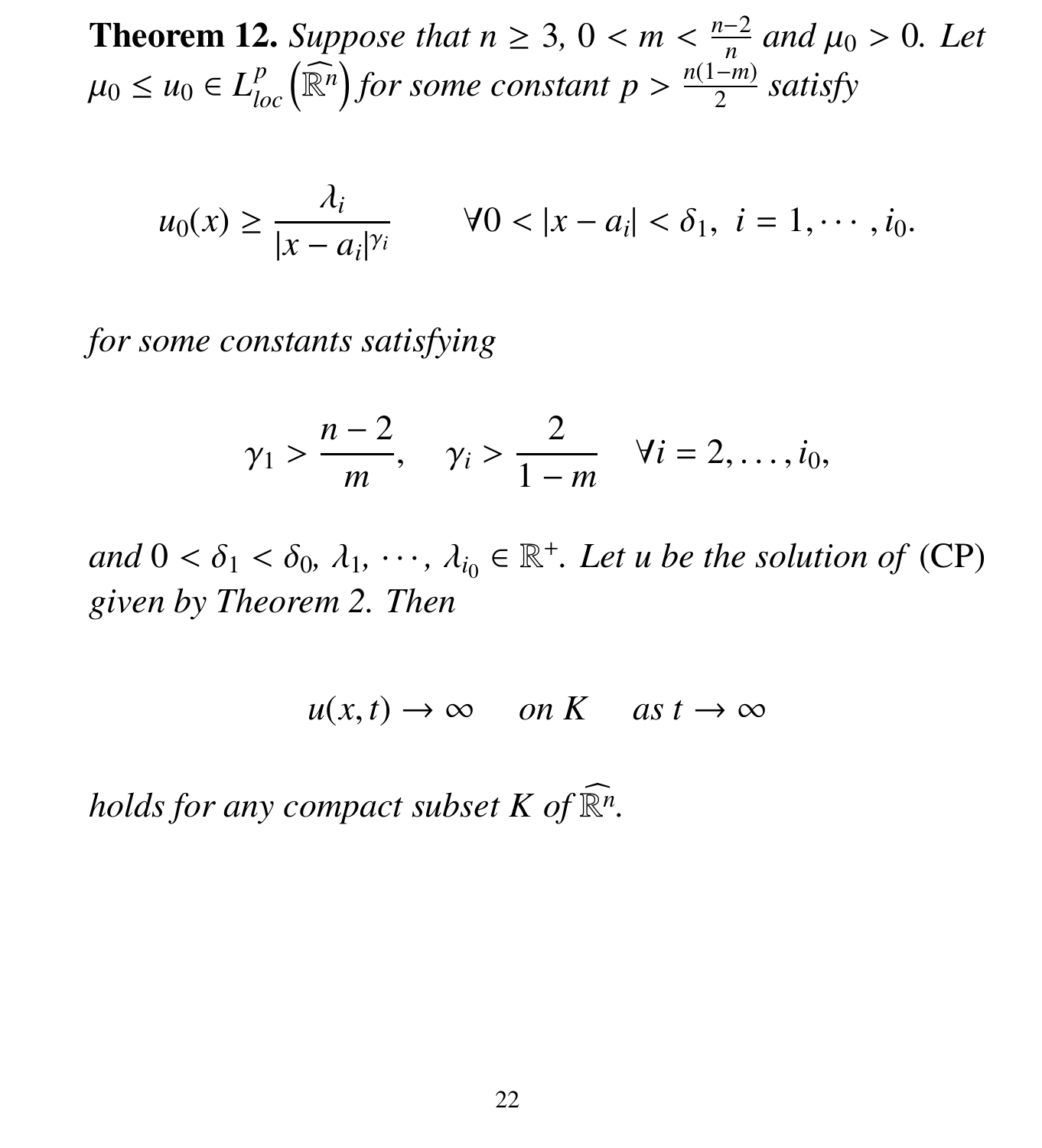**Theorem 13.** Let  $n \geq 3$ ,  $0 < m < \frac{n-2}{n}$ <br>*u* > 0. There there exists  $u \in L^p$ *n*  $\overline{\mathcal{O}}$ ,  $0 < \delta_1 < \min(1, \delta_0)$  and  $\mu_0 > 0$ . There there exists  $u_0 \in L^p_{loc}(\overline{\Omega} \setminus \{a_1, \dots, a_{i_0}\})$  for some existent  $n > \frac{n(1-m)}{n}$  is  $\widehat{\Omega}$  exists that  $constant p > \frac{n(1-m)}{2}$ 2 *,*  $u_0 \geq \mu_0$  *in*  $\Omega$ *, such that* 

$$
\frac{\lambda_i}{|x - a_i|^{\gamma_i}} \le u_0(x) \le \frac{\lambda'_i}{|x - a_i|^{\gamma'_i}} \qquad \forall 0 < |x - a_i| < \delta_1, i = 1, \cdots, i_0
$$
\n(10)

*for some constants satisfying* (3) *and*  $\lambda_1, \dots, \lambda_{i_0}, \lambda'_1$ <br> $\mathbb{R}^+$  such that 1  $, \cdots, \lambda'_i$  $i_0' \in$ R + *such that*

$$
\begin{cases}\n u_t = \Delta u^m & \text{in } \Omega \times (0, \infty) \\
 u = \mu_0 & \text{on } \partial \Omega \times (0, \infty) \\
 u(a_i, t) = \infty & \forall t > 0, i = 1, \cdots, i_0 \\
 u(x, 0) = u_0(x) & \text{in } \Omega\n\end{cases}
$$
\n(11)

*has a unique solution u with the property that u oscillates between*  $\mu_0$  *and infinity as t*  $\rightarrow \infty$ *.*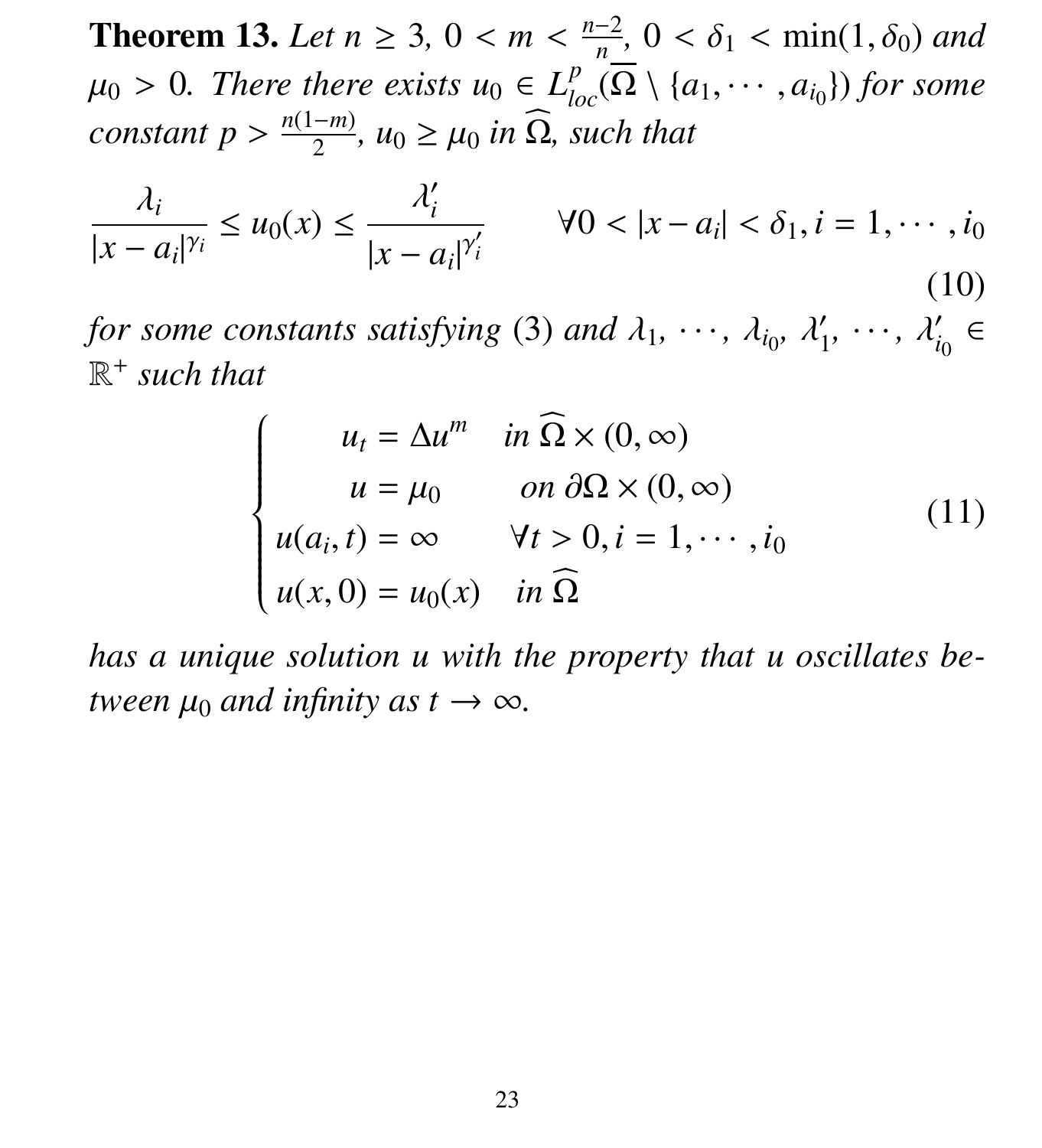• Another natural question to ask is do we have similar results in  $\mathbb{R}^n$  if we remove the requirement on the initial value  $u_0$  that it satisfies

$$
u_0 \geq \mu_0
$$

for some constant  $\mu_0 > 0$ .

- For the case  $\gamma = \frac{n-2}{m}$ <br>in  $(\mathbb{R}^n \setminus \{0\}) \times (0, \infty)$  $\frac{n-2}{m}$ , *A*|*x*|<sup>- $\frac{n-2}{m}$  is a particular solution of (FDE)</sup> in  $(\mathbb{R}^n \setminus \{0\}) \times (0, \infty)$  for any  $A > 0$ .
- The singular Barenblatt solution,

$$
B_0(x,t) = \left(\frac{C^*(T-t)}{|x|^2}\right)^{\frac{1}{1-m}}
$$

where  $C_* = 2m(n-2-nm)/(1-m)$  remains singular at the origin for all time  $t < T$  with

$$
B_0(x,0)=(C^*T)^{\frac{1}{1-m}}|x|^{-\frac{2}{1-m}}
$$

and  $B_0(x, T) \equiv 0$ .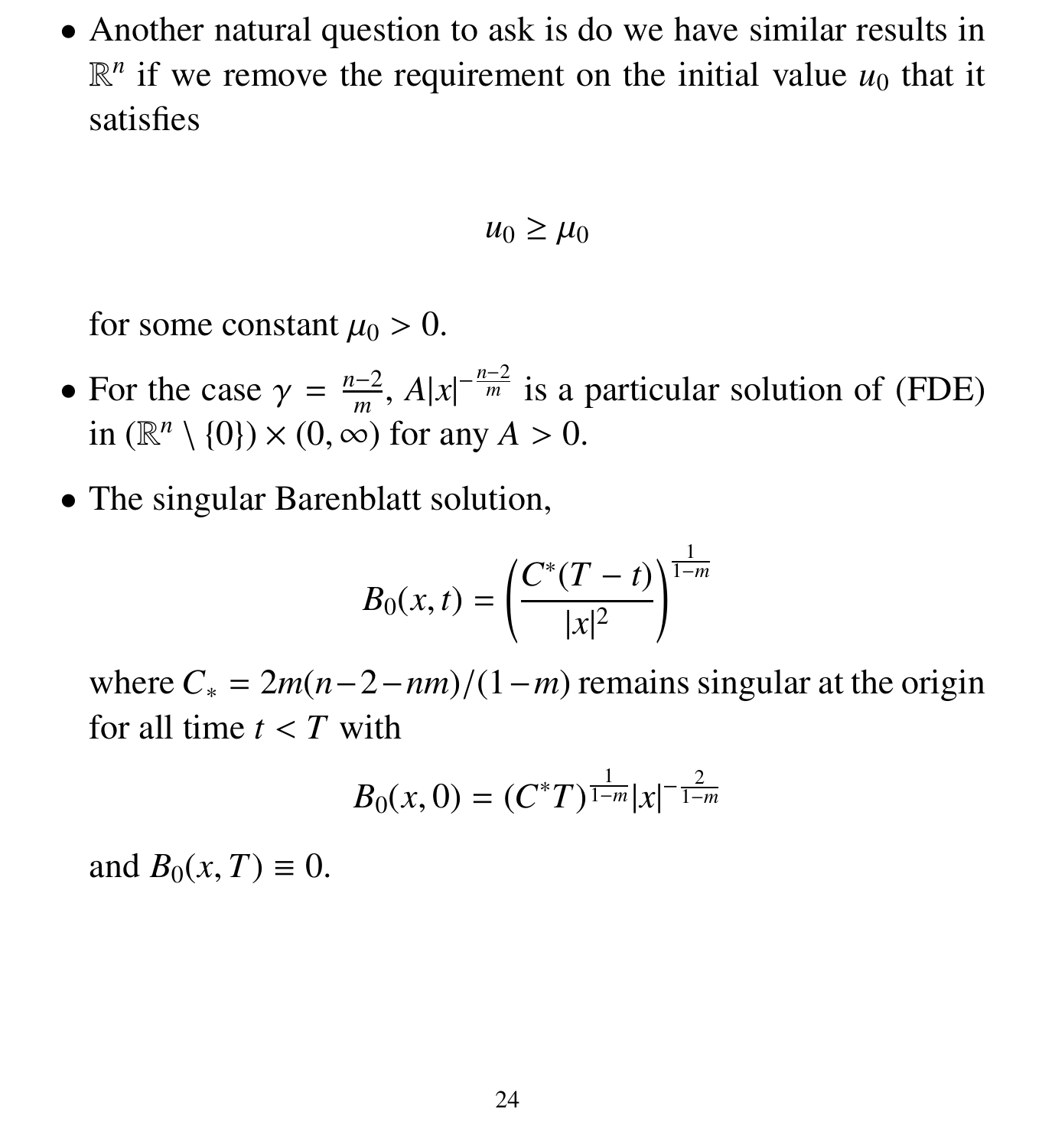• For  $n \geq 3$ ,  $0 < m < \frac{n-2}{n}$ <br>the general one point b *n* and  $\gamma = 2/(1 - m)$ , extinction profile of<br>ow up solution of the (EDF) with initial the general one point blow up solution of the (FDE) with initial value

$$
u_0(x) \approx C|x|^{-2/(1-m)} \quad \text{as } x \to 0
$$

which blow up at the origin were studied by T. Jin and J. Xiong (arxiv:2008.02059).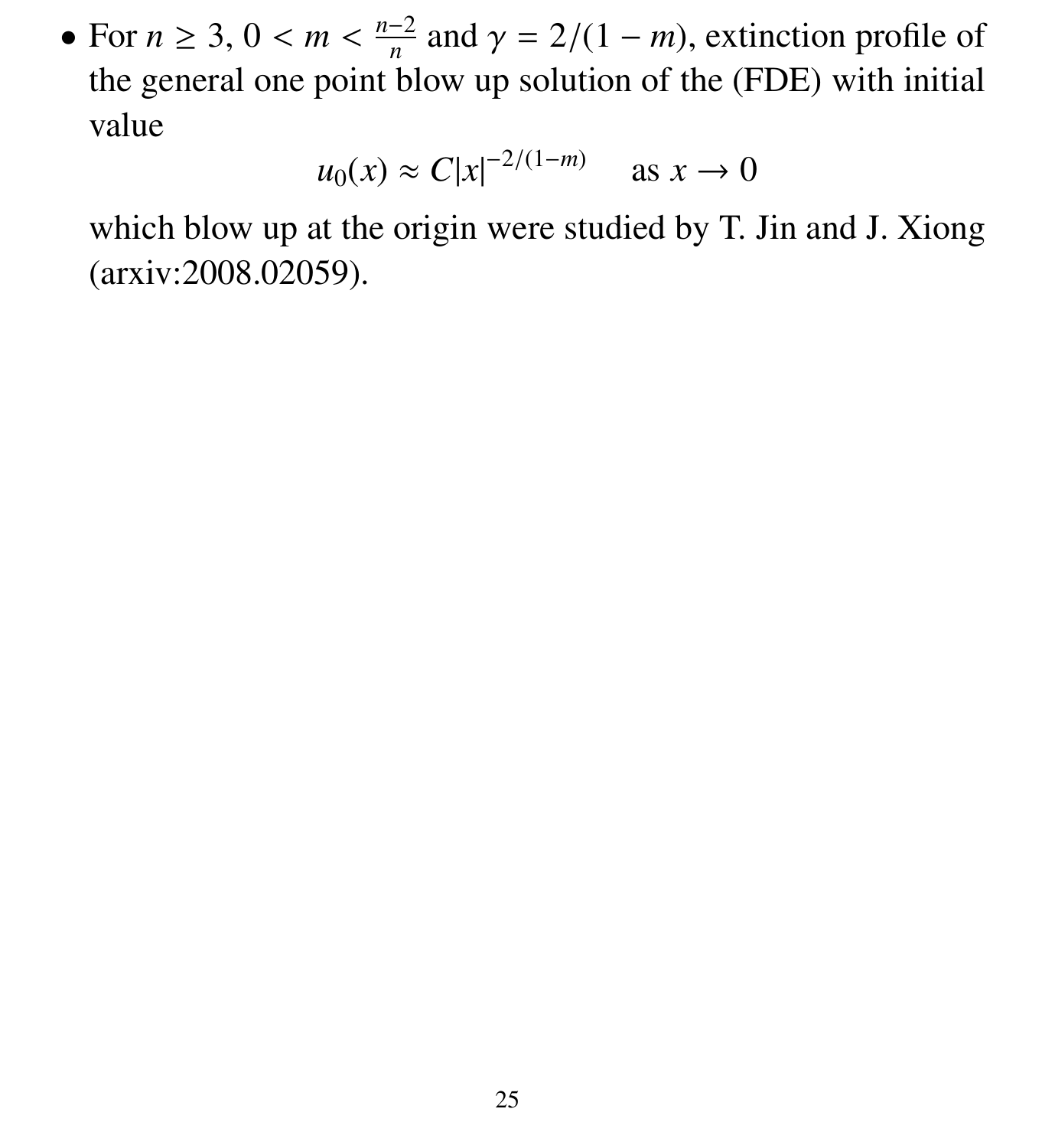• For *<sup>n</sup>* <sup>≥</sup> 3, 0 < *<sup>m</sup>* < *n*−2  $\frac{1}{n}$  and

$$
\frac{2}{1-m} < \gamma < \frac{n-2}{m},
$$

existence and asymptotic large time behaviour of singular solutions of the fast diffusion equation

$$
\begin{cases}\n u_t = \Delta u^m, u > 0, & \text{in } (\mathbb{R}^n \setminus \{0\}) \times (0, \infty) \\
 u(x, 0) = u_0 & \text{in } \mathbb{R}^n \setminus \{0\}\n\end{cases}
$$
\n(IVP)

which blows up at the origin  $x = 0$  for all time with initial value  $u_0$  satisfying the growth condition

$$
A_1|x|^{-\gamma} \le u_0(x) \le A_2|x|^{-\gamma} \quad \text{in } \mathbb{R}^n \setminus \{0\}
$$

for some constants  $A_2 > A_1 > 0$  was proved by me and Soojung Kim (Discrete Contin. Dyn. Syst. Series A, 2017). These solutions has the behaviour

$$
u(x,t) \approx C|x|^{-\gamma} \quad \text{as } |x| \to 0 \quad \forall t > 0.
$$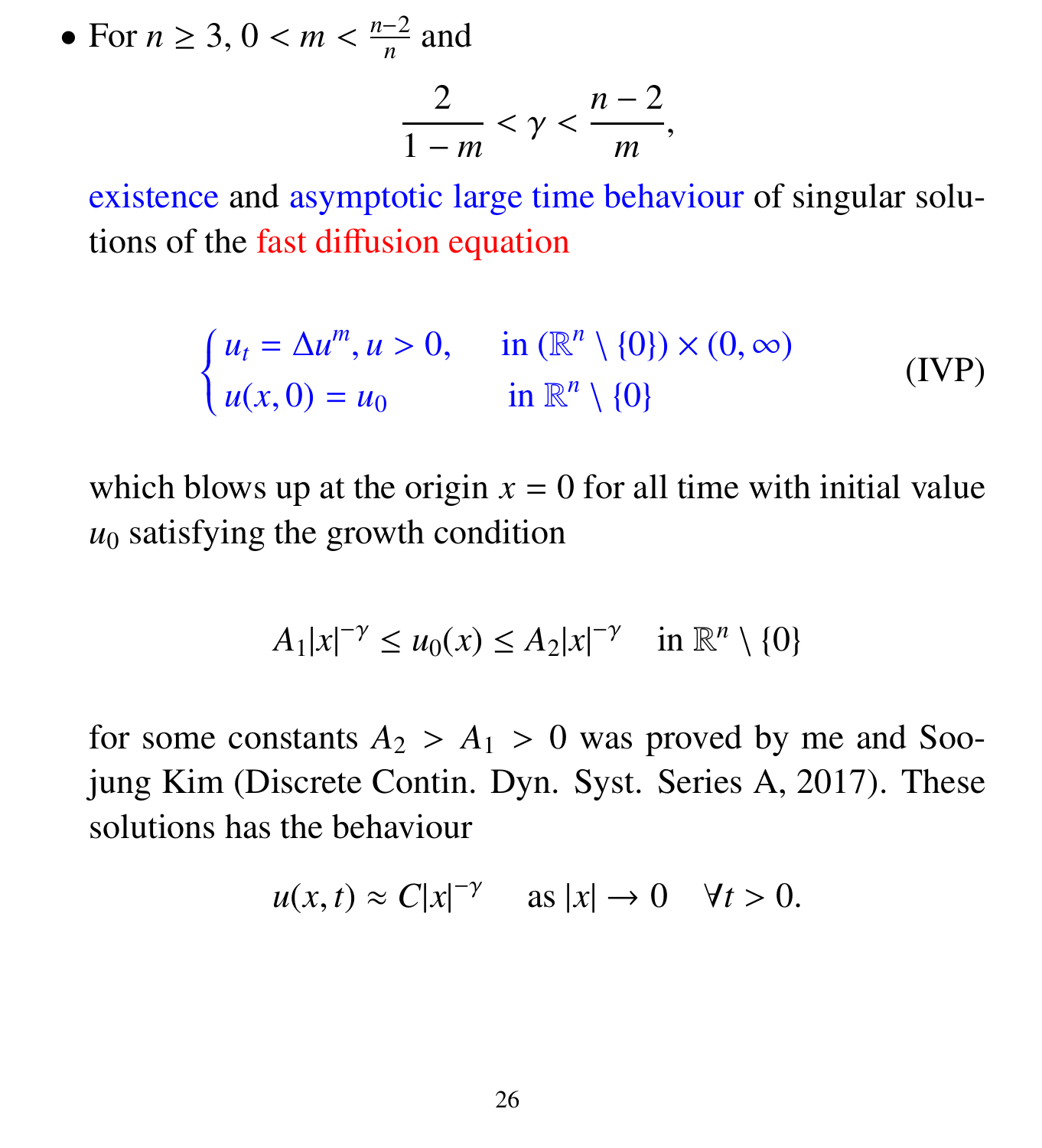• For  $0 < m < \frac{n-2}{n}$ <br>symmetric etern  $\frac{-2}{n}$  and  $n \geq 3$ , existence and uniqueness of radially symmetric eternal self-similar solutions of (FDE) in  $(\mathbb{R}^n \setminus \{0\}) \times \mathbb{R}$ of the form

$$
U(x,t) := e^{-\alpha t} f(e^{-\beta t} x) \quad \forall x \in \mathbb{R}^n \setminus \{0\}, t \in \mathbb{R}
$$

that blow up at  $\{0\} \times \mathbb{R}$ , where f is a radially symmetric function satisfying

$$
\frac{n-1}{m}\Delta f^{m} + \alpha f + \beta x \cdot \nabla f = 0, \quad f > 0, \quad \text{in } \mathbb{R}^{n} \setminus \{0\},
$$

or equivalently,

$$
\frac{n-1}{m}\bigg((f^m)_{rr} + \frac{n-1}{r}(f^m)_r\bigg) + \alpha f + \beta r f_r = 0, \quad f > 0, \quad \forall r > 0
$$

with

$$
\beta < 0 \quad \text{and} \quad \alpha = \frac{2\beta}{1 - m}
$$

and *f* blows up at the origin was proved by me and Jinwan Park (Discrete Contin. Dyn. Syst. Series A, 2021). Furthermore we prove that such function *f* satisfies

$$
\lim_{r \to 0} \frac{r^2 f(r)^{1-m}}{\log r^{-1}} = \frac{2(n-1)(n-2-nm)}{(1-m)|\beta|}
$$

and

$$
\lim_{r \to \infty} r^{\frac{n-2}{m}} f(r) = A
$$

for some constant  $A > 0$ .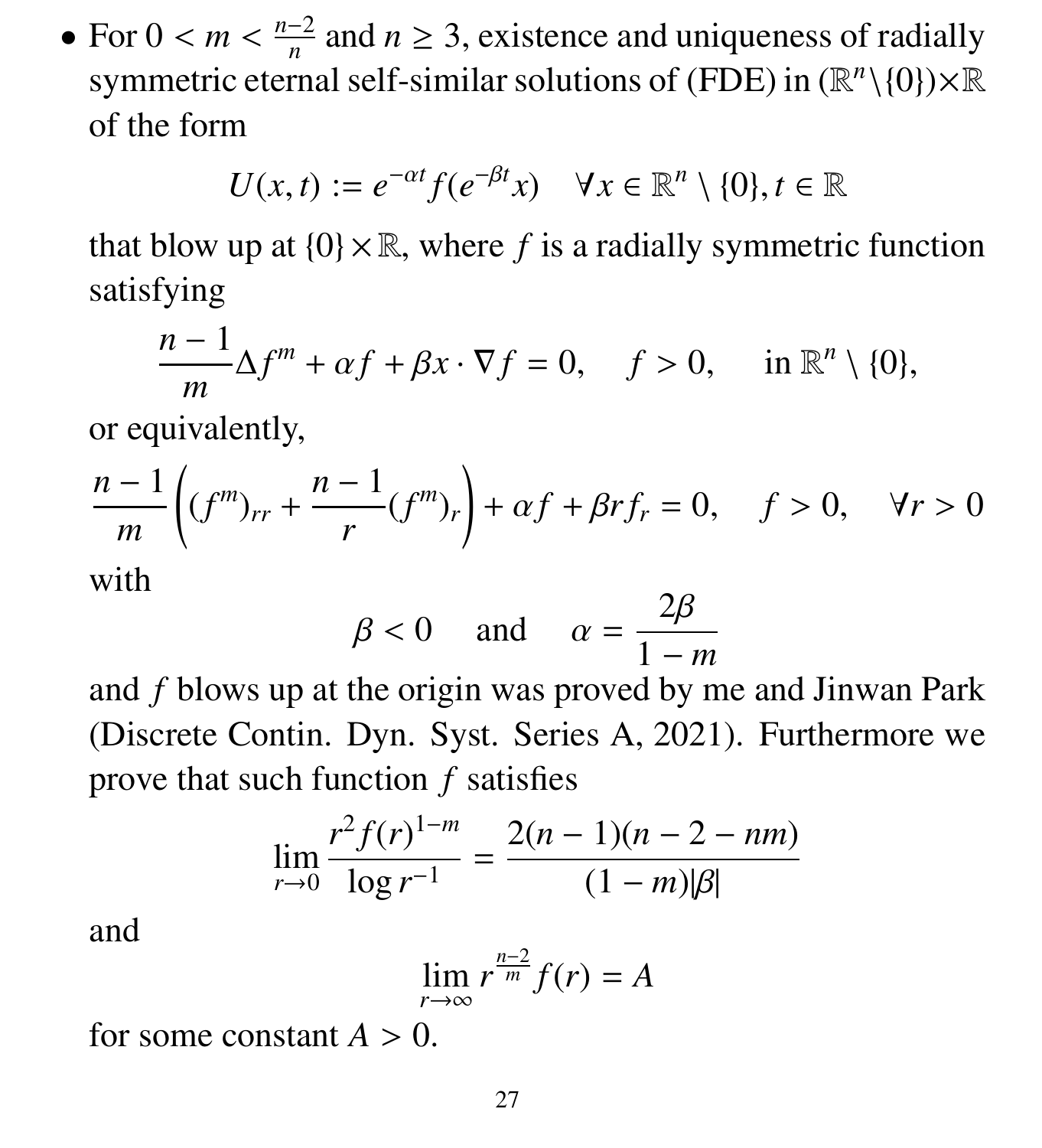• M. Fila, P. Macková, J. Takahashi and E. Yanagida (arxiv:2111.08068) have proved that for any  $n \ge 2$ ,  $0 < m < 1$ ,  $\gamma, \mu, \nu$ , and any function  $0 < f \in C^2(S^{n-1})$  that satisfy

$$
\gamma > \frac{2}{1 - m}, \quad (1 - m)\gamma - 2 - m(\gamma - \nu) > 0, \quad \mu > \gamma > \nu > 0
$$

and

$$
m\mu(m\mu+2-n)\min_{S^{n-1}}f^m-\max_{S^{n-1}}|\Delta_{S^{n-1}}(f^m)|>0
$$

where  $0 < u_0 \in C(\mathbb{R}^n \setminus \{0\})$  satisfies

$$
u_0^m(x) = f^m(\omega)|x|^{-m\gamma} + O(|x|^{-m\gamma}) \quad \text{as } x \to 0 \quad \forall \omega \in S^{n-1}
$$

and

$$
C^{-1} \le u_0 \le C \quad \forall |x| \ge 1
$$

for some constant  $C > 0$ , there exists a solution  $u \in C^{2,1}((\mathbb{R}^n \setminus 10)) \times (0, \infty)) \cap C((\mathbb{R}^n \setminus 10)) \times (0, \infty))$  of  $(FDE)$  in  $(\mathbb{R}^n \setminus 10) \times (0, \infty)$  $(0)$  × (0, ∞))  $\cap C((\mathbb{R}^n \setminus \{0\}) \times [0, \infty))$  of (FDE) in  $(\mathbb{R}^n \setminus \{0\}) \times (0, \infty)$ <br>with initial value  $u_0$  that satisfies with initial value  $u_0$  that satisfies

$$
u^m(x,t) = f^m(\omega)|x|^{-m\gamma} + O(|x|^{-m\gamma}) \quad \text{as } x \to 0
$$

for any  $\omega \in S^{n-1}, t \ge 0$ .

• For  $n \geq 3$  and  $m > \frac{n-2}{n}$ <br>cularities in bounded d  $\frac{-2}{n}$ , solution of the (FDE) with moving singularities in bounded domains have been constructed by M. Fila, J. Takahashi and E. Yanagida (Nonlinear Analysis, 2019).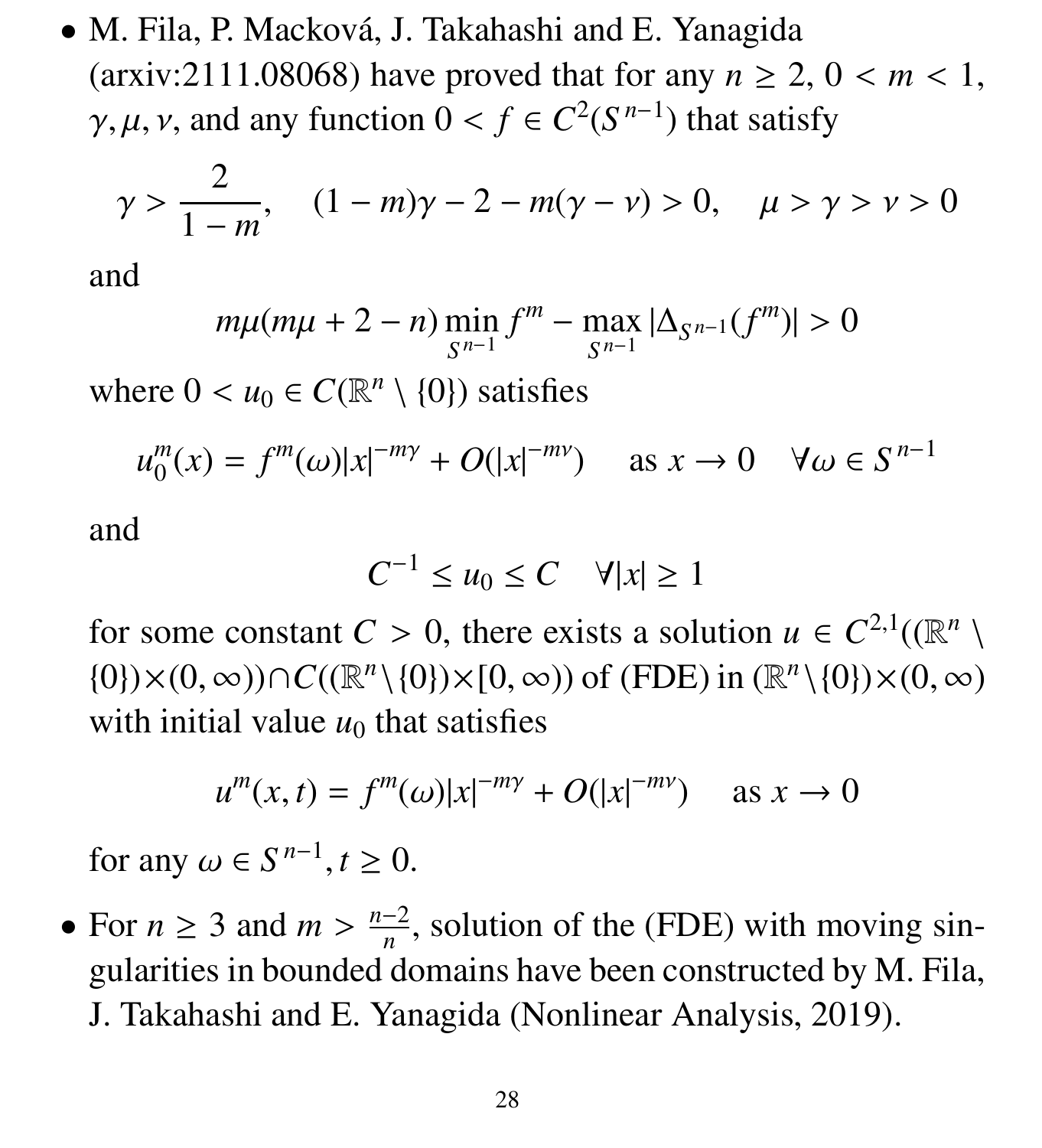## • Sketch of proof of Theorem 1:

• Step 1: For any non-negative functions  $u_0 \in L^1_{loc}(\widehat{\Omega})$  or  $L^1_{loc}(\widehat{\mathbb{R}^n})$ ,  $0 \le f \in L^{\infty}(\partial\Omega \times (0,\infty))$ , and constants  $M > 0, 0 < \varepsilon < 1$ , let

$$
\begin{cases}\n u_{0,M}(x) = \min(u_0(x), M) \\
 u_{0,\varepsilon,M}(x) = \min(u_0(x), M) + \varepsilon\n\end{cases}
$$

and

$$
f_{\varepsilon}(x,t) = f(x,t) + \varepsilon \qquad \forall (x,t) \in \partial\Omega \times (0,\infty).
$$

Then for any  $\varepsilon > 0$  and  $M > 0$  there exists a unique solution  $u_{\varepsilon,M}$  of

| $u_t = \Delta u^m$                                                                       | in $\Omega \times (0, \infty)$      |
|------------------------------------------------------------------------------------------|-------------------------------------|
|                                                                                          | on $\partial\Omega\times(0,\infty)$ |
| $\begin{cases}\n u(x,t) = f_{\varepsilon} \\  u(x,0) = u_{0,\varepsilon,M}\n\end{cases}$ | in $\Omega$ .                       |
|                                                                                          |                                     |

which satisfies

$$
\varepsilon \le u_{\varepsilon,M} \le \max\left(M, \|f\|_{L^\infty(\partial\Omega \times [0,\infty))}\right) + \varepsilon.
$$

Moreover if there exists a constant  $T_0 > 0$  such that  $f(x, t)$  is monotone decreasing in *t* on  $\partial \Omega \times [T_0, \infty)$ , then  $u_{\varepsilon,M}$  also satisfies the Aronson-Benilan inequality,

$$
u_t \leq \frac{u}{(1-m)(t-T_0)}
$$

in  $\Omega \times (T_0, \infty)$ .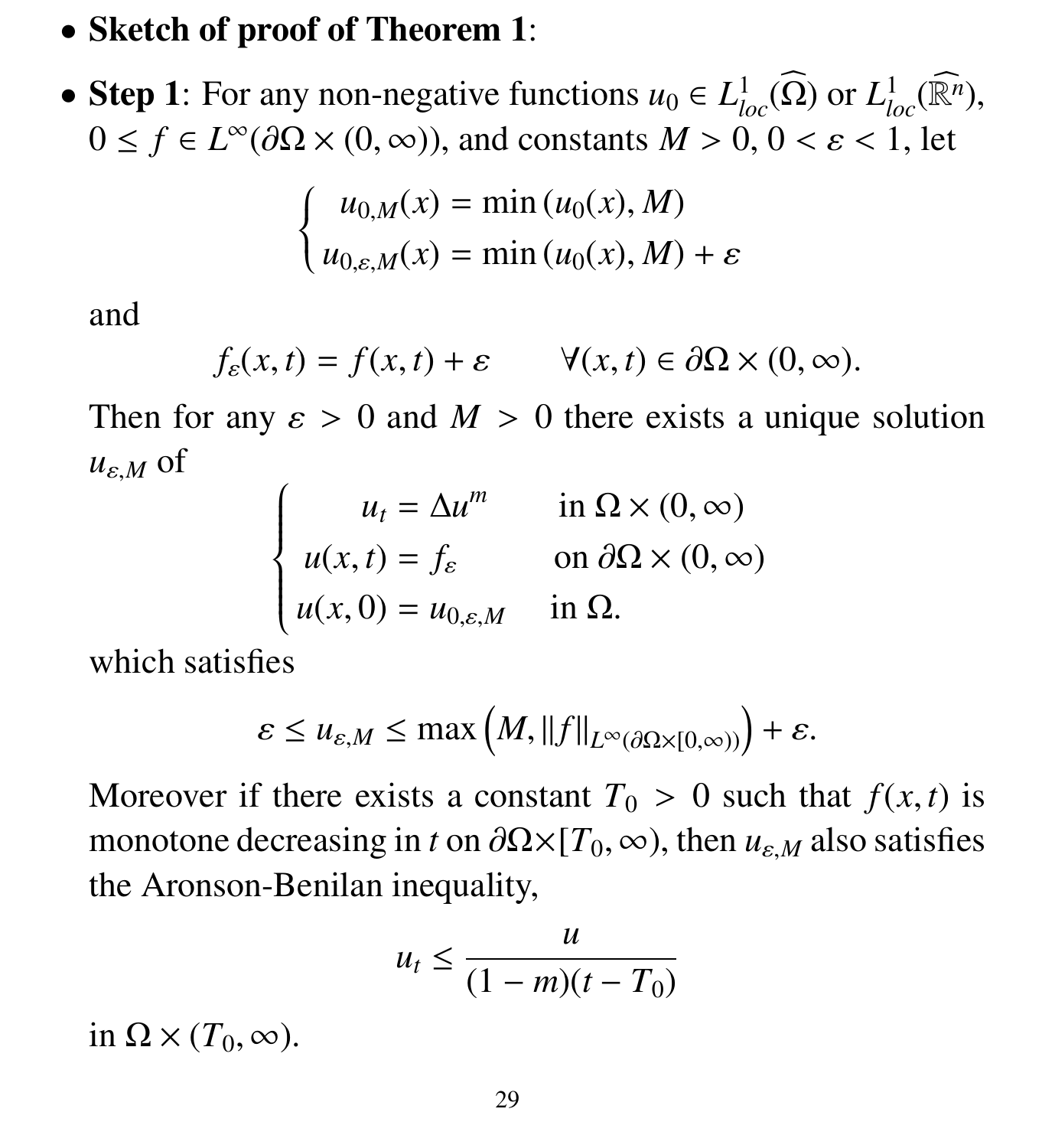• We claim that

$$
u_M(x,t) = \lim_{\varepsilon \to 0} u_{\varepsilon,M}(x,t)
$$

and

$$
u(x,t) = \lim_{\varepsilon \to 0} u_M(x,t)
$$

exists and *u* is the solution we want.

• Step 2: Since  $u_0$  satisfies

$$
u_0(x) \le \frac{\lambda'_i}{|x - a_i|^{\gamma'_i}}
$$
  $\forall 0 < |x - a_i| < \delta_3, i = 1, \cdots, i_1$ 

for some integer  $1 \le i_1 \le i_0$  and constants  $\lambda'_1$ 1  $, \cdots, \lambda_{i_1}' \in \mathbb{R}^+,$  $\frac{1}{2}$  $\prime$ *i*  $,\cdots,\gamma_{i_1}'\in\left[\frac{2}{1-i}\right]$ 1−*m*  $(\infty)$ . Then one can prove that there exists a constant  $A_0 > 0$  such that

$$
u_{\varepsilon,M}(x,t) \le \phi_{i,A_0}(x-a_i,t)
$$

for any  $0 < |x - a_i| < \delta_3$ ,  $t \ge 0$ ,  $0 < \varepsilon < 1$ ,  $M > 0$  and  $i = 1, j = i$ , where  $i = 1, \dots, i_1$  where

$$
\phi_{i,A_0}(x,t)=\frac{A_0(1+t)^{\frac{1}{1-m}}}{|x|^{\gamma'_i}(\delta_3-|x|)^{\frac{2}{1-m}}}\qquad\forall i=1,\cdots,i_1.
$$

• Step 3: solution of the (FDE) has the  $L^p - L^\infty$  regularizing property.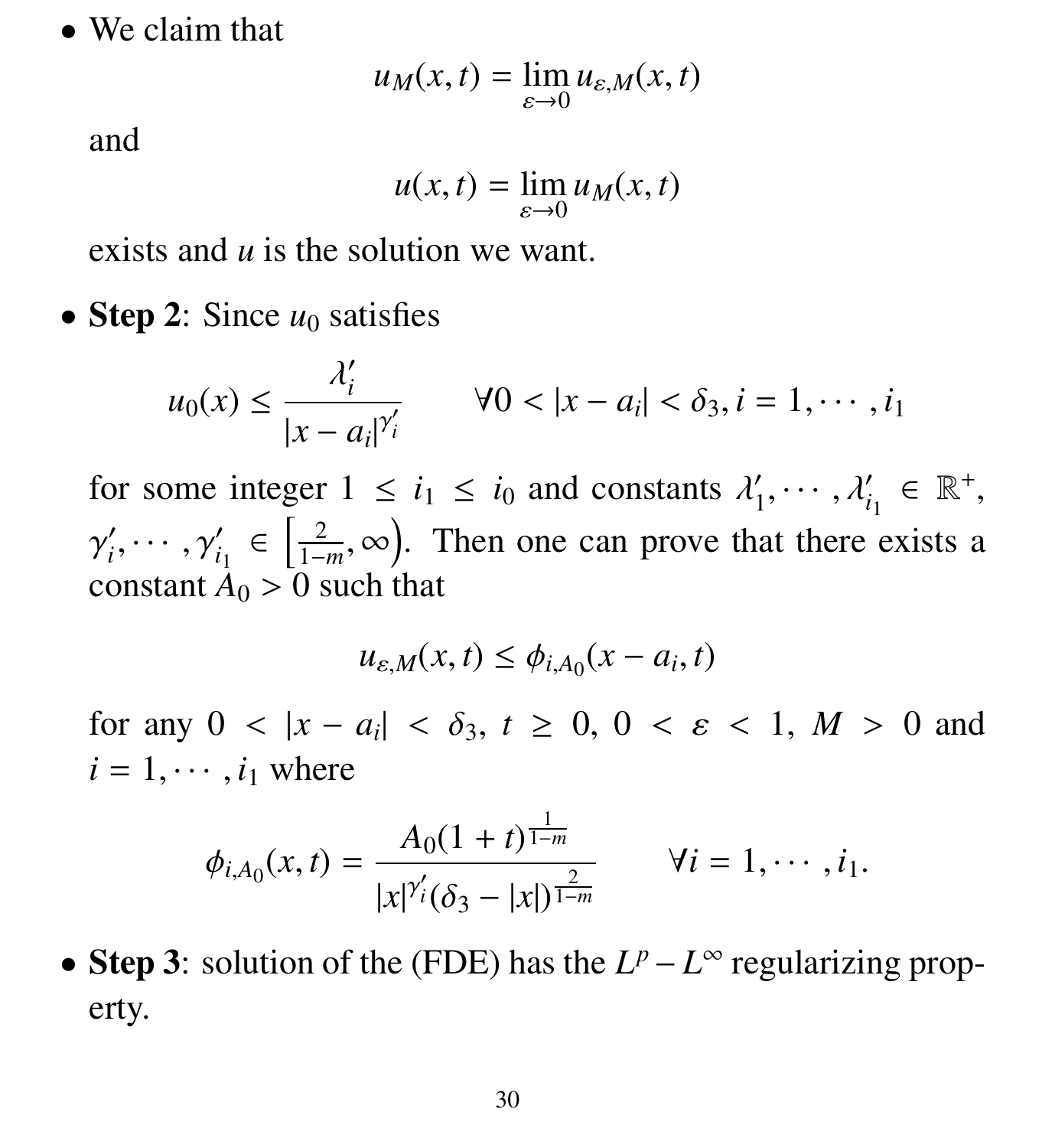• Step 4: Positivity estimate: Let  $\delta_0 > \delta_1 > \delta_2 > 0$  and  $0 \le \eta \in$  $C_c^{\infty}$  $\int_{c}^{\infty} (B_{\delta_0})$  be such that

$$
\begin{cases}\n\eta(x) > 0 & \forall |x| < \delta_1 \\
\eta(x) = 0 & \forall \delta_1 \le |x| \le \delta_0 \\
\eta(x) = \delta_2^{-\beta_1/b_1} & \forall |x| = \delta_2\n\end{cases}
$$

for some constants  $b_1 > \frac{2}{1-\alpha}$ 1−*m* and  $\beta_1 \in (0, n - \frac{2}{1 - \alpha})$ 1−*m* ). Let  $\psi \in$  $C^{\infty}(\widehat{B_{\delta_0}})$  be such that

$$
\begin{cases}\n\psi(x) = |x|^{-\beta_1} & \forall 0 < |x| \le \delta_2 \\
\psi(x) = \eta^{b_1}(x) & \forall \delta_2 \le |x| \le \delta_0.\n\end{cases}
$$

Then there exists a constant  $C_{\psi} > 0$  such that

$$
\int_{\widehat{B}_{\delta_1}} \psi^{-\frac{m}{1-m}} |\Delta \psi|^{\frac{1}{1-m}} dx \leq C_{\psi} < \infty.
$$

Let  $\psi_{x_0}(x) = \psi(x - x_0)$  for any  $x_0 \in \Omega$ . Then there exists a constant  $C_1 > 0$  such that for any  $c \in (0, 1)$  and  $M > 0$ constant  $C_1 > 0$  such that for any  $\varepsilon \in (0, 1)$  and  $M > 0$ 

$$
\int_{\widehat{B}_{\delta_1}(a_i)} u_{\varepsilon,M}(x,t)\psi_{a_i}(x) dx
$$
  
\n
$$
\geq e^{-t} \int_{\widehat{B}_{\delta_1}(a_i)} u_{0,\varepsilon,M}(x)\psi_{a_i}(x) dx - C_1 \left(1 - e^{-t}\right)
$$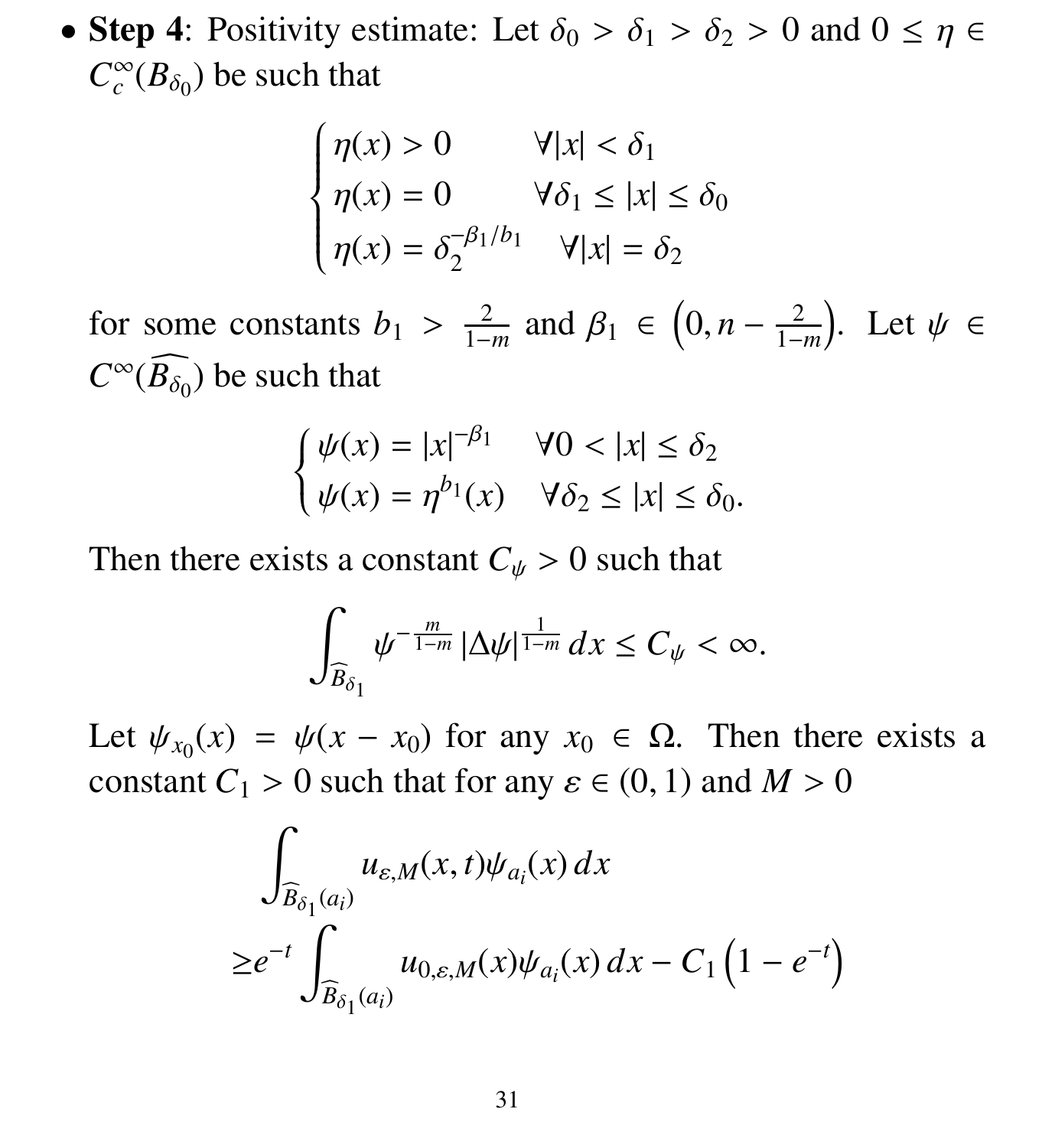for any  $t > 0$  and  $i = 1, 2, \dots, i_0$ . Then for any  $T > 0$  and  $C_2 > 0$  there exists a constant  $M_0 = M_0(T, C_2) > 0$  such that for any  $M \geq M_0$ ,

$$
\int_{\widehat{B}_{\delta_1}(a_i)} u_{\varepsilon,M}(x,t)\psi_{a_i}(x)\,dx > C_2
$$

for any  $0 < t < T$ ,  $0 < \varepsilon < 1$ ,  $i = 1, 2, \dots, i_0$ . Hence  $\overline{a}$ 

$$
\int_{\widehat{B}_{\delta_1}(a_i)} u(x,t)\psi_{a_i}(x) dx = \infty \qquad \forall t > 0, \ i = 1, 2, \cdots, i_0.
$$

From these one can deduce that the limits  $u_M$  and  $u$  exists and are positive solutions of (FDE).

• Step 5: By using the the fact that if  $0 \le u_0 \in L^{\infty}_{loc}(\Omega)$  and *u* is a bounded solution, then

$$
\lim_{\substack{|x-x_0|\leq \alpha\\ t\to 0}} u(x,t) = u_0(x_0)
$$

for any point  $x_0 \in \Omega$  of continuity of  $u_0$  and comparison with the solution constructed by Vazquez and Winkler one can show that for any  $T > 0$  and  $\delta_2 \in (0, \delta_1)$  there exists a constant  $0 < C_1 \le$  $\min_{1 \le i \le i_0} \lambda_i$  such that

$$
u(x,t) \ge \frac{C_1}{|x - a_i|^{\gamma_i}} \quad \forall 0 < |x - a_i| < \delta_2, 0 < t < T
$$

holds and the theorem follows.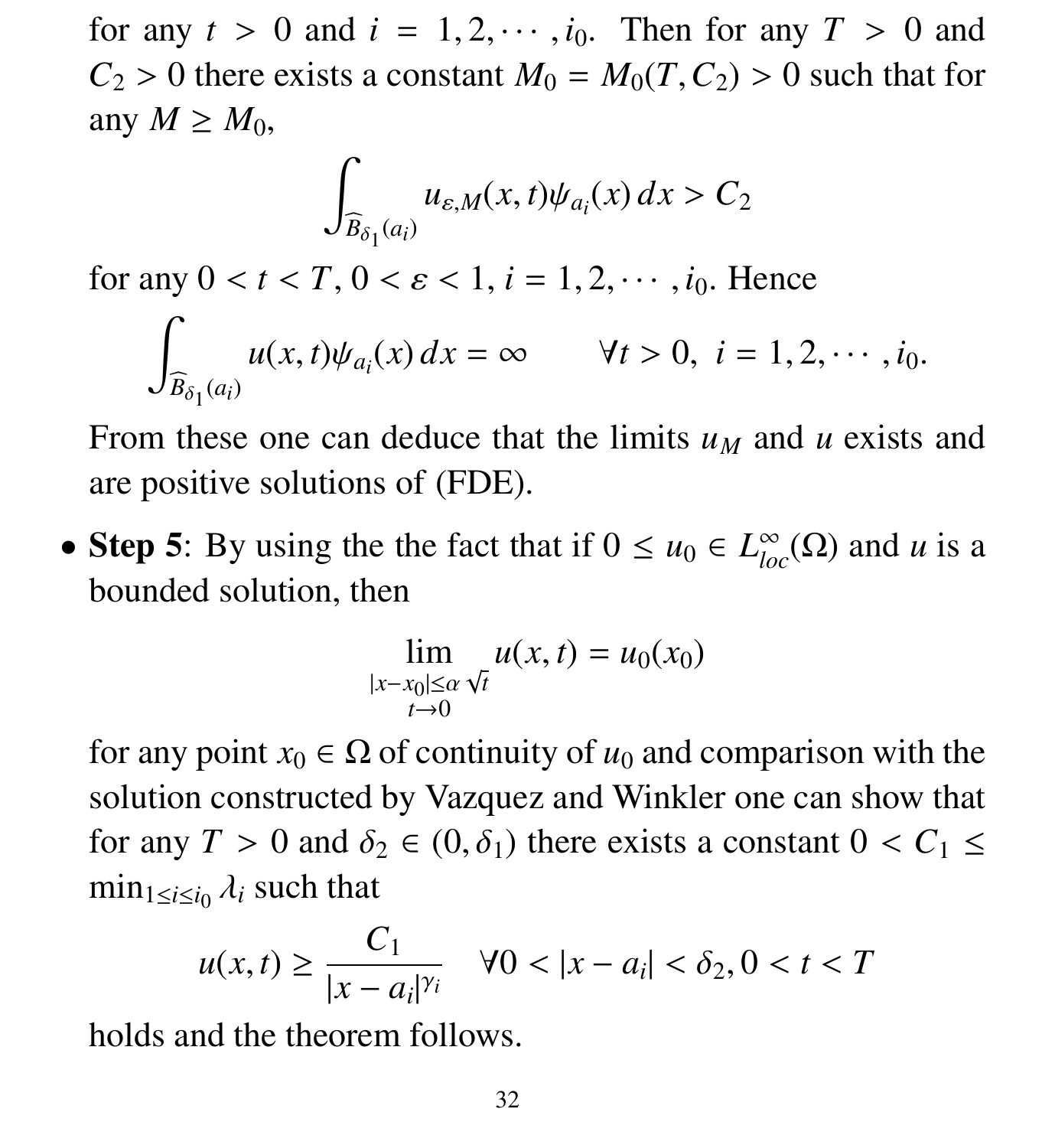• Sketch of proof of the convergence theorems: Let  $\delta_2 = \delta_1/2$ ,  ${t_k}_{k=0}^\infty$  $\sum_{k=1}^{\infty}$   $\subset \mathbb{R}^+$  be a sequence such that  $t_k \to \infty$  as  $k \to \infty$ , and  $u_k(x, t) = u(x, t + t_k).$ 

We first observe that for any  $C_0 > 0$  and  $\eta \in (0, 1)$ , if

$$
v_{\eta}(x) = \left[C_0^m + \sum_{i=1}^{i_0} \left(v_{i,\eta}(x)\right)^m\right]^{\frac{1}{m}} \qquad \forall x \in \mathbb{R}^n
$$

where

$$
v_{i,\eta}(x) = A_i (|x - a_i|^2 + \eta)^{-\frac{\gamma'_i}{2}}
$$
  $\forall i = 1, \cdots, i_0.$ 

Then

$$
\Delta v_\eta^m \le 0 \qquad \text{in } \mathbb{R}^n.
$$

Then by the maximum principle one can show that there exists constants  $C_0 > 0$ ,  $A_i > 0$ , such that for any  $0 < \eta < \eta_1(M)$ ,  $0 < \varepsilon < 1, M > M_2$ 

$$
u_{\varepsilon,M}(x,t) \le v_{\eta}(x) \quad \text{in } \Omega \times [t_0, \infty)
$$
  
\n
$$
\Rightarrow u_{\varepsilon,M}(x,t) \le \left[C_0^m + \sum_{i=1}^{i_0} \left(A_i |x - a_i|^{-\gamma'_i}\right)^m\right]^{\frac{1}{m}} \text{in } \Omega \times [t_0, \infty)
$$
  
\n
$$
\Rightarrow u_M(x,t) \le \left[C_0^m + \sum_{i=1}^{i_0} \left(A_i |x - a_i|^{-\gamma'_i}\right)^m\right]^{\frac{1}{m}} \text{in } \Omega \times [t_0, T_M)
$$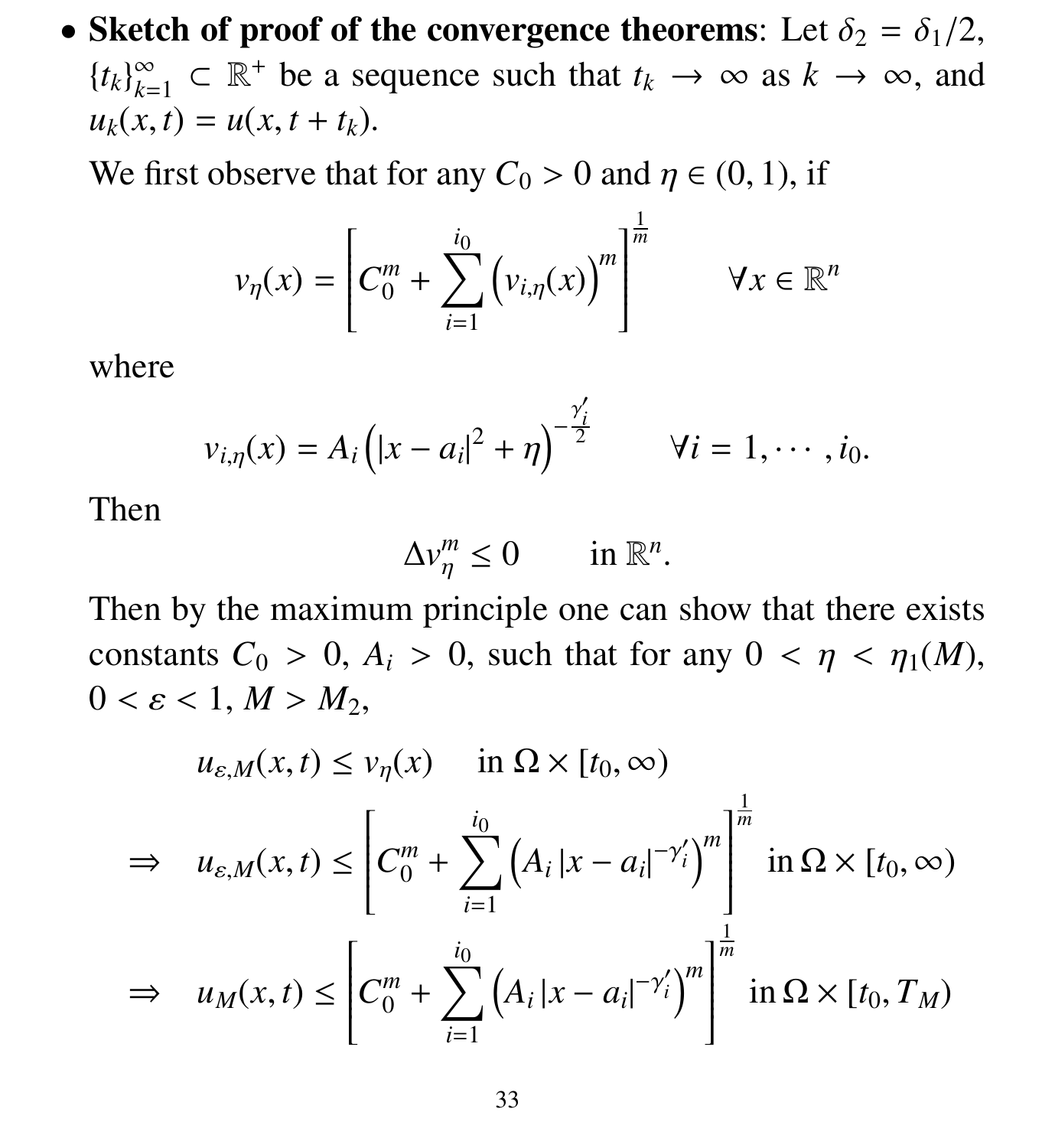as  $\varepsilon \to 0$ . Hence

$$
u(x,t) \leq \left[C_0^m + \sum_{i=1}^{i_0} \left(A_i |x - a_i|^{-\gamma_i'}\right)^m\right]^{\frac{1}{m}} \text{ in } \Omega \times [t_0, \infty) \text{ as } M \to \infty.
$$

Thus there exist constants  $C_2 > 0$ ,  $C_3 > 0$  such that

$$
u_k \le C_2 \quad \text{in } \overline{\Omega_{\delta_2}} \times \left(\frac{1}{2} - t_k, \infty\right) \tag{12}
$$

and

 $\overline{a}$ 

$$
u_k(x,t) \le C_3 |x - a_i|^{-\gamma'_i} \ \forall 0 < |x - a_i| \le \delta_2, \ t \ge \frac{1}{2} - t_k, \ i = 1, \cdots, i_0. \tag{13}
$$

Hence the equation (FDE) for the sequence  ${u_k}_{k=1}^{\infty}$  $\sum_{k=N_1}^{\infty}$  is uniformly parabolic on  $\overline{\Omega_{\delta}} \times (1 - N_1, \infty)$  for any  $0 < \delta < \delta_0$ . By the Schauder estimates, Ascoli theorem and a diagonalization argument the sequence  ${u_k}_{k=0}^{\infty}$  $\sum_{k=1}^{\infty}$  has a subsequence which we may assume without loss of generality to be the sequence itself that converges uniformly in  $C^{2,1}(K)$  on every compact subset K of  $(\Omega \setminus \{a_1, \dots, a_{i_0}\}) \times (-\infty, \infty)$  to a solution  $u_{\infty}$  of (FDE) in  $\Omega \times (-\infty, \infty)$  as  $k \to \infty$  which satisfies  $(-\infty, \infty)$  as  $k \to \infty$  which satisfies

$$
u_{\infty} \ge \mu_0 \quad \text{in } \widehat{\Omega} \times \mathbb{R}.
$$
 (14)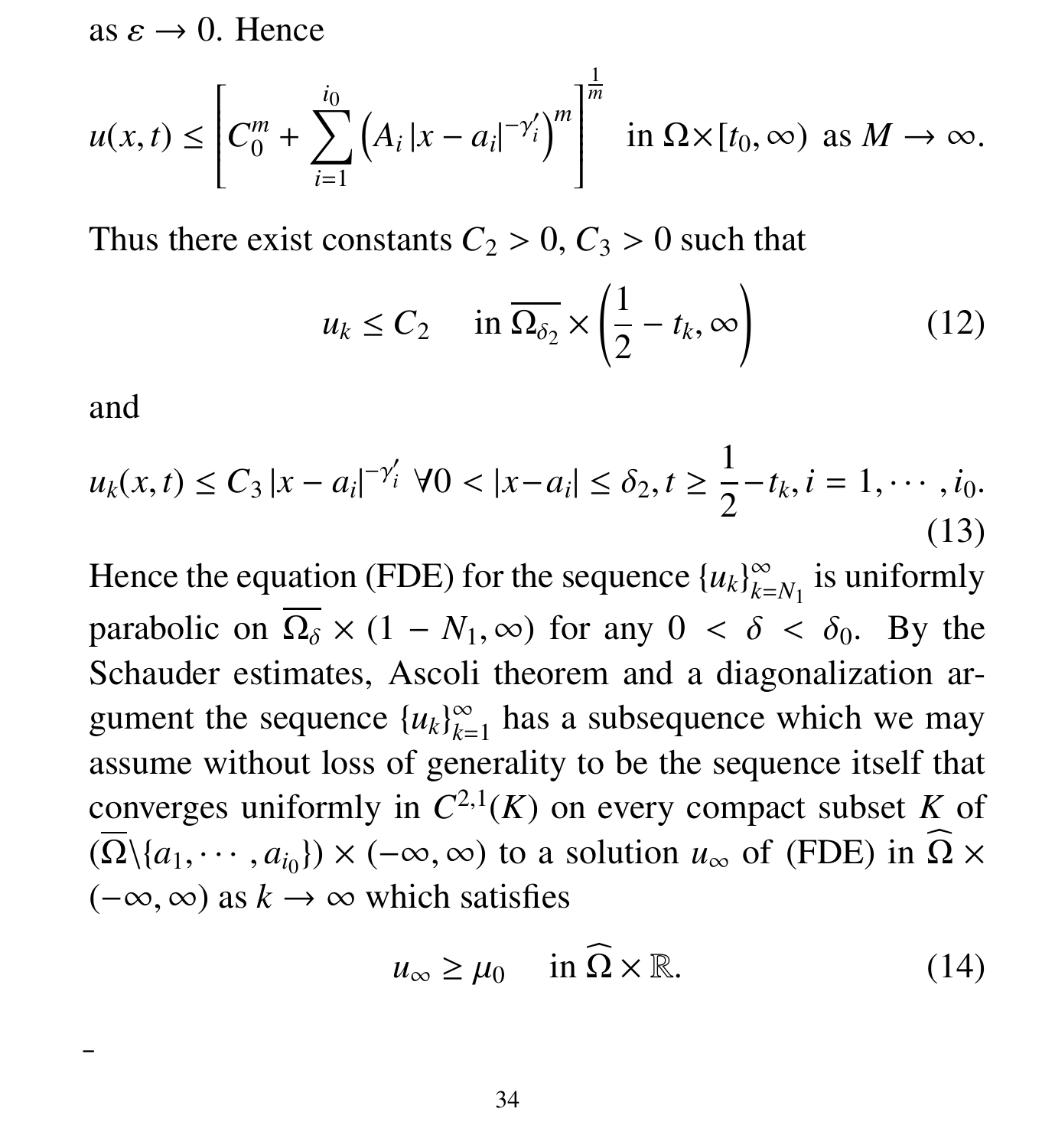### • Sketch of proof of Theorem 6: Note that

$$
u_{\infty} = \mu_0 \qquad \text{on } \partial\Omega \times \mathbb{R}.
$$

We now divide the proof into two cases.

**Case 1:** There exists a constant  $t_0 > 0$  such that  $f \equiv \mu_0$  on  $\partial\Omega\times(t_0,\infty)$ .

Then

$$
u_{\varepsilon,M} = \mu_0 + \varepsilon \quad \text{on } \partial\Omega \times (t_0, \infty).
$$

Let  $\gamma_0 = \max_{1 \le i \le i_0} \gamma$  $\prime$ *i* . Then

$$
\frac{2}{1-m}<\gamma_0
$$

Let  $v_0(x) = u_{\infty}(x, 0)$  and  $1 < p_1 < n/\gamma_0$ . Then

$$
\int_{\widehat{\Omega}} u^{p_1}(x,t_0) \, dx \leq C_3^p \omega_n \sum_{i=1}^{i_0} \int_0^{\delta_1} r^{n-p_1\gamma_0 - 1} \, dr + ||u(\cdot, t_0)||_{L^\infty(\Omega_{\delta_1})}^{p_1} |\Omega|
$$
  

$$
\leq C_1 (1 + \delta_1^{n-p_1\gamma_0}) < \infty
$$

for some constant  $C_1 > 0$  where  $\omega_n$  is the surface area of the unit sphere  $S^{n-1}$  in  $\mathbb{R}^n$ . Hence  $u(\cdot, t_0) \in L^{p_1}(\widehat{\Omega})$ . Now

$$
\frac{\partial u_{\varepsilon,M}}{\partial v} \le 0 \qquad \text{on } \partial\Omega \times (t_0, \infty)
$$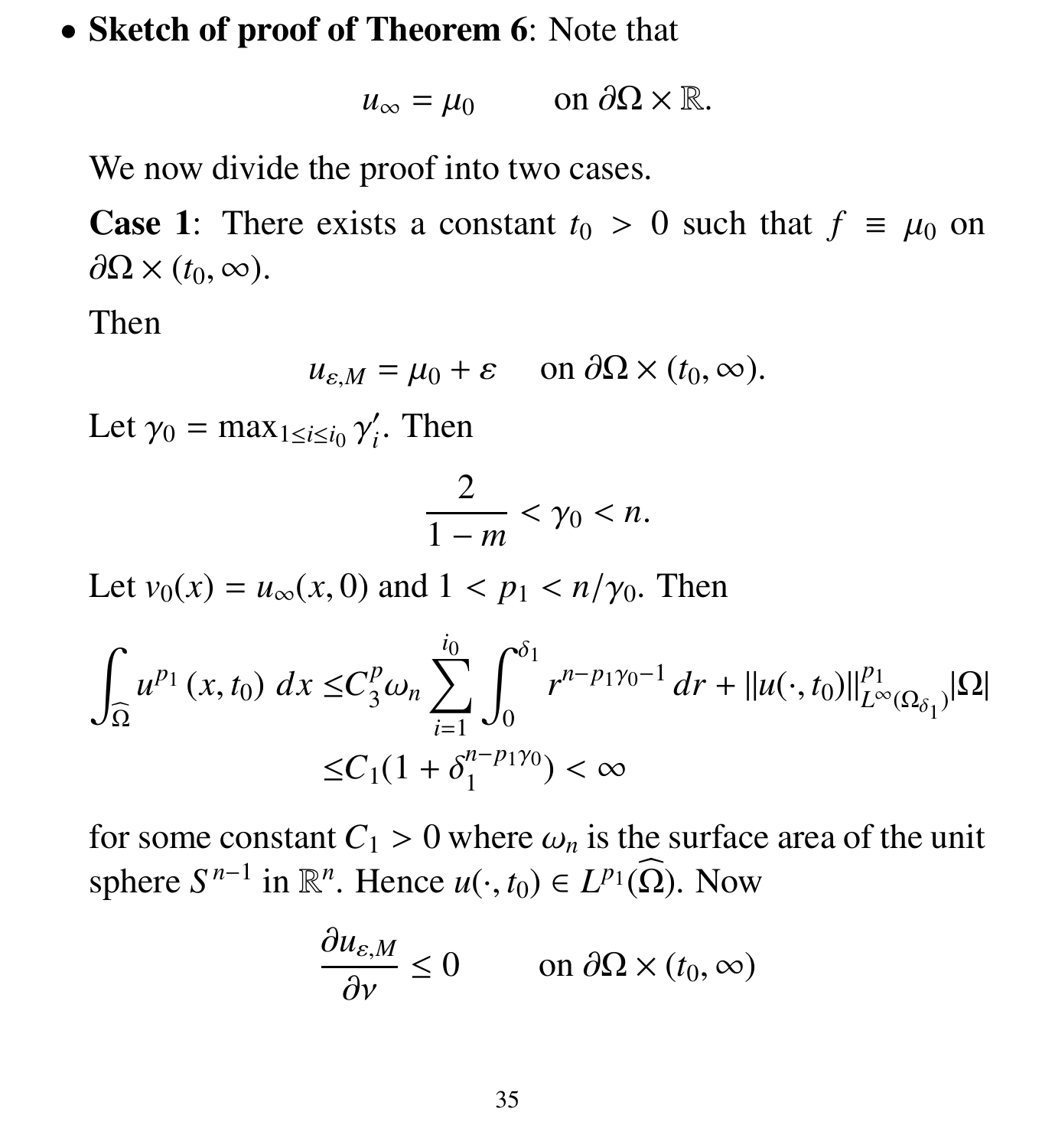where  $\frac{\partial}{\partial y}$  is the derivative with respect to the unit outward normal<br>on  $\partial \Omega \times (t_0, \infty)$ . Then on  $\partial\Omega \times (t_0, \infty)$ . Then

$$
\frac{1}{p_{1}}\left(\int_{\Omega_{\delta}}u_{\varepsilon,M}^{p_{1}}(x,t) dx - \int_{\Omega_{\delta}}u_{\varepsilon,M}^{p_{1}}(x,t) dx\right)
$$
\n
$$
=\frac{1}{p_{1}}\int_{t_{0}}^{t} \frac{d}{d\tau}\left[\int_{\Omega_{\delta}}u_{\varepsilon,M}^{p_{1}}(x,\tau) dx\right]d\tau
$$
\n
$$
=\int_{t_{0}}^{t}\int_{\Omega_{\delta}}u_{\varepsilon,M}^{p_{1}-1}(u_{\varepsilon,M})_{\tau} dx d\tau = \int_{t_{0}}^{t}\int_{\Omega_{\delta}}u_{\varepsilon,M}^{p_{1}-1}\Delta u_{\varepsilon,M}^{m} dx d\tau
$$
\n
$$
\leq -\int_{t_{0}}^{t}\int_{\Omega_{\delta}}\nabla u_{\varepsilon,M}^{m}\cdot \nabla u_{\varepsilon,M}^{p_{1}-1} dx d\tau
$$
\n
$$
= -m(p_{1}-1)\int_{t_{0}}^{t}\int_{\Omega_{\delta}}u_{\varepsilon,M}^{m+p_{1}-3}|\nabla u_{\varepsilon,M}|^{2} dx d\tau \quad \forall t > t_{0}, 0 < \delta \leq \delta_{1}.
$$

Hence as  $\varepsilon \to 0$ ,  $M \to \infty$ ,

$$
\frac{1}{p_1} \int_{\Omega_{\delta}} u^{p_1}(x, t) dx + m(p_1 - 1) \int_{t_0}^t \int_{\Omega_{\delta}} u^{m+p_1-3} |\nabla u|^2 dx d\tau
$$
  
\n
$$
\leq \frac{1}{p_1} \int_{\Omega_{\delta}} u^{p_1}(x, t_0) dx \quad \forall t > t_0, 0 < \delta \leq \delta_1
$$
  
\n
$$
\Rightarrow \int_{t_0}^{\infty} \int_{\Omega_{\delta}} \frac{1}{u^{3-m-p_1}} |\nabla u|^2 dx dt < C \int_{\Omega} u^{p_1}(x, t_0) dx < \infty
$$

as  $t \to \infty$ . Let  $0 < \delta < \delta_1$ . Hence

$$
\int_{t_0}^{\infty} \int_{\Omega_{\delta}} |\nabla u|^2 \, dx \, dt \le C_{\delta}'
$$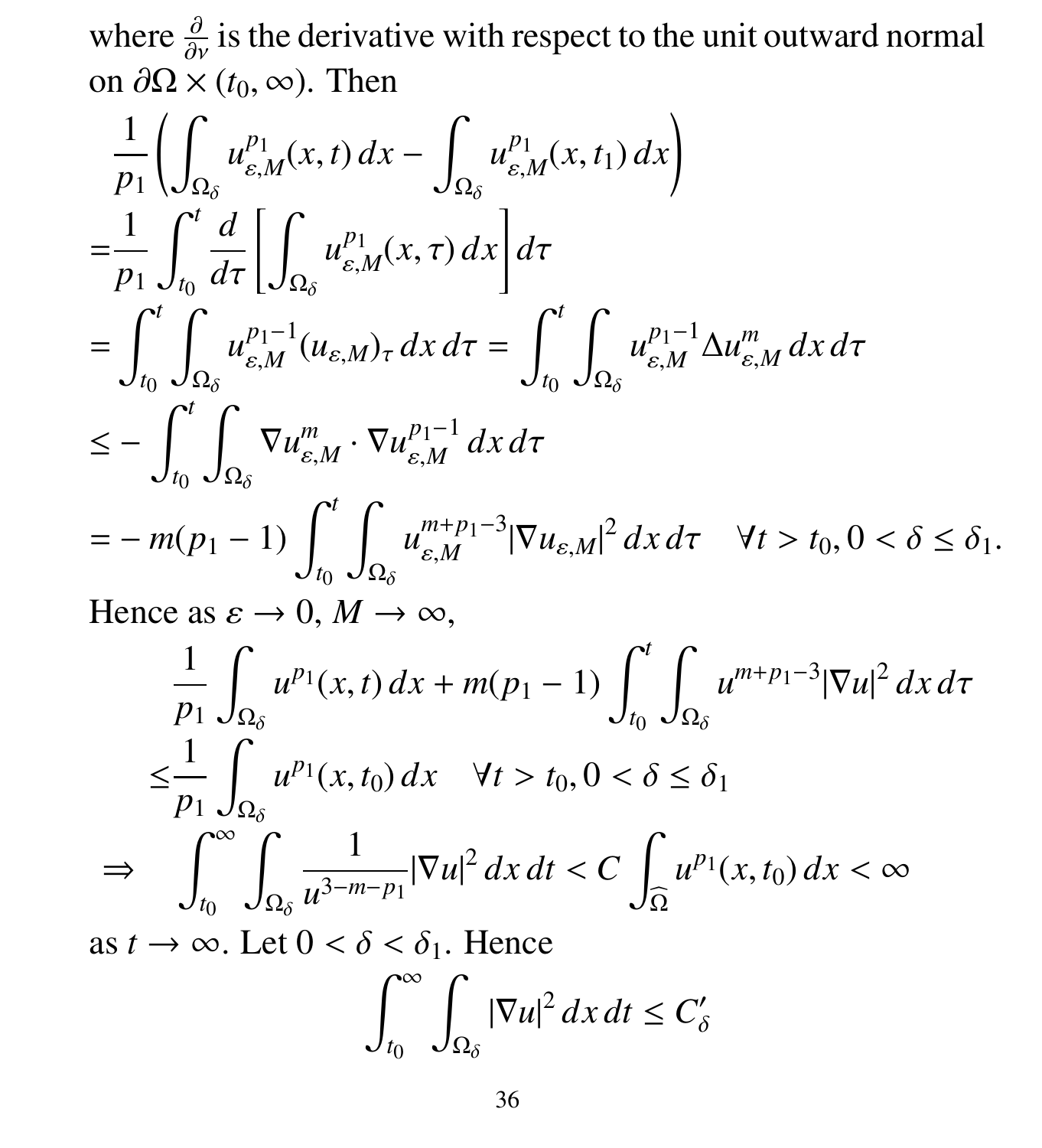for some constant  $C'_{\delta} > 0$  depending on  $\delta > 0$ . Then

$$
\int_0^\infty \int_{\Omega_\delta} |\nabla u_k(x,t)|^2 dx dt = \int_{t_k}^\infty \int_{\Omega_\delta} |\nabla u(x,s)|^2 dx ds \to 0
$$

as  $k \to \infty$ . Thus

$$
\int_0^\infty \int_{\Omega_\delta} |\nabla u_\infty|^2 \, dx \, dt = 0 \quad \forall 0 < \delta < \delta_1
$$
\n
$$
\Rightarrow \quad \nabla u_\infty = 0 \qquad \text{in } \Omega \times [0, \infty).
$$

#### Hence

$$
u_{\infty} = \mu_0 \quad \text{on } (\overline{\Omega} \setminus \{a_1, \cdots, a_{i_0}\}) \times [0, \infty)
$$
  
\n
$$
\Rightarrow \quad v_0 = \mu_0 \quad \text{on } \overline{\Omega} \setminus \{a_1, \cdots, a_{i_0}\}.
$$

Since the sequence  ${t_k}_{k=0}^{\infty}$  $\sum_{k=1}^{\infty}$  is arbitrary,

$$
u(x, t) \to \mu_0
$$
 in  $C^2(K)$  as  $t \to \infty$ 

for any compact subset *K* of  $\overline{\Omega} \setminus \{a_1, \dots, a_{i_0}\}.$ 

**Case 2:** *f* satisfies  $f \geq \mu_0$  on  $\partial\Omega \times (0, \infty)$  and  $f \to \mu_0$  uniformly on  $\partial\Omega$  as  $t \to \infty$ .

Note that for any  $i \ge 2$  there exists a constant  $T_i > 0$  such that

$$
\mu_0 \le f \le \mu_0 \left( 1 + \frac{1}{i} \right)
$$
 on  $\partial \Omega \times (T_i, \infty)$ .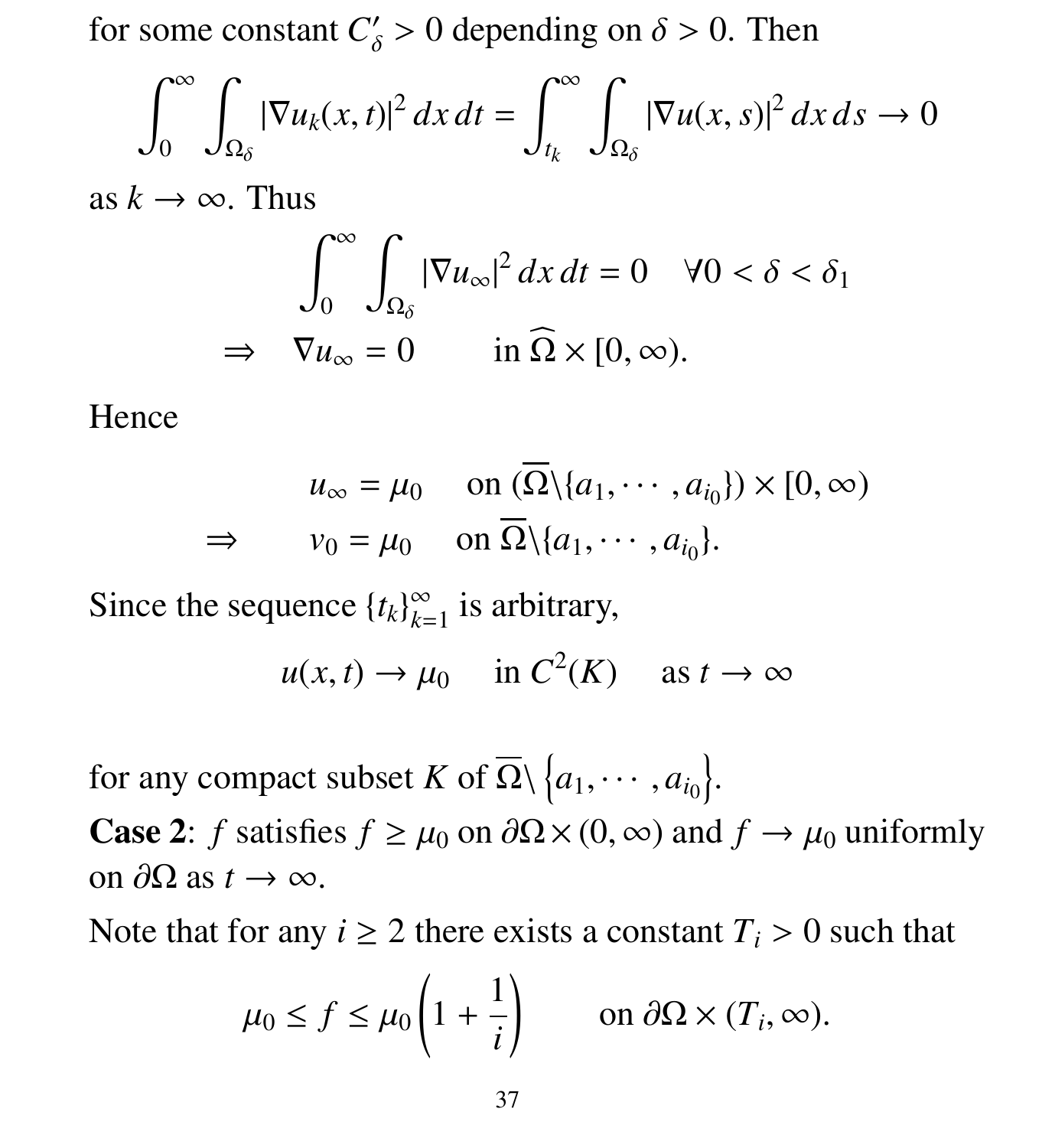For any  $i \ge 2$ , let  $\underline{f}_i$ ,  $f_i$ , be given by

$$
\begin{cases}\n\underline{f}_i(x,t) = \mu_0 & \text{on } \partial\Omega \times (0,\infty) \\
\overline{f}_i(x,t) = \max\left(f(x,t), \mu_0\left(1 + \frac{1}{i}\right)\right) & \text{on } \partial\Omega \times (0,\infty)\n\end{cases}
$$

and  $\underline{u}_{0,i}$ ,  $\overline{u}_{0,i}$  be given by

$$
\underline{u}_{0,i}(x,0) = u_0 - \frac{\mu_0}{i}
$$
 and  $\overline{u}_{0,i}(x,0) = u_0 + \frac{\mu_0}{i}$ .

Let  $\underline{u}_i$ ,  $\overline{u}_i$ , be solutions of (DP) with  $f = f_i$ ,  $f_i$ , and  $u_0 = \underline{u}_{0,i}$ ,  $\overline{u}_{0,i}$ , respectively given by Theorem 1. Since

$$
\underline{f}_i(x,t) = \mu_0
$$
 and  $\overline{f}_i(x,t) = \mu_0 \left( 1 + \frac{1}{i} \right)$  on  $\partial \Omega \times (T_i, \infty)$ ,

by case 1,

$$
\begin{cases} \frac{u_i}{u_i} \to \mu_0 & \text{in } C^2(K) \text{ as } t \to \infty \\ \overline{u}_i \to \mu_0 \left( 1 + \frac{1}{i} \right) & \text{in } C^2(K) \text{ as } t \to \infty \end{cases}
$$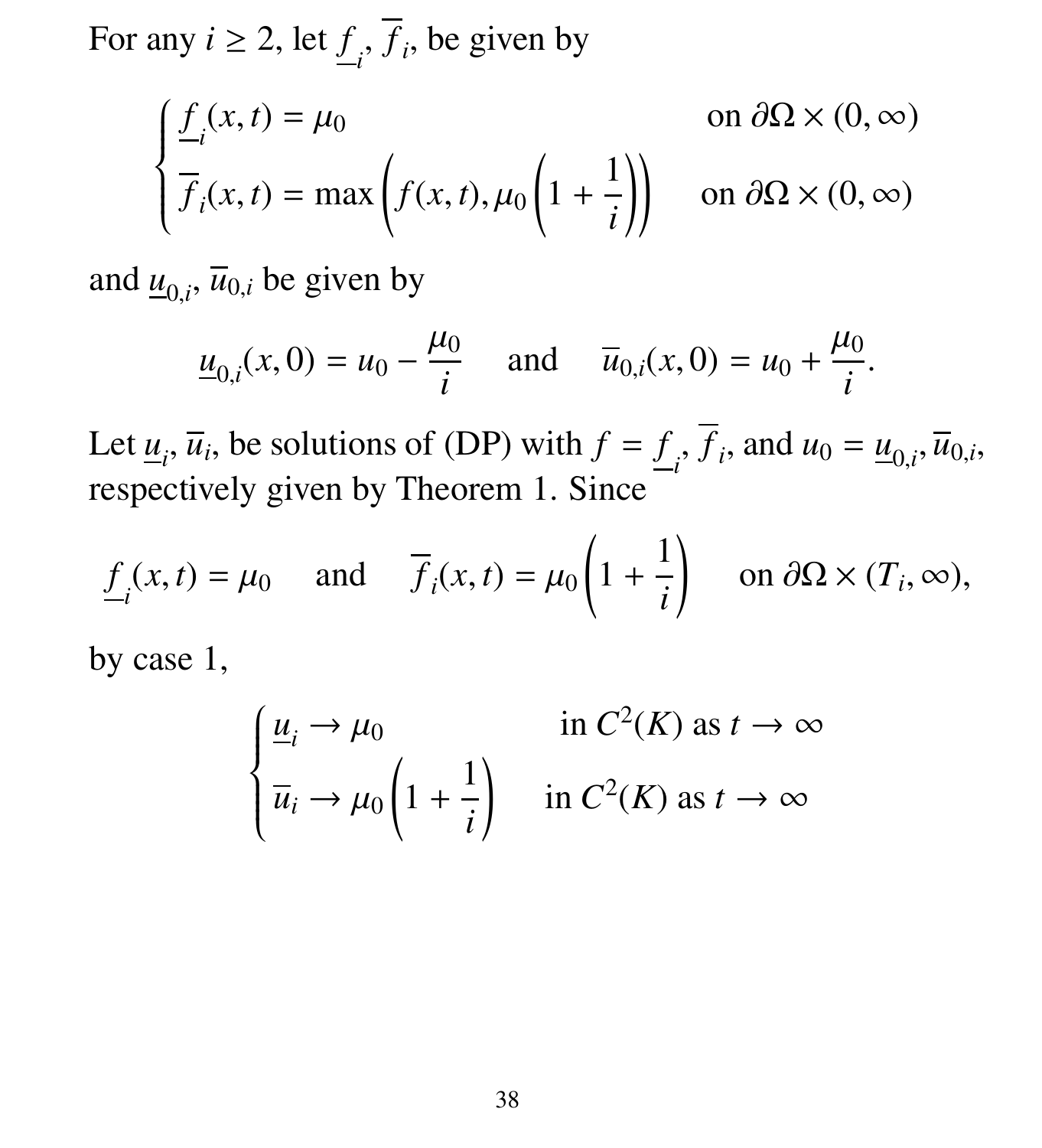for any compact subset *K* of  $\overline{\Omega} \setminus \{a_1, \dots, a_n\}$ . Hence

$$
\underline{u}_i \le u \le \overline{u}_i \quad \text{in } \Omega \times (0, \infty) \quad \forall i \ge 2
$$
\n
$$
\Rightarrow \quad \underline{u}_i(x, t + t_k) \le u_k(x, t) \le \overline{u}_i(x, t + t_k)
$$
\n
$$
\Rightarrow \quad \mu_0 \le u_\infty(x, t) \le \mu_0 \left( 1 + \frac{1}{i} \right) \quad \forall (x, t) \in \Omega \times \mathbb{R}, i \ge 2
$$
\n
$$
\Rightarrow \quad u_\infty = \mu_0 \quad \text{in } \Omega \times \mathbb{R} \quad \text{as } i \to \infty
$$

and the theorem follows.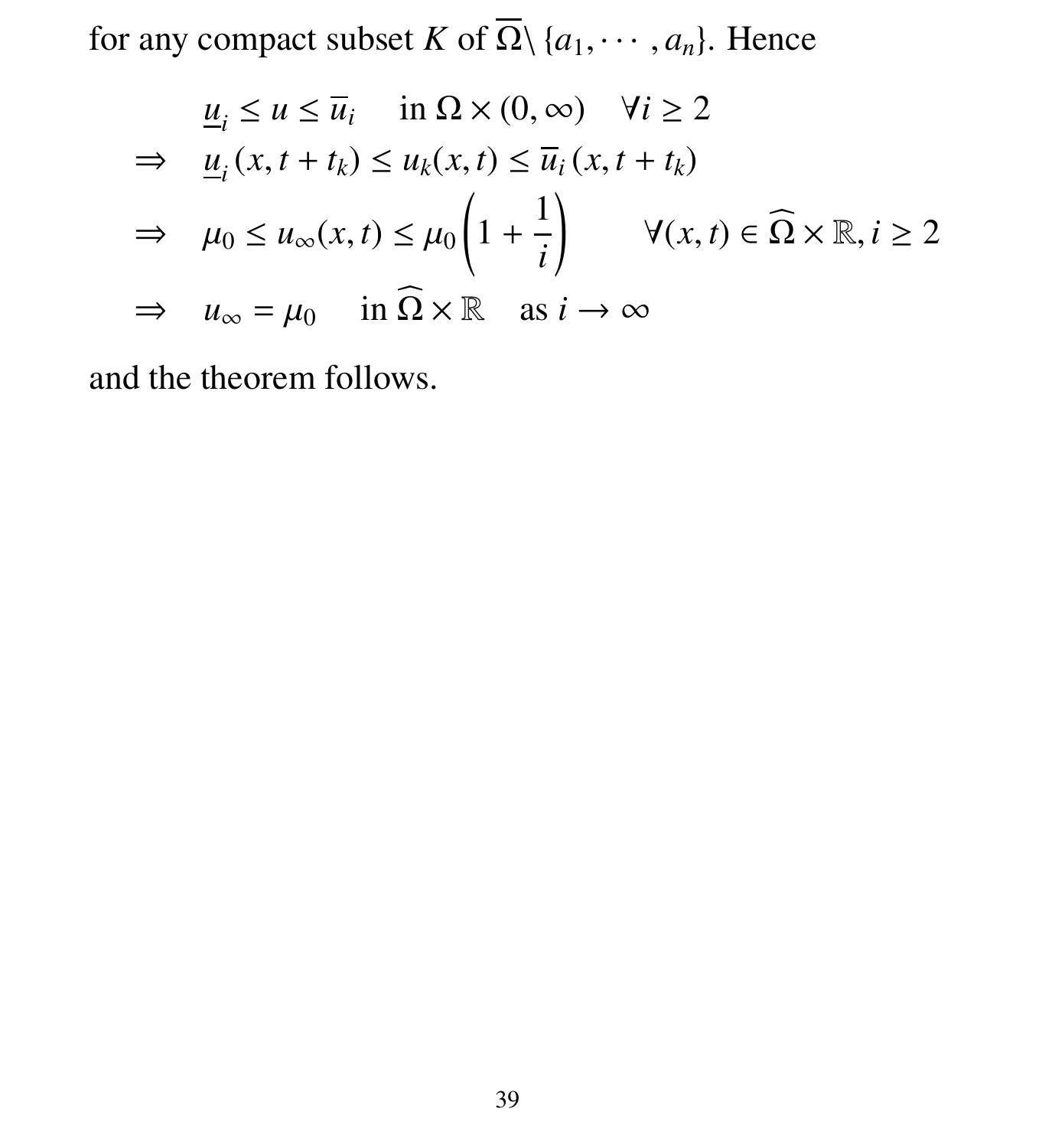• Sketch of proof of Theorem 8: Let  $t_0 = \frac{1}{2}$  $\frac{1}{2}$ . Note that

$$
u_{\infty} = g \qquad \text{on } \partial\Omega \times \mathbb{R}.
$$
 (15)

Letting  $k \to \infty$  in (12) and (13),

$$
u_{\infty} \le C_2 \qquad \text{in } \overline{\Omega_{\delta_2}} \times (-\infty, \infty) \tag{16}
$$

and

$$
u_{\infty}(x,t) \le C_3 |x - a_i|^{-\gamma'_i} \quad \forall 0 < |x - a_i| \le \delta_2, t \in \mathbb{R}, i = 1, \cdots, i_0.
$$
\n(17)

We now divide the proof into two cases.

**Case 1:** There exists a constant  $T_0 \ge 0$  such that (1) holds. By (1) and Theorem 1,

$$
u_{k,t} \le \frac{u_k}{(1-m)(t+t_k-T_0)} \quad \text{in } \widehat{\Omega} \times (T_0-t_k,\infty). \tag{18}
$$

Letting  $k \to \infty$  in (18), by (12) and (13),

$$
u_{\infty,t} \le 0 \quad \text{in } \widehat{\Omega} \times \mathbb{R}.\tag{19}
$$

Thus by (14), (16) and (17), the equation (FDE) for  $u_{\infty}$  is uniformly parabolic in  $\overline{\Omega_{\delta}} \times (-\infty, \infty)$  for any  $0 < \delta < \delta_2$ . By the Schauder estimates the family  ${u_{\infty}(\cdot,t)}_{t\in\mathbb{R}}$  is equi-Holder continuous in  $C^2(K)$  for any compact subset *K* of  $\overline{\Omega} \setminus \{a_1, \dots, a_{i_0}\}.$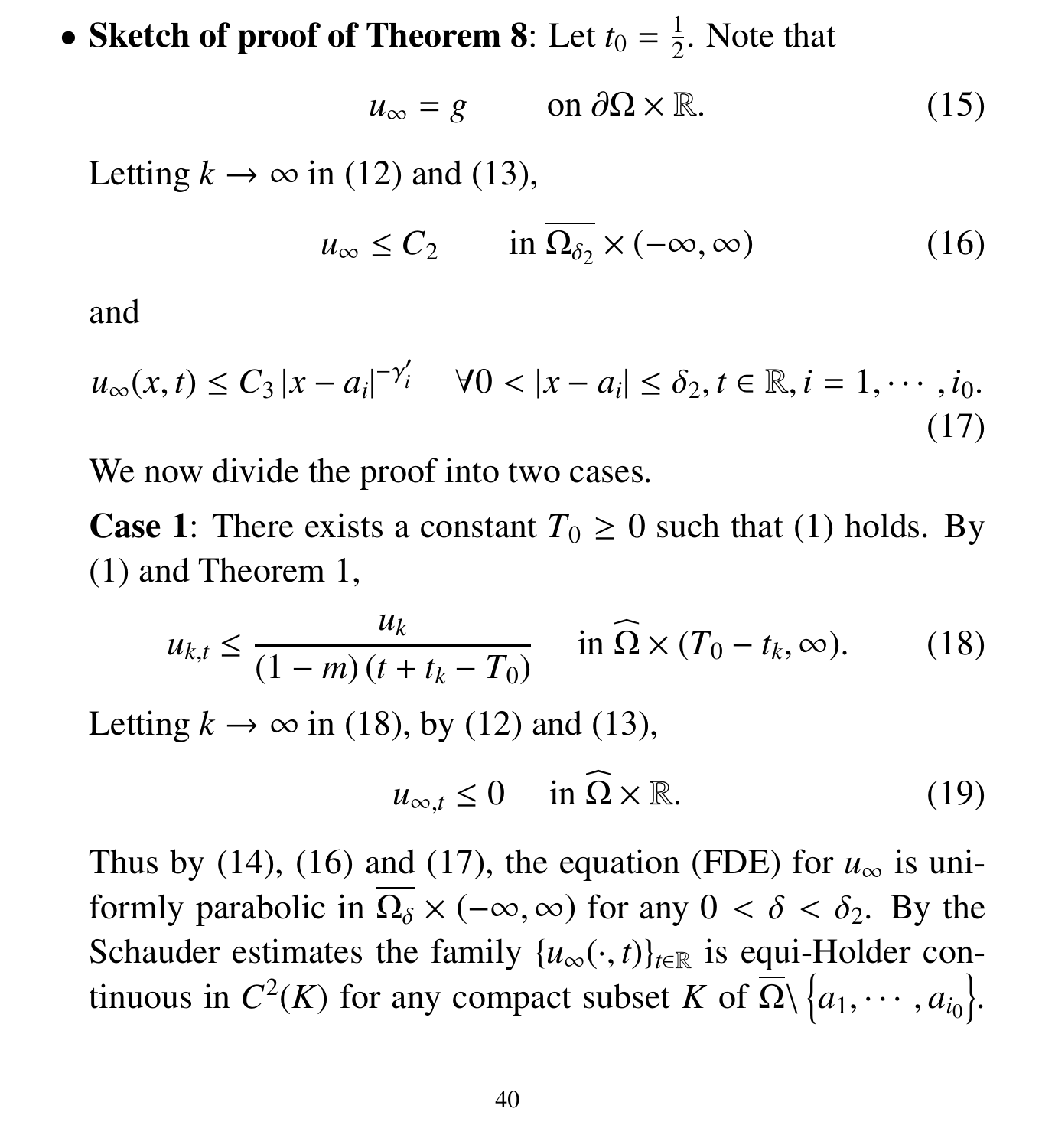Hence by (14), (15), (16), (17) and (19)  $u_{\infty}(\cdot, t)$  decreases (increases respectively) and converges uniformly in  $C^2(K)$  on every compact subset *K* of  $\Omega \setminus \{a_1, \dots, a_{i_0}\}\)$  to some function

$$
w_1 \in C^2(\overline{\Omega} \setminus \{a_1, \cdots, a_{i_0}\}) \quad \text{ as } t \to \infty
$$

 $(w_2 \in C^2(\overline{\Omega} \setminus \{a_1, \dots, a_{i_0}\}),$  as  $t \to -\infty$  respectively) which satisfies

 $w_j \ge \mu_0$  in  $\Omega$   $\forall j = 1, 2$  in  $\Omega$   $\forall j = 1, 2$  $\left\{\right.$   $w_j = g$  on  $\frac{\partial \Omega}{\partial z}$   $\forall j = 1, 2$  $w_j \le C_2$  on  $\Omega_{\delta_2}$   $\forall j = 1, 2$  $w_j(x) \le C_3 |x - a_i|^{-\gamma'_i} \forall 0 < |x - a_i| \le \delta_2, i = 1, \dots, i_0, j = 1, 2.$ (20)

By (19) and (20),

$$
\int_{-\infty}^{\infty} \int_{\Omega_{\delta}} \left| \Delta u_{\infty}^{m} \right| dx dt = \int_{-\infty}^{\infty} \int_{\Omega_{\delta}} |u_{\infty,t}| dx dt
$$
  

$$
= - \int_{-\infty}^{\infty} \int_{\Omega_{\delta}} u_{\infty,t} dx dt
$$
  

$$
\leq \int_{\Omega_{\delta}} w_{2} dx \leq C_{\delta} |\Omega| < \infty \quad \forall 0 < \delta < \delta_{2}
$$

where  $C_{\delta} = \max(C_2, C_3 \max_{1 \le i \le i_0} \delta$  $-\gamma'_i$ ). Hence there exist se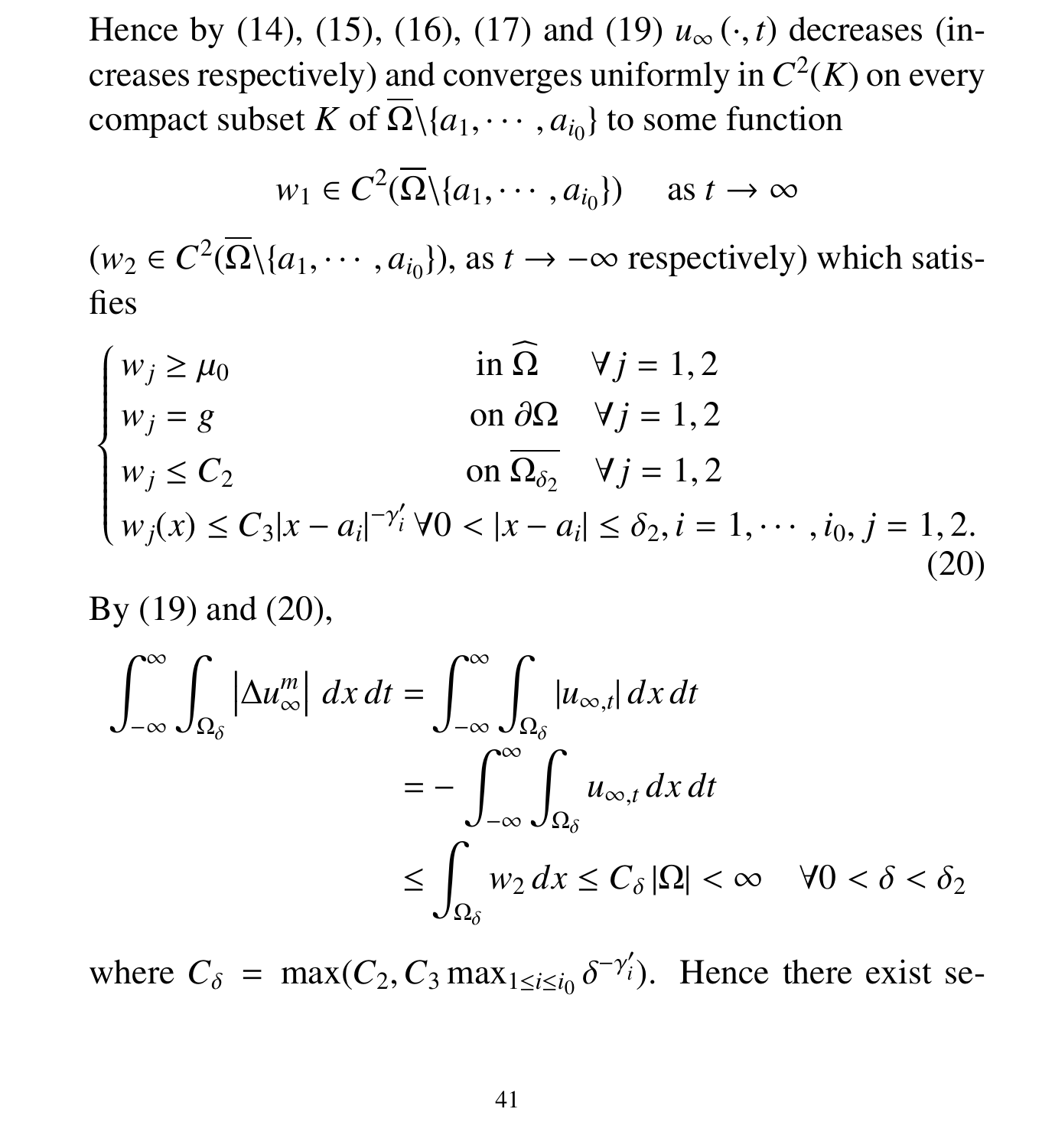quences  $s_i \to \infty$  and  $s'_i \to -\infty$  as  $i \to \infty$  such that

$$
\int_{\Omega_{\delta}} \left| \Delta u_{\infty}^{m}(x, s_{i}) \right| dx \to 0 \quad \text{and} \quad \int_{\Omega_{\delta}} \left| \Delta u_{\infty}^{m}(x, s_{i}') \right| dx \to 0
$$

as  $i \rightarrow \infty$ . Hence

$$
\int_{\Omega_{\delta}} |\Delta w_j^m| dx = 0 \qquad \forall 0 < \delta < \delta_0, \ j = 1, 2
$$
  
\n
$$
\Rightarrow \Delta w_j^m = 0 \qquad \text{in } \Omega \quad \forall j = 1, 2. \tag{21}
$$

Then

$$
0 \le w_j^m(x) \le C_3^m |x - a_i|^{-m\gamma_i'} = o\left(|x - a_i|^{2-n}\right)
$$

for any  $x \in B_{\delta_2}(a_i)$ ,  $i = 1, \dots, i_0$ ,  $j = 1, 2$ . Hence  $a_i$  is a remov-<br>able singularity of  $w^m$  for all  $i = 1, \dots, i_0$ ,  $i = 1, 2$ . Thus  $w_i$  can able singularity of  $w_i^m$ *j* for all  $i = 1, \dots, i_0, j = 1, 2$ . Thus  $w_j$  can be extended to a function on  $\overline{\Omega}$  for  $j = 1, 2$ , such that

$$
\Delta w_j^m = 0 \quad \text{in } \Omega \quad \forall j = 1, 2. \tag{22}
$$

By  $(20)$ ,  $(22)$ , and the maximum principle for harmonic functions,

$$
w_j^m = \phi \quad \text{in } \Omega \quad \forall j = 1, 2. \tag{23}
$$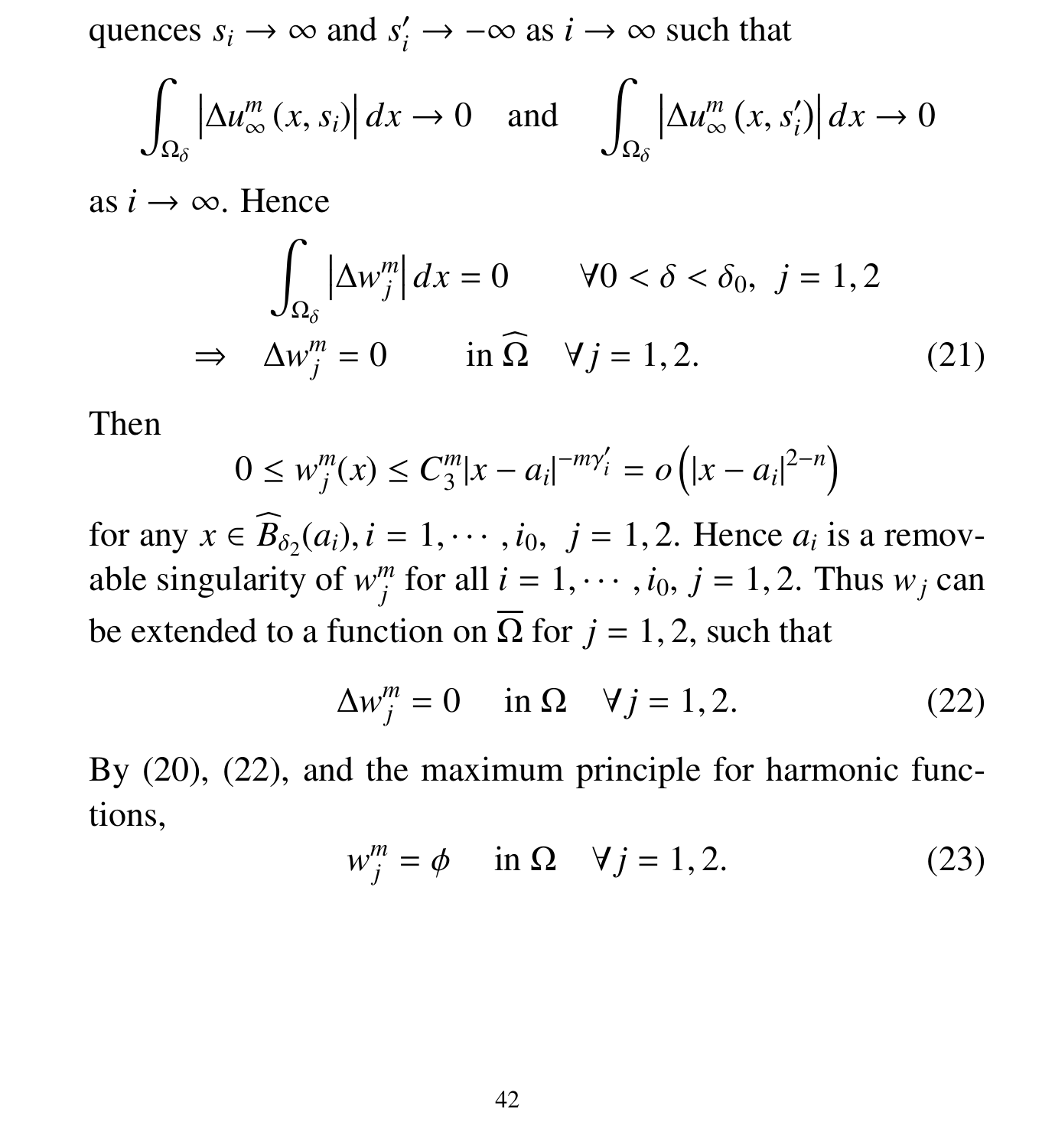By (19) and (23), 
$$
\forall x \in \overline{\Omega} \setminus \{a_1, \dots, a_{i_0}\}, t \in \mathbb{R},
$$
  
\n
$$
\phi^{\frac{1}{m}}(x) = w_1(x) \le u_{\infty}(x, t) \le w_2(x) = \phi^{\frac{1}{m}}(x)
$$
\n
$$
\Rightarrow u_{\infty}(x, t) = \phi^{\frac{1}{m}}(x) \tag{24}
$$

$$
\Rightarrow \qquad \lim_{k \to \infty} u(x, t_k) = \phi^{\frac{1}{m}}(x). \tag{25}
$$

Since the sequence  $\{t_k\}$  is arbitrary, *u* converges in  $C^2(K)$  to  $\phi^{\frac{1}{m}}$ <br>as  $t \to \infty$  for any compact subset K of  $\overline{O}$   $\bigcup_{\alpha \in \mathcal{M}} a_{\alpha}$ ,  $\chi$ *m* as *t*  $\rightarrow \infty$  for any compact subset *K* of  $\overline{\Omega} \setminus \{a_1, \dots, a_{i_0}\}.$ **Case 2:**  $f \geq \mu_0$  and (8).

By (8) for any  $i \ge 2$  there exists a constant  $T_i > 0$  such that

$$
g - \frac{\mu_0}{i} \le f \le g + \frac{\mu_0}{i} \qquad \text{on } \partial\Omega \times (T_i, \infty).
$$

For any  $i \ge 2$ , let  $\underline{f}_i$ ,  $\underline{g}_i$ ,  $f_i$  and  $\overline{g}_i$  be given by

$$
\begin{cases}\n\underline{f}_i(x,t) = \min\left(f(x,t), g(x) - \frac{\mu_0}{i}\right) \\
\overline{f}_i(x,t) = \max\left(f(x,t), g(x) + \frac{\mu_0}{i}\right) \\
\underline{g}_i(x) = g(x) - \frac{\mu_0}{i}, \quad \overline{g}_i(x) = g(x) + \frac{\mu_0}{i} \quad \text{on } \partial\Omega,\n\end{cases}
$$
\n(26)

and

$$
\underline{u}_{0,i}(x,0) = u_0 - \frac{\mu_0}{i}
$$
 and  $\overline{u}_{0,i}(x,0) = u_0 + \frac{\mu_0}{i}$ .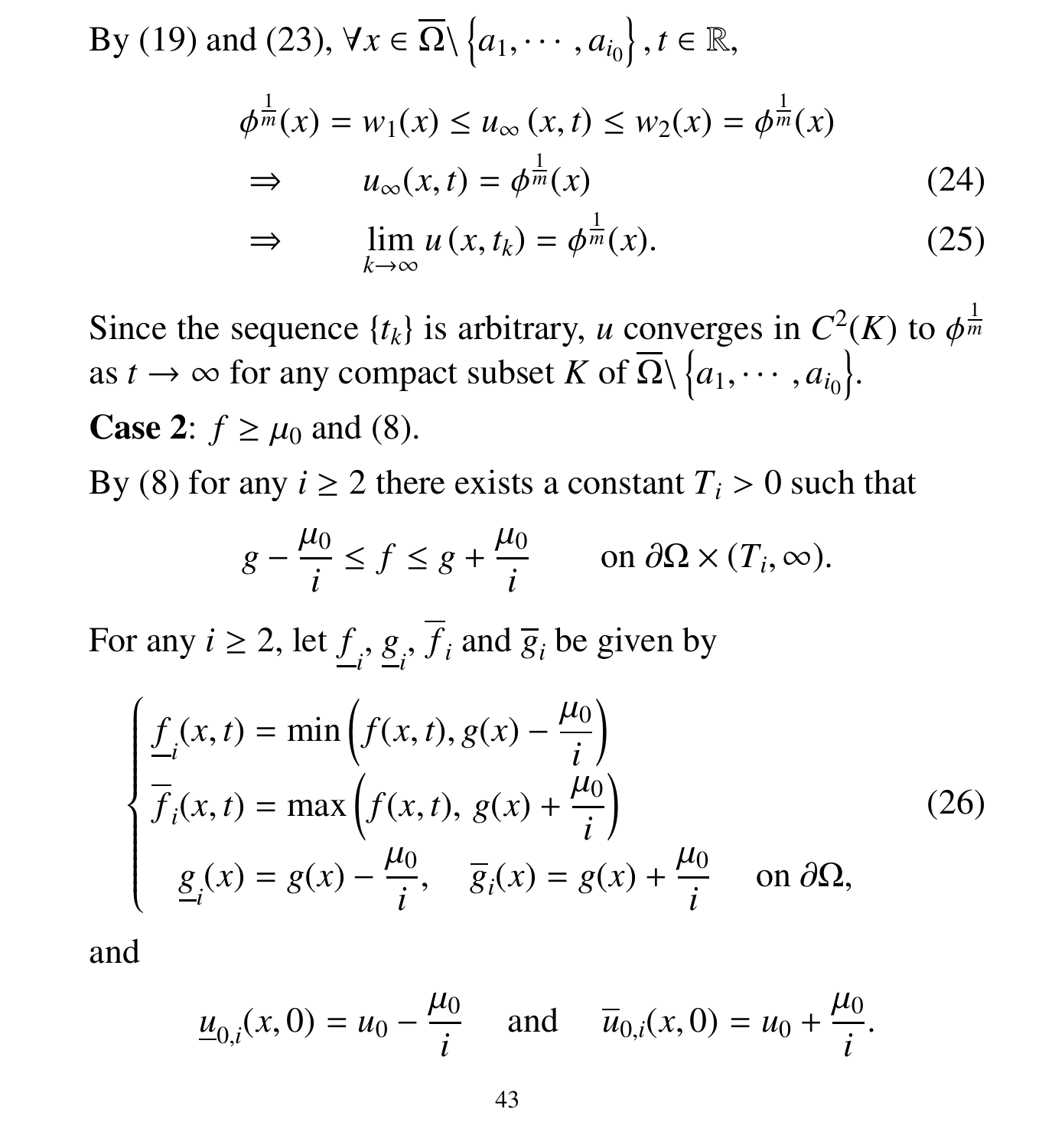Let  $\underline{u}_i$ ,  $\overline{u}_i$  be solutions of (DP) with  $f = f_i$ ,  $f_i$  and  $u_0 = \underline{u}_i$ ,  $\overline{u}_i$ , respectively given by Theorem 1. Let  $\phi_i$ ,  $\phi_i$ , be the solutions of  $(HF)$  with  $= g_i \overline{g}$  respectively. Since (HE) with =  $g_i$ ,  $\overline{g}_i$ , respectively. Since

$$
f_i(x, t) = g(x) - \frac{\mu_0}{i}
$$
 and  $\overline{f}_i(x, t) = g(x) + \frac{\mu}{i}$  on  $\partial\Omega \times (T_i, \infty)$ ,  
by case 1,

$$
\begin{cases} \underline{u}_i \to \underline{\phi}_i^{\frac{1}{m}} & \text{in } C^2(K) \text{ as } t \to \infty \\ \overline{u}_i \to \overline{\phi}_i^{\frac{1}{m}} & \text{in } C^2(K) \text{ as } t \to \infty \end{cases}
$$
 (27)

for any compact subset *K* of  $\Omega \setminus \{a_1, \dots, a_n\}$ . Since by (26),

$$
\begin{cases} \n\underline{f}_i \le f \le \overline{f}_i & \text{on } \partial\Omega \times (0, \infty) \quad \forall i \ge 2\\ \n\underline{g}_i \le g \le \overline{g}_i & \text{on } \partial\Omega \n\end{cases} \quad \forall i \ge 2,
$$

by (27) for any  $k \in \mathbb{Z}^+, x \in \overline{\Omega} \setminus \{a_1, \cdots, a_{i_0}\}, t \in \mathbb{R}, i \geq i_2$ ,

$$
\underline{u}_i(x, t + t_k) \le u_k(x, t) \le \overline{u}_i(x, t + t_k)
$$
\n
$$
\Rightarrow \quad \underline{\phi}_i^{\frac{1}{m}}(x) \le u_\infty(x, t) \le \overline{\phi}_i^{\frac{1}{m}}(x) \quad \text{as } k \to \infty. \tag{28}
$$

Since both  $g_i$  and  $\overline{g}_i$  converges uniformly on  $\partial\Omega$  to *g* as  $i \to \infty$ , both  $\phi_i$  and  $\overline{\phi}_i$  converges uniformly on  $\Omega$  to  $\phi$  as  $i \to \infty$ . Hence letting  $i \to \infty$  in (28), we get (24) and (25). Since the sequence  ${t_k}_{k=0}^\infty$  $\sum_{k=1}^{\infty}$  is arbitrary, *u* converges in  $C^2(K)$  to  $\phi^{\frac{1}{m}}$  as  $t \to \infty$  for any compact subset *K* of  $\overline{\Omega} \setminus \{a_1, \dots, a_{i_0}\}$  and the theorem follows.